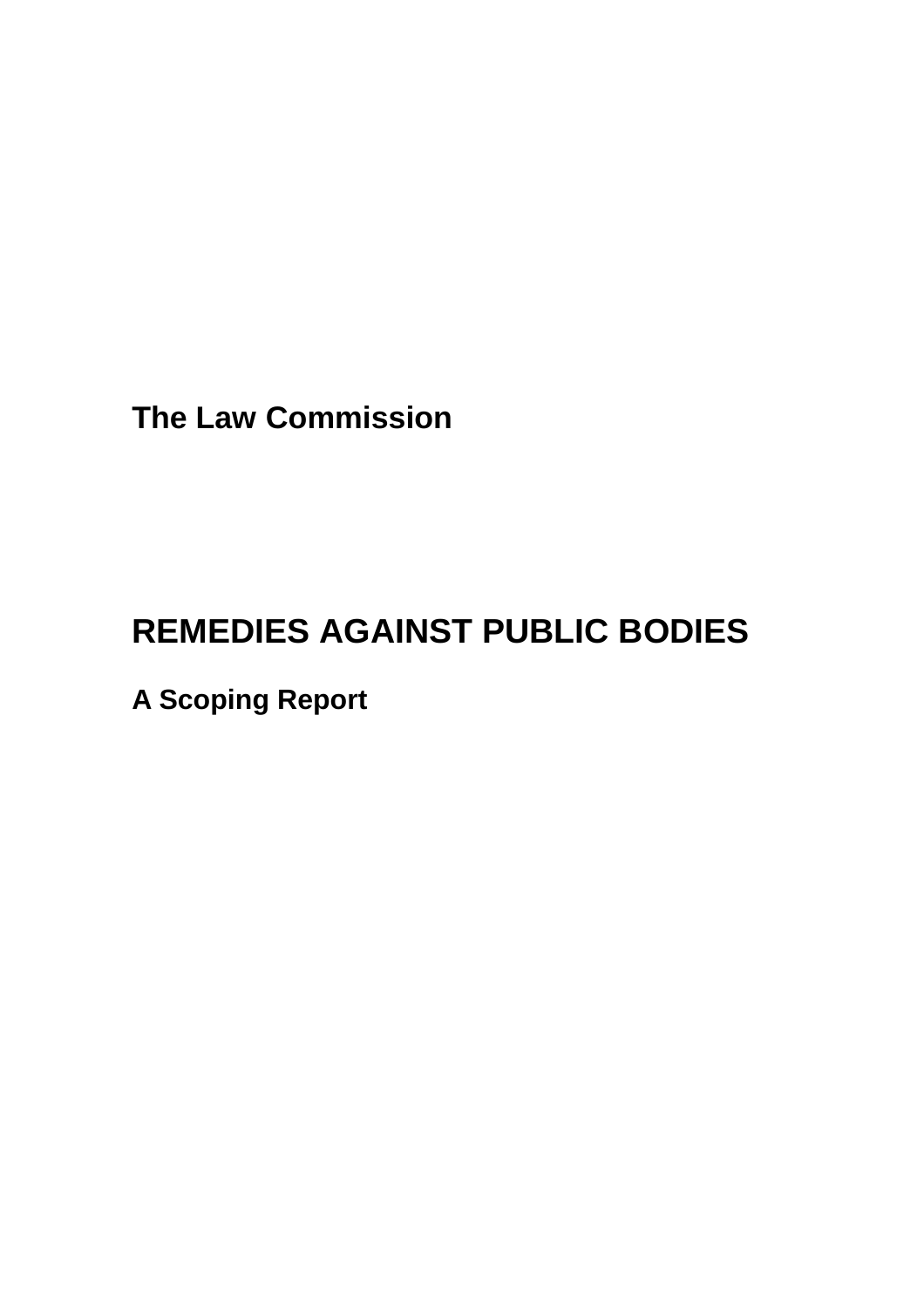The Law Commission was set up by section 1 of the Law Commissions Act 1965 for the purpose of promoting the reform of the law.

The Law Commissioners are:

The Honourable Mr Justice Etherton, *Chairman* Professor Hugh Beale QC, FBA Mr Stuart Bridge Dr Jeremy Horder Mr Kenneth Parker QC

The Chief Executive of the Law Commission is Steve Humphreys and its offices are at Conquest House, 37-38 John Street, Theobalds Road, London WC1N 2BQ.

Any communications relating to this report or the substantive project should be addressed to.

Richard Percival Law Commission Conquest House 37-38 John Street Theobalds Road London WC1N 2BQ

Tel: 020-7453-1236 Fax: 020-7453-1297

Email: richard.percival@lawcommission.gsi.gov.uk

This report is available free of charge on our website at: **http://www.lawcom.gov.uk/remedies.htm**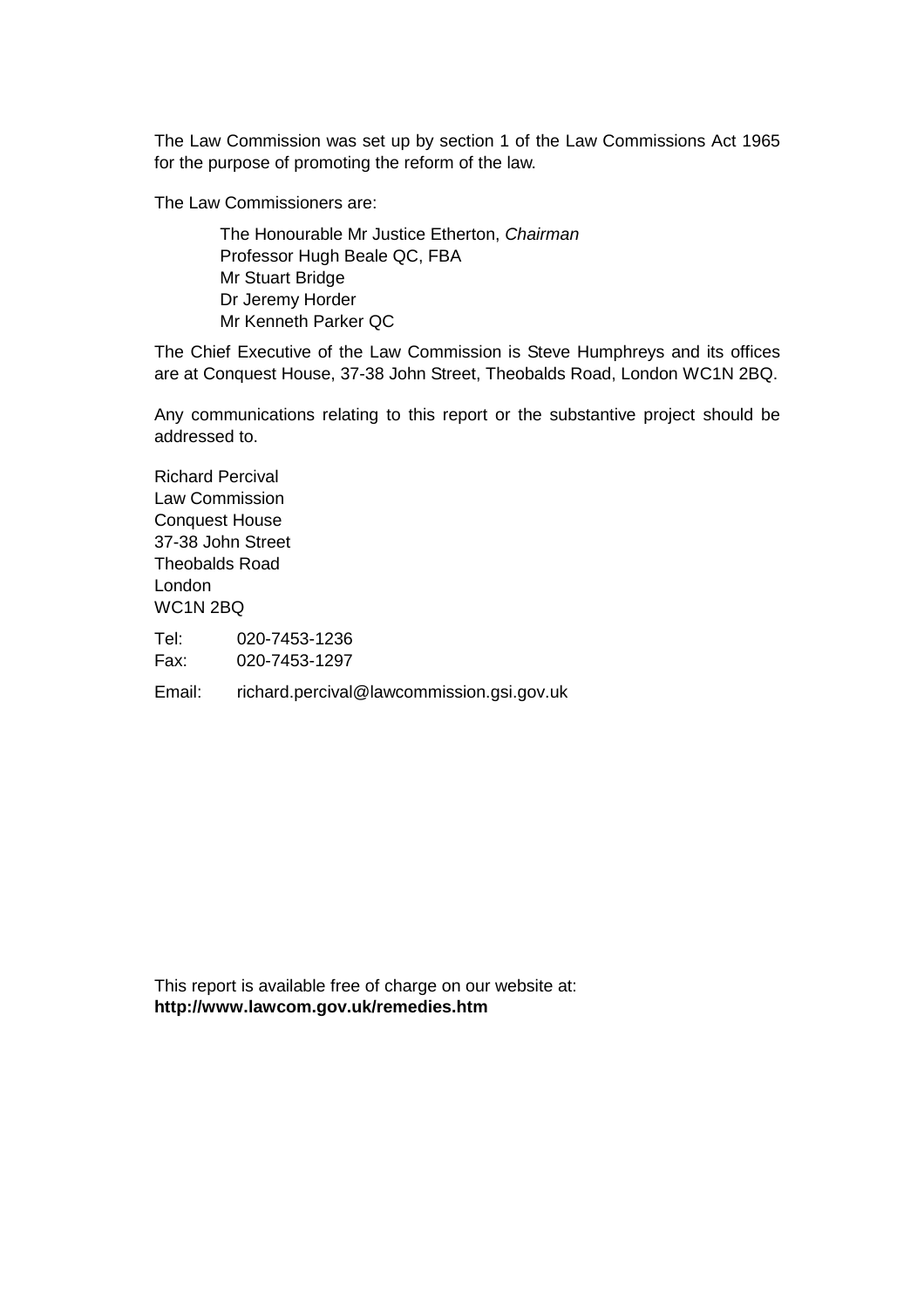# **LAW COMMISSION**

# **REMEDIES AGAINST PUBLIC BODIES**

# **A SCOPING REPORT**

# **CONTENTS**

| <b>PART 1: INTRODUCTION</b>                   | 2  |
|-----------------------------------------------|----|
| <b>PART 2: THE DEVELOPMENT OF THE PROJECT</b> | 3  |
| <b>PART 3: PUBLIC BODIES AND COMPENSATION</b> | 10 |
| <b>PART 4: ARE DAMAGES ALWAYS THE ANSWER?</b> | 32 |
| <b>PART 5: THE SCOPE OF THE PROJECT</b>       | 42 |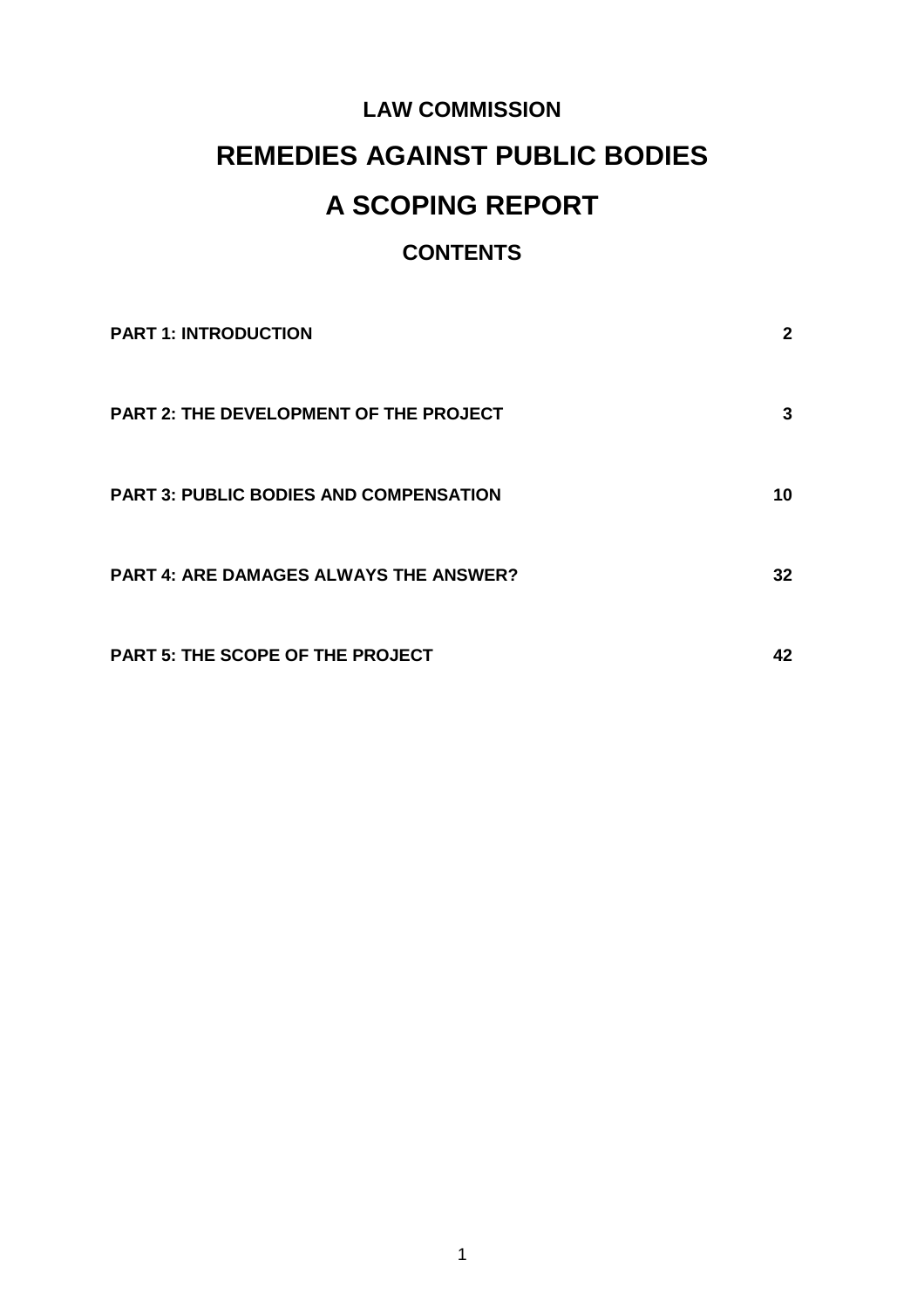# **PART 1 INTRODUCTION**

- 1.1 This report sets out our plans for a substantive law reform project on the remedies available to the individual against public bodies. We set out our conclusions on the scope of, and terms of reference for, the project in Part 5 below.
- 1.2 The origins of this work lie in the reflection and consultation exercise we undertook in preparing our Ninth Programme of Law Reform. The Ninth Programme was published in March 2005, following approval by the Lord Chancellor. A scoping study, the results of which are contained in this report, was included in that Programme, as a preliminary to a substantive law reform project.<sup>[1](#page-3-0)</sup> We have found the task of delineating a project that was both manageable in terms of workload and likely to produce substantive public benefit a difficult one. We describe the process by which our thinking on the project has developed in Part 2. Understanding that process is, we think, important in appreciating the nature of the substantive project upon which we will now embark.
- 1.3 The purpose of this paper is to delineate the scope of a substantive law reform project. Given the history of the development of the project outlined in Part 2, we do not think it desirable to consult further – this is a report, not a consultation paper. We would, nonetheless, be happy to receive any thoughts that practitioners, academics or others interested in our subject matter might like to submit at any time. $2$
- 1.4 Necessarily, in considering in this report what the scope of the project should be, we have sometimes stated conclusions or taken positions. We emphasise that any such conclusions or positions are very much provisional and preliminary – they do not bind us for the purposes of the substantive project. And, of course, any provisional conclusions we arrive at will be subject to consultation as part of the substantive project. We will publish a full-scale substantive consultation paper in due course.

<span id="page-3-0"></span>Law Commission, Ninth Programme of Law Reform (March 2005), paras 3.39 to 3.50.

<span id="page-3-1"></span> $2^2$  Communications should be directed to the Public Law Team. Contact details are at http://www.lawcom.gov.uk.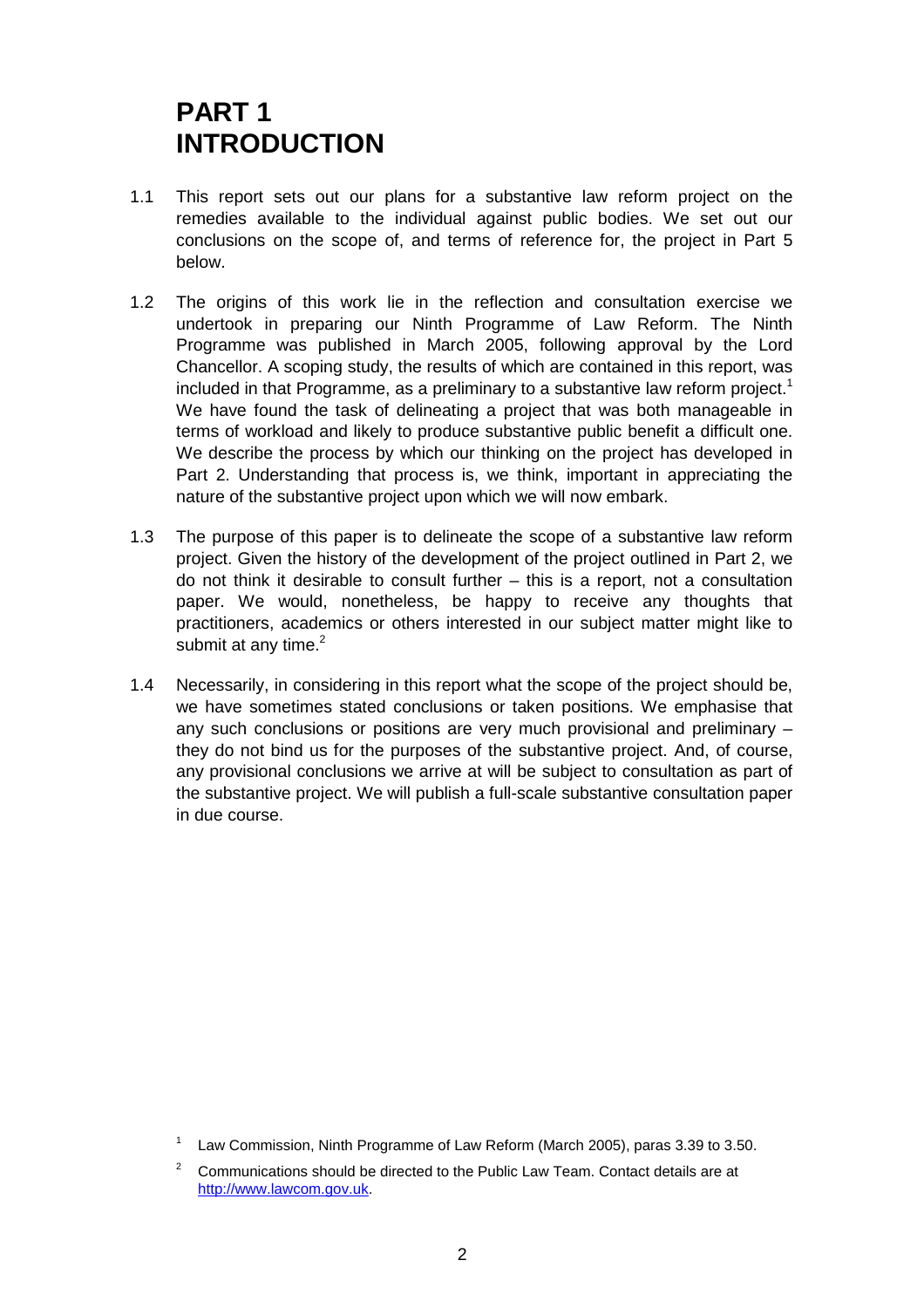# **PART 2 THE DEVELOPMENT OF THE PROJECT**

# **MONETARY REMEDIES IN PUBLIC LAW**

2.1Our initial concern was with the availability of monetary remedies in public law.<sup>1</sup> It wasin this phase that we published (in October 2004) a discussion paper.<sup>2</sup> The general rule is supposed to be that, on judicial review, damages are not available.<sup>[3](#page-4-2)</sup> The central argument of the discussion paper was that there was a case for saying that a series of autonomous developments in the law had made that general rule less general, to the point of becoming anomalous. Those developments were in human rights law, European Union law, and in the liability in tort of public bodies (where the impact of the Human Rights Act 1998 and European Union law were themselves having an effect).

# **The limitations on judicial review**

- 2.2 Since its reformulation with the introduction of Order 53 in 1977, judicial review has been the central procedure for the development of public law in England and Wales.<sup>[4](#page-4-3)</sup> However, its scope is limited.
- 2.3 First, the remedies generally available on judicial review are discretionary. Although Lord Bingham has suggested extra-judicially that any discretion should be tightly controlled and carefully exercised, $5$  the fact remains that remedies sought in judicial review actions are not available as of right.
- <span id="page-4-7"></span><span id="page-4-6"></span><span id="page-4-5"></span><span id="page-4-4"></span><span id="page-4-3"></span><span id="page-4-2"></span><span id="page-4-1"></span><span id="page-4-0"></span>2.4 A second important limitation is the short time limit for claims. A judicial review must be brought promptly and not later than three months after the ground for review first arose.<sup>6</sup> Although an application within three months may be refused,<sup>[7](#page-4-6)</sup> there is also scope for the court to extend the three month period. $8$ 
	- <sup>1</sup> This concern was particularly prompted by a paper by Michael Fordham, "Reparation for Maladministration: Public Law's Final Frontier", given at the Government Legal Service's annual conference in March 2003 and subsequently published in (2003) 8(2) *Judicial Review* 104.
	- <sup>2</sup> Law Commission, Public Law Team Discussion Paper, *Monetary Remedies in Public Law* (October 2004), available at http://www.lawcom.gov.uk/docs/monetary\_remedies\_disc\_paper.pdf
	- $3$  The Supreme Court Act 1981, s 31(4) provides that damages are only available on an application for judicial review if a claim for damages is joined to the application and the court is satisfied that damages would have been awarded in that action.
	- <sup>4</sup> The amended Order 53 of the Rules of the Supreme Court (now replaced by Part 54 of the Civil Procedure Rules) was largely based on the Law Commission Report on Remedies in Administrative Law (1976) Law Com No 73, Cmnd 6407. Much of this reform was subsequently underpinned by the Supreme Court Act 1981, s 31.
	- <sup>5</sup> T Bingham, "Should Public Law Remedies be Discretionary?" [1991] *Public Law* 64.
	- <sup>6</sup> Civil Procedure Rules, r 54.5.
	- <sup>7</sup> Supreme Court Act 1981, s  $31(6)$  and (7).
	- $8$  Civil Procedure Rules, r 3.1(2)(a).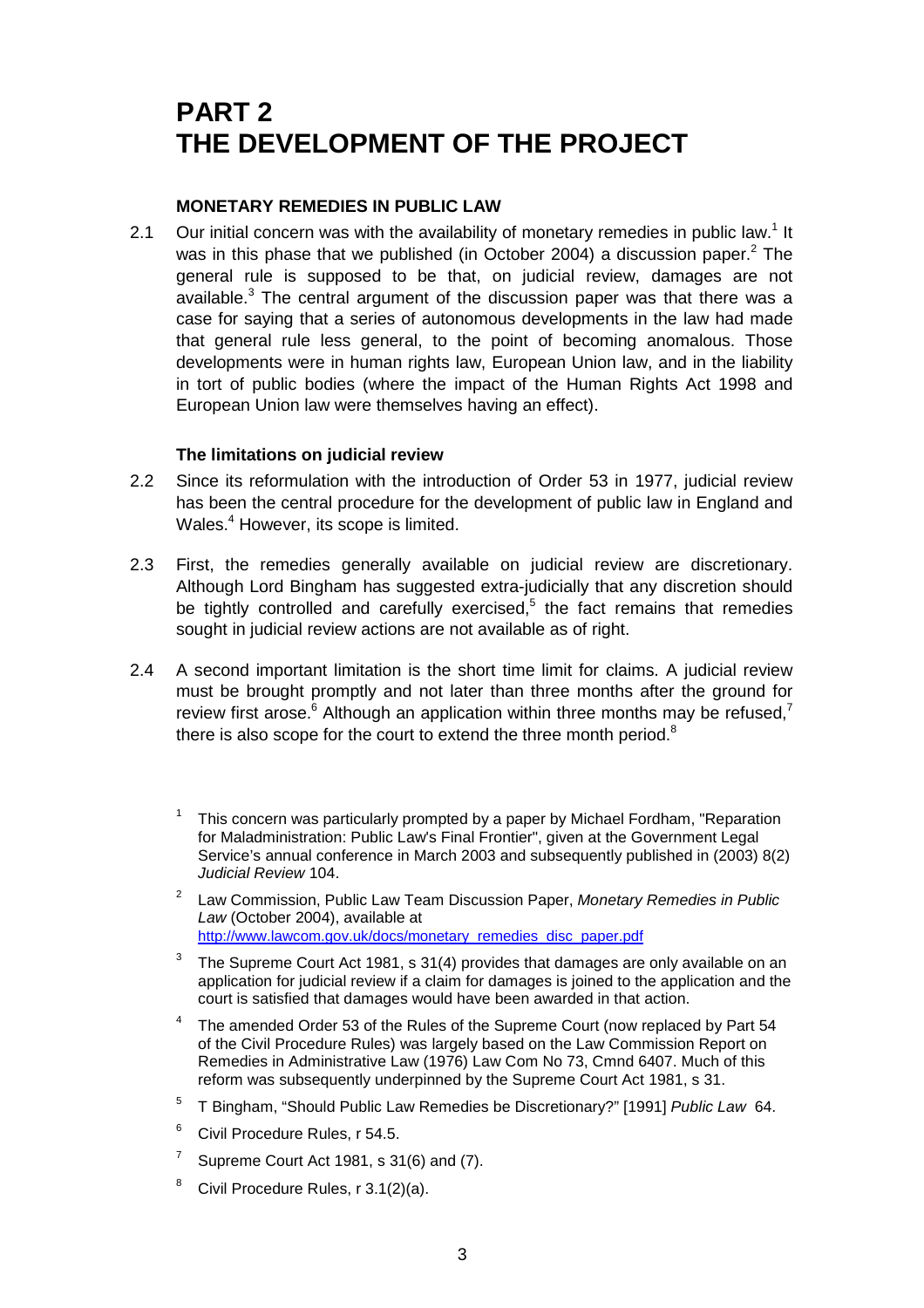2.5 Finally, and crucially for this project, in general the award of damages is not a remedy available on judicial review. Judicial review does not, therefore, provide an avenue for compensation to an applicant who has suffered loss as a result of an unlawful administrative act.

# **The impact of the Human Rights Act 1998**

- 2.6 Public authorities may now be liable in damages if they are found to have committed breaches of individuals' human rights contrary to section 6 of the Human Rights Act 1998.
- 2.7 A degree of overlap exists between the liability of public bodies for loss caused by administrative acts and the liability of public authorities for breaching individuals' human rights. The concepts of a "public body" (subject to judicial review) and a "public authority" (subject to section 6 of the Human Rights Act 1998) have been held to be analogous.<sup>9</sup> Acts of public authorities alleged to breach human rights will usually be acts in the public sphere, and so also subject to judicial review.
- 2.8 If the Human Rights Act 1998 opened up liability for compensation in respect of administrative acts which were (merely) unlawful in a public law sense, the courts have now strictly limited the amount of damages likely to be awarded. Section 8(3) of the Human Rights Act 1998 states that damages may only be awarded where the court is satisfied that such an award is necessary to afford just satisfaction to the person in whose favour it is made. The award of damages is therefore discretionary, the discretion being exercised by reference to specific criteria. Section 8(3) of the Human Rights Act 1998 states that in determining whether to award damages, or the amount of an award, the court must take into account the principles applied by the European Court of Human Rights in relation to the award of compensation under Article 41 of the European Convention on Human Rights.
- 2.9 The courts have, as a result, been able to develop a distinct approach to damages. In *Anufrijeva v London Borough of Southwark*, [10](#page-5-1) the Court of Appeal made it clear that, unlike private law actions where the only remedy claimed was damages, the primary concern in human rights cases was to end the relevant infringement. In such cases, there was a balance to be struck between the interests of the victim and those of the public as a whole; damages are a remedy of "last resort".<sup>[11](#page-5-2)</sup>
- 2.10 The court said that the "critical message" is:

- <span id="page-5-1"></span><sup>10</sup> [2003] EWCA Civ 1406, [2004] 2 QB 1124.
- <span id="page-5-2"></span> $11$  Above at [56].

<span id="page-5-0"></span><sup>9</sup> See *Poplar Housing and Regeneration Community Association v Donohue* [2001] EWCA Civ 595, [2002] QB 48 at [65].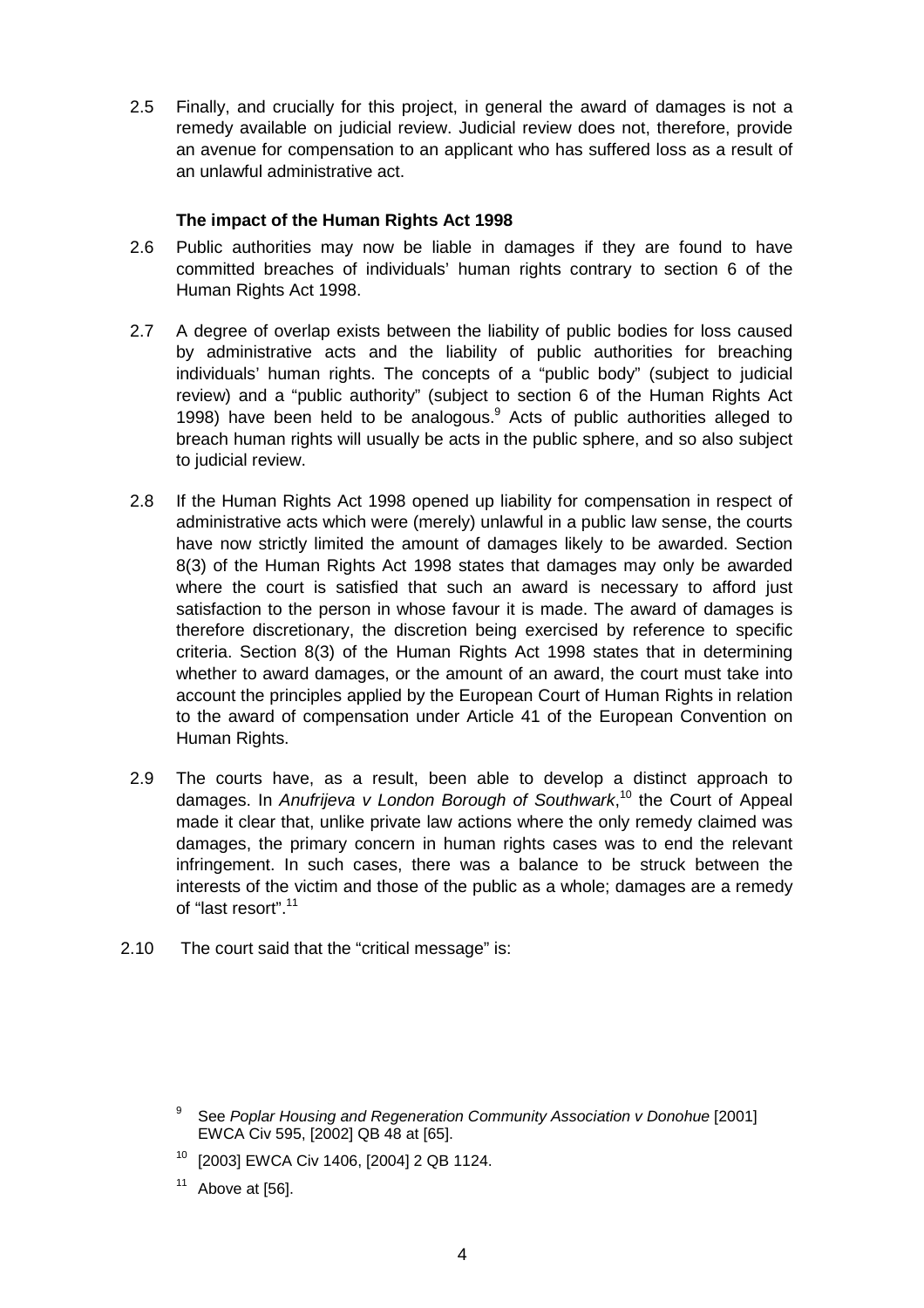that the remedy has to be "just and appropriate" and "necessary" to afford "just satisfaction". The approach is an equitable one… .There have been cases where the seriousness or the manner of the violation has meant that as a matter of fairness, the European Court of Human Rights has awarded compensation consisting of "moral damages". The Law Commission stated in its report that the European Court of Human Rights took account of "a range of factors including the character and conduct of the parties, to an extent which is hitherto unknown in English law".<sup>[12](#page-6-0)</sup>

- 2.11 The court observed that there is no difficulty in assessing damages where pecuniary loss has occurred. The difficulty was in assessing loss that is not quantifiable in financial terms, such as suffering anxiety and distress. The court considered the issue of the principled approach to be taken to the quantum of Human Rights Act damages. It concluded that damages awards in this area should generally be modest, since limited resources needed for the public benefit, including primary care, would be depleted by substantial damages awards.<sup>[13](#page-6-1)</sup>
- 2.12 This message was underlined in *R (Greenfield) v Secretary of State for the Home Department*, [14](#page-6-2) where Lord Bingham forcefully asserted the secondary nature of damages in the human rights context:

the 1998 Act is not a tort statute. Its objects are different and broader. Even in a case where a finding of violation is not judged to afford the applicant just satisfaction, such a finding will be an important part of his remedy and an important vindication of the right he has asserted… the purpose of incorporating the Convention in domestic law through the 1998 Act was not to give victims better remedies at home than they could recover in Strasbourg.<sup>15</sup>

2.13 So damages are available where there has been a breach of a victim's Convention rights, but those damages are discretionary and modest, allowing the court to tailor the remedies to fit the particular circumstances of the case. Although complaints certainly have been made about the limiting of damages in this way, others may see this flexible approach as an appropriate model for damages in a public law context.

#### **The impact of European Union law**

2.14 The European Court of Justice has developed a now well established and comprehensive doctrine of state liability in damages. This law must be applied by our domestic courts when a public body has acted under the authority of EU law.

- <span id="page-6-1"></span> $13$  Above at [75].
- <span id="page-6-2"></span><sup>14</sup> [2005] UKHL 14, [2005] 1 WLR 673.
- <span id="page-6-3"></span> $15$  Above at [19].

<span id="page-6-0"></span><sup>&</sup>lt;sup>12</sup> Anufrijeva v London Borough of Southwark [2003] EWCA Civ 1406, [2004] 2 QB 1124 at [66], by Lord Woolf CJ. This referred to our "information" report, Damages under the Human Rights Act 1998 (2000) Law Com No 266; Scot Law Com No 180.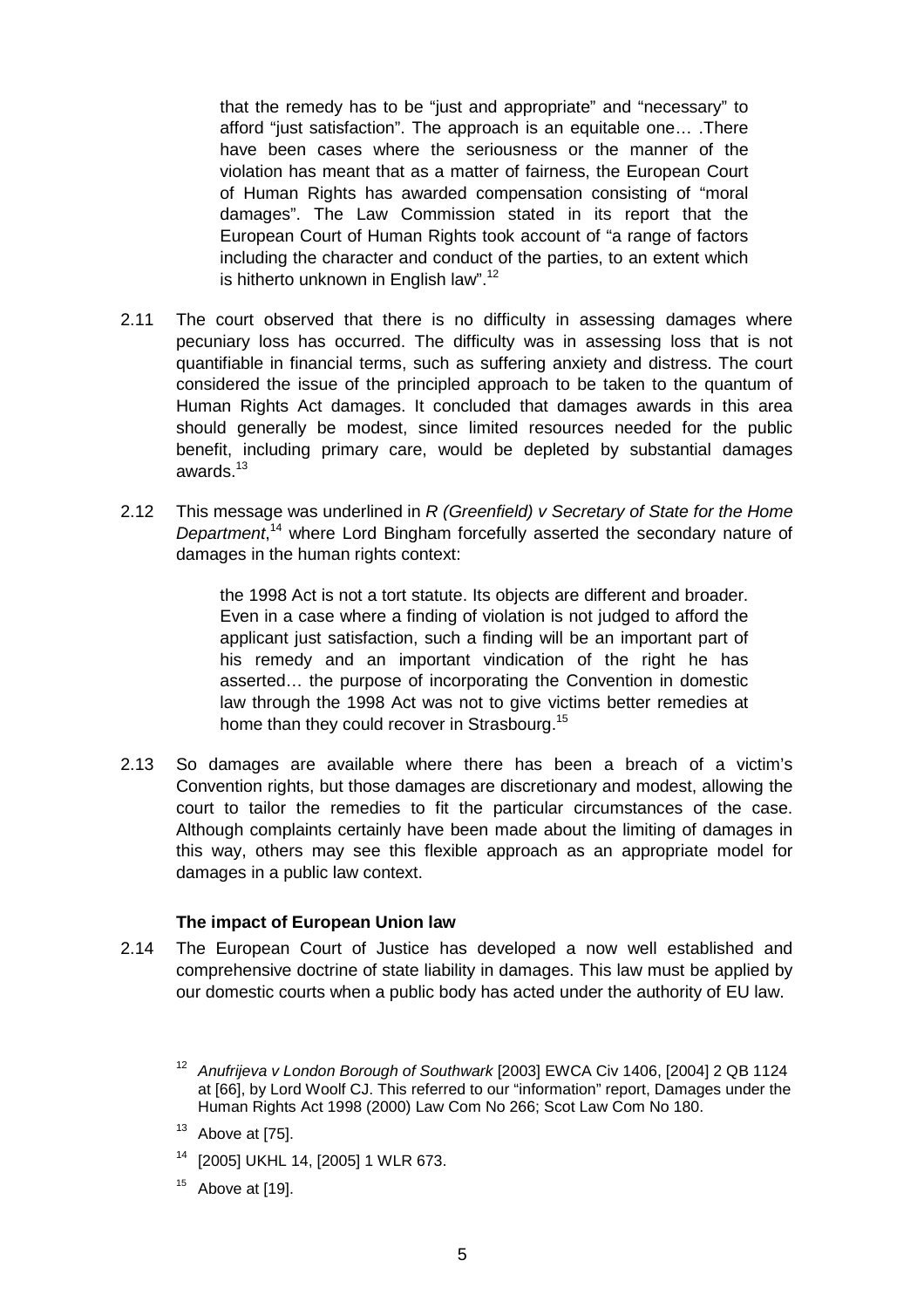- 2.15 It has been suggested that the principles established by the European Court of Justice, and in particular the "sufficiently serious breach" test could inform reformed principles for English law on state liability.[16](#page-7-0)
- 2.16 In the *Francovich* case, the court held that the principle of state liability for breach of EU law is inherent in the EC Treat[y.17](#page-7-1) In this and the *Brasserie du Pêcheur* case.<sup>18</sup> the court set out the test for member state liability for damages. Where an act involved an alleged misuse of discretion, three requirements must be satisfied. First, the rule of EU law concerned must be intended to confer rights on individuals. Secondly, the breach must be sufficiently serious. Thirdly, there must be a direct causal link between the breach and the damage suffered.
- 2.17 The first test is usually easily satisfied; it has been said that "up to now, no decision of the Court of Justice on member states' liability has found this requirement wanting…It is sufficient that the citizen can derive some benefit from the application of a given provision."<sup>19</sup> The third test, causation, appears to be broadly similar to the causation requirement in English law. The key element is the second stage of the test, that the breach must be sufficiently serious. The European Court of Justice uses this test as what could be seen as a "control mechanism<sup>"20</sup> to determine when member states should or should not be liable in damages. The court has stated that, for liability to arise, the state institution must have "manifestly and gravely exceeded the limits of its discretion" and that the breach must be "inexcusable".<sup>21</sup> It is not necessary to prove fault beyond the sufficiently serious breach of EU law.
- 2.18 So damages are now available for the citizen wronged by the state, where that wrong is a breach of European Union law, *and* where the breach is sufficiently serious to justify the payment of compensation.

# **Developments in tort law**

2.19 At the same time, the traditional antipathy of the courts to enquiring into mainstream Governmental activity, and awarding damages when people where harmed by it, was being eroded. For an extended discussion of these developments, see Part 3 below. In the discussion paper, we saw these developments as providing an additional argument for extending some form of

- <span id="page-7-1"></span><sup>17</sup> Cases C-6, 9/90 *Francovich v Italy* [1991] ECR I-5357.
- <span id="page-7-2"></span><sup>18</sup> Cases C-46/93 and C-48/93 *Brasserie du Pêcheur SA v Germany; R v Secretary of State for Transport, ex p Factortame Ltd* [1996] ECR-I 1029.
- <span id="page-7-3"></span> $19$  R Caranta, "Public Law Illegality and Governmental Liability" in D Fairgrieve, M Andenas and J Bell (eds), *Tort Liability of Public Authorities in Comparative Perspective* (2002), p 348.
- <span id="page-7-4"></span> $20$  See the discussion of "control mechanisms" in Part 3 below.
- <span id="page-7-5"></span><sup>21</sup> Cases C-46/93 and C-48/93 *Brasserie du Pêcheur SA v Germany; R v Secretary of State for Transport, ex p Factortame Ltd* [1996] ECR-I 1029.

<span id="page-7-0"></span><sup>&</sup>lt;sup>16</sup> See for example, P Craig, "The Domestic Liability of Public Authorities in Damages: Lessons from the European Community?" in J Beatson and T Tridimas eds, *New Directions in European Public Law* (1998); R Carnwath, "The *Thornton* Heresy Exposed: Financial Remedies for Breach of Public Duties" [1998] *Public Law* 407. See also para 3.62 below.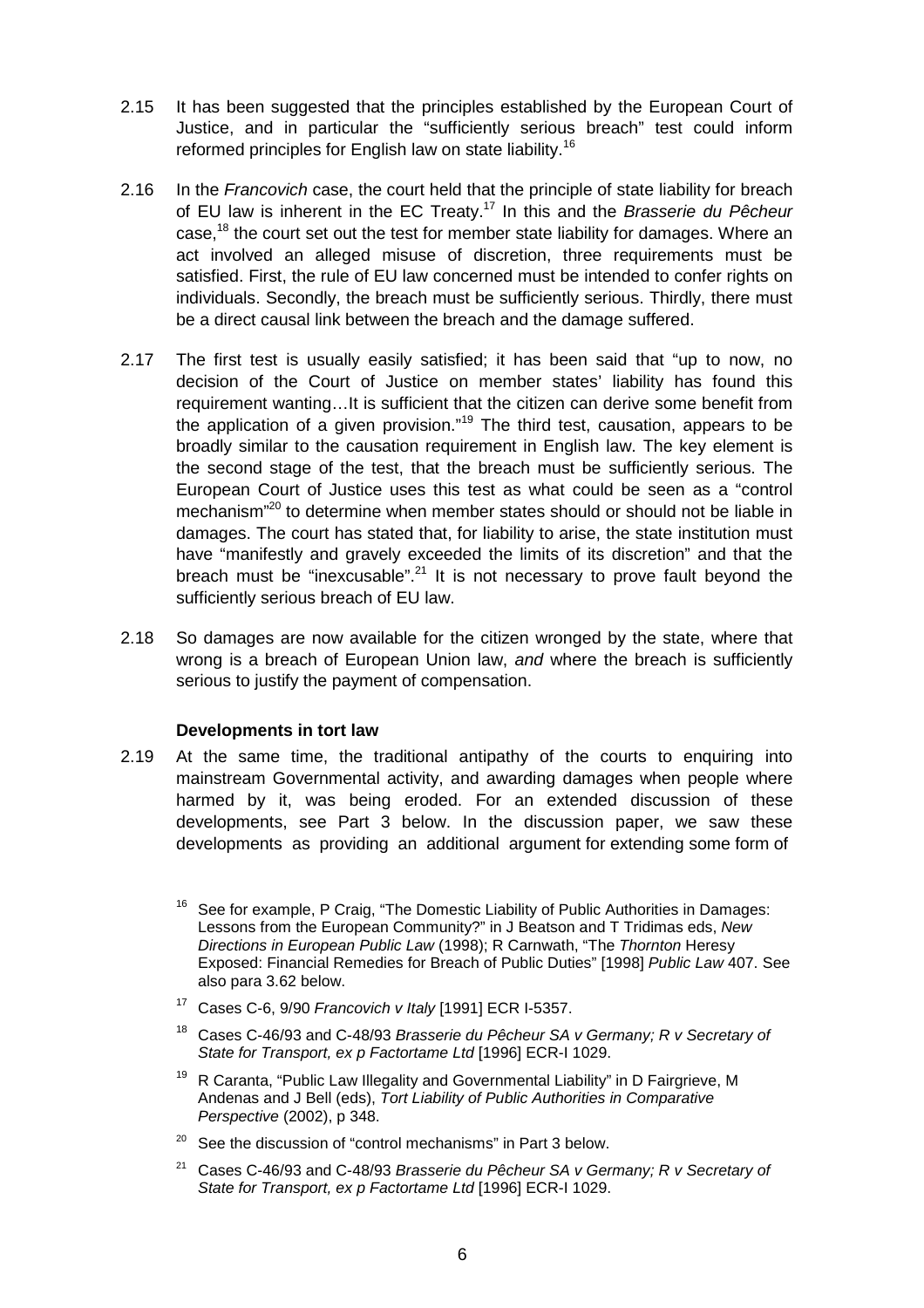monetary remedy in the public law sphere – it underpinned the potential unfairness of the "gap" identified below – rather than seeing developments in tort law as one of the main focuses of the project.

# **The gap**

2.20 However, not withstanding these important developments, the general rule remains. Set against the backdrop of the current availability of a private negligence action, this means that there remains the key gap in the law that we identified in the discussion paper: where a public authority has acted unlawfully in a public law sense (but not in breach of Convention rights or European Union law) and thereby caused economic loss to the individual, the individual has no claim against the authority. The paradigm case is that of the wrongful non-issuing, or withdrawal, of a licence to engage in a remunerative activity.<sup>[22](#page-8-0)</sup>

# **THE SEMINAR: A BROADER REMEDIAL FOCUS**

- 2.21 The discussion paper set the scene for a seminar we convened in November 2005. Presided over by Lord Phillips, Master of the Rolls, the seminar was attended by judges, academics, practising lawyers, ombudsmen, and Government officials.<sup>[23](#page-8-1)</sup>
- 2.22 In discussing the seminar, it is important to bear in mind that participants were certainly not all of one mind. However, we drew from the seminar a number of lessons.
- 2.23 Most of those attending thought that the concentration on monetary remedies was too narrow. The feeling was that it was necessary to consider what kind of remedies against public bodies people wanted – which would certainly not always be damages. The role of ombudsmen in particular was emphasised, while it was accepted that there could be problems with their jurisdiction (in particular, where an allegation of maladministration might also be pursued in the courts).
- 2.24 There was also a strong emphasis on the importance of recognising the difficulties facing public bodies, as they try to discharge their functions for the public benefit. First, there was the straightforward point that having to divert funds to pay compensation claims and legal fees could have a debilitating effect on public resources.
- 2.25 Secondly, it was considered that liability in damages could distract public bodies from making decisions in the wider public interest. It could distort service provision by giving rise to "defensive administration", in which decisions were taken by risk-averse public bodies to avoid liability rather than necessarily in the best interests of the public. The alternative view, that liability would promote good practice, was viewed with some scepticism. Some participants argued that judicial review was in any event sufficient to secure compliance with the law – the extension of liability for compensation was unnecessary to secure that aim.

<span id="page-8-0"></span> $22$  See Example 11 in Part 3 below (below para 3.16).

<span id="page-8-1"></span> $23$  A summary report of the discussion, which was held under the Chatham House rule and is therefore reported anonymously, is available on the Law Commission website: http://www.lawcom.gov.uk/docs/Final\_report.pdf (last visited 7 Sept 2006).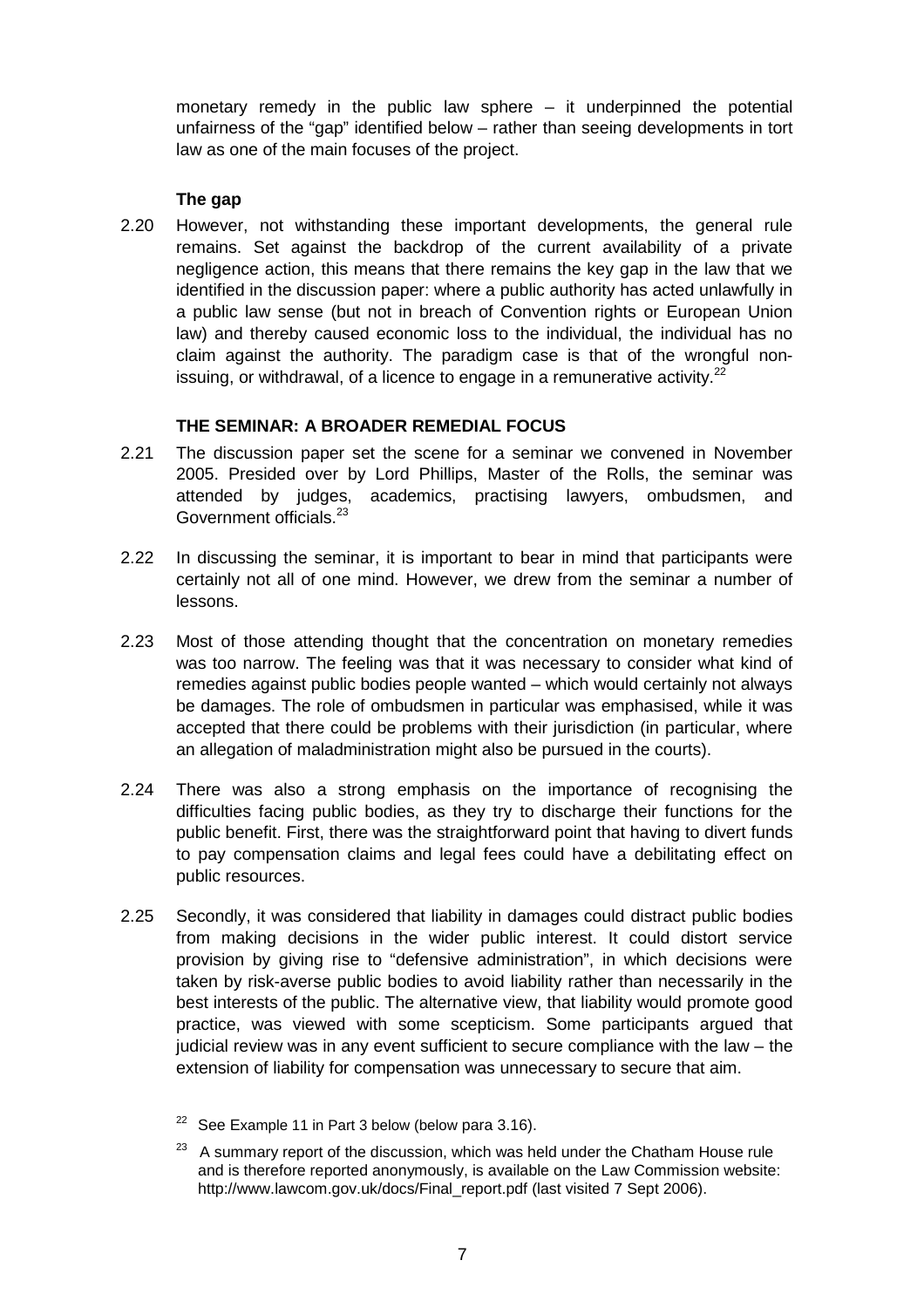- 2.26 Further, there was a sense that while there was a case for providing useful feedback to decision makers, and tort-litigation was not well suited to perform such a role, other mechanisms could do so. Ombudsmen may make recommendations for changes in practice, for instance, in a particular public body as a result of an individual complaint, and can also make general recommendations in their annual reports.
- 2.27 Participants discussed the possibility of fashioning a new remedy in public law, designed to secure monetary redress, calculated in an appropriate way, and taking account of resource implications. Speaking broadly (for again it should be emphasised that not all participants were of one voice), the seminar dismissed tort as a template for a new public law remedy.
- 2.28 Finally, many participants agreed that reform should be accomplished by legislation rather than primarily by the courts. Any new approach to remedies would, of course, have to be implemented in an indefinite variety of situations by the courts. But the common law was unlikely to have the reach required to make the necessary reforms, and there were advantages in legislation laying down the basic principles.

# **FURTHER CONSIDERATION: THE IMPORTANCE OF TORTIOUS REMEDIES**

- 2.29 But rejecting the development of tort law (particularly by the courts) does not mean side-lining the importance of tort liability for a substantive project. Further consideration has led us to conclude that the project must concern itself centrally with the liability of public bodies in tort. For us to come to a principled solution to the question of when and how citizens should be able to obtain redress from public bodies that have acted wrongfully requires that we consider *both* the remedies available in public law and those available in private law.
- 2.30 Many of the broader considerations that apply to the development of remedies in public law – the particular position of public bodies as actors in the public, rather than a private, interest; the public nature of their resources; the poly-centric nature of decision making, at least in discretionary areas with a high policy content; the standing of the executive in a democracy – apply with equal force to liability in, say, negligence, as they do to public law. If a potential defect of the current law is the divergence of the tests for lawfulness/liability in public and private law (a public body can act unlawfully, but not be liable in negligence, and, in theory, could be liable in negligence when it has not acted unlawfully), then that would only be exacerbated if we were to consider public law remedies in isolation.
- 2.31 Put another way, there is a danger in identifying a "gap", and thinking of law reform as simply filling that gap. We must also look to see to what extent those parts of the law that constitute the filling between which the gap appears are justified and appropriately configured. To the extent that liability in tort is one of the columns between which the gap identified above appears, it deserves critical scrutiny.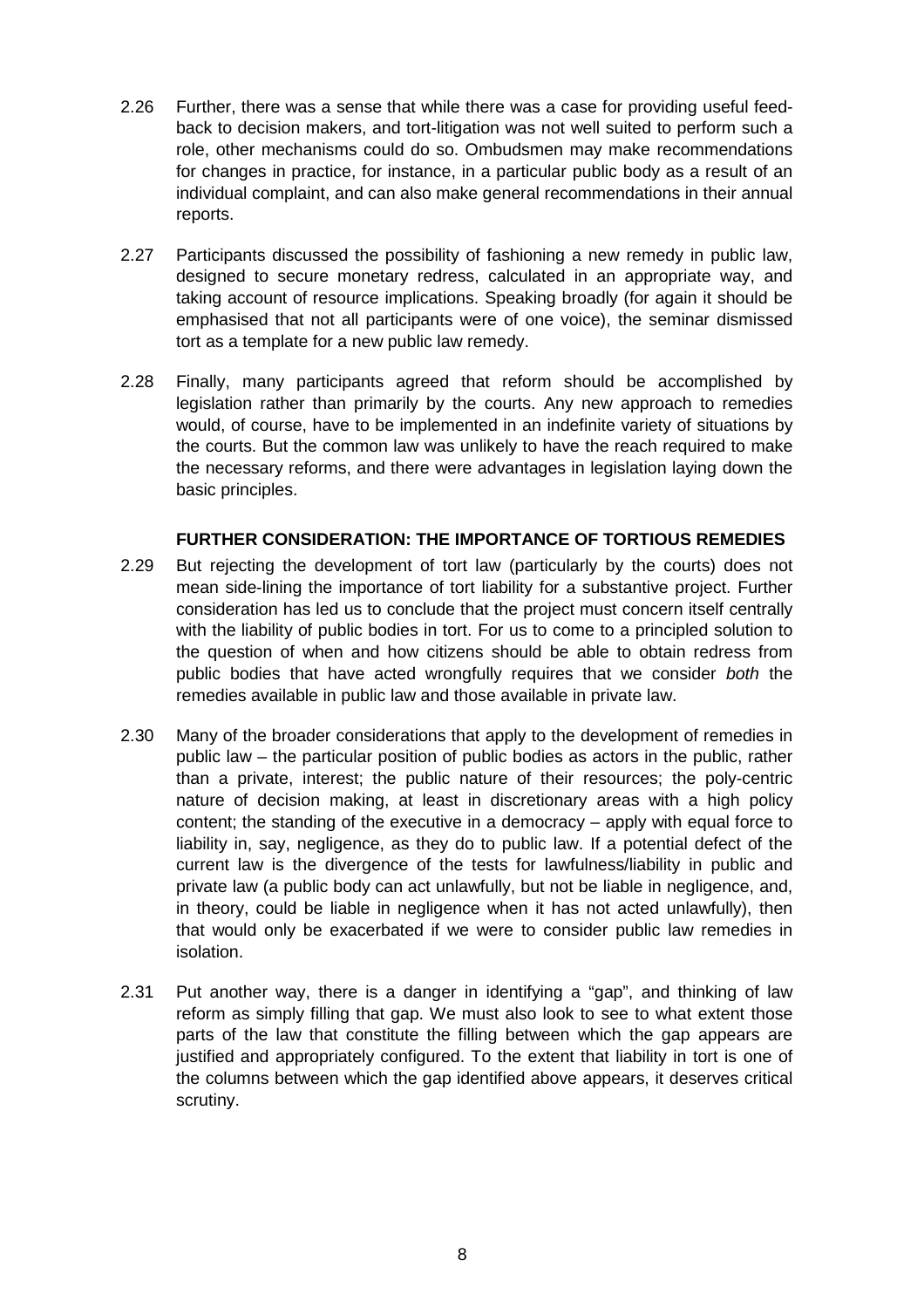- 2.32 Nothing in this reconsideration casts doubt on the continuing importance of the other principal conclusions of the seminar – that we must consider alternative remedies, including ombudsmen, mediation, the role of internal reviews and complaints systems and so on; that the particular position of public bodies should be recognised and validated; and the importance of feed-back mechanisms recognised, to ensure that actions for remedies improve the future delivery of public services.
- 2.33 A recognition of the role of non-court mechanisms does not, however, mean that it would be either practical or desirable for us to attempt to stipulate exactly how such methods should be configured and used by Government. Our central concern must remain the law as implemented by the courts. But the challenge is to ensure that the law is constructed in such a way as to ensure that the advantages of non-court processes are recognised and given the space they need. The law, or the interests of the legal system and those who work it, should not be allowed to over-ride the greater public benefit that could be delivered by these approaches in appropriate cases. We must at least consider how the gravitational pull of litigation for compensation can be neutralised or reversed.
- 2.34 While we need to consider tort liability, our target is *not* the ordinary liability of state bodies in circumstances identical to those in which a private citizen or company would be liable. Our concern is with those activities which are of a truly Governmental nature, involving policy making or the implementation of policy involving a significant exercise of discretion. We will later suggest that there are great difficulties in drawing a line on the spectrum of Government activity that clearly distinguishes between this kind of activity and ordinary operations in the context of which the treatment of public authorities as private bodies is unproblematic. The extent to which it will be either possible or desirable to do so will be a fundamental question for the substantive project and will depend on how our proposals develop. Our subject matter, however, is the truly Governmental, not that which is merely incidental to any activity.
- 2.35 Accordingly, our starting point now, while maintaining a broad perspective on the notion of remedies, is to approach the question *bi-focally* – to maintain a focus on both public law unlawfulness and liability in tort.
- 2.36 To properly understand this position requires a more detailed consideration of how and when damages may be awarded against public bodies. We turn to this in Part 3.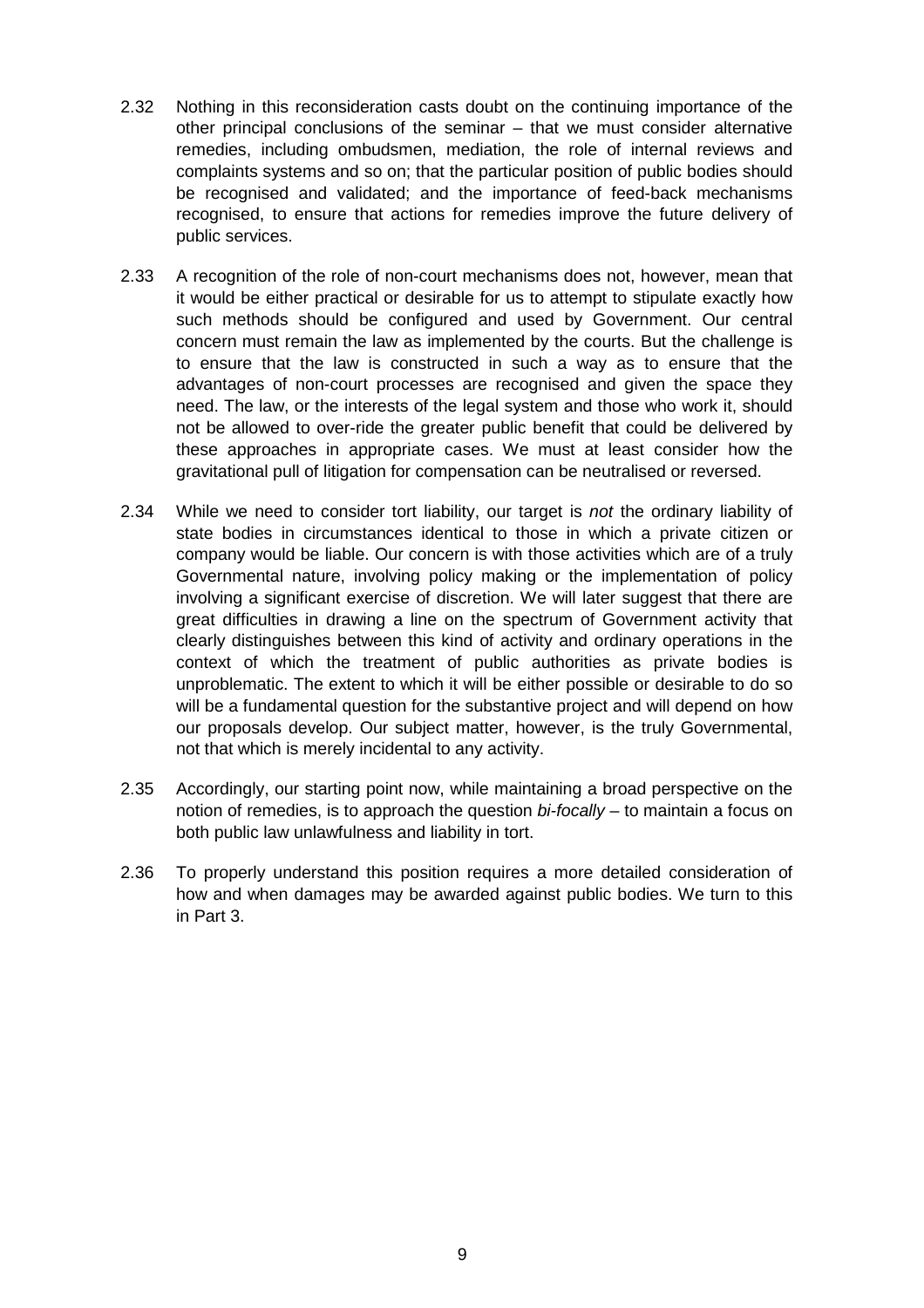# **PART 3 PUBLIC BODIES AND COMPENSATION**

- 3.1 Public bodies become liable to pay compensation to citizens in a multiplicity of circumstances. Even before the advent of judicial review in its modern form, those employed by the executive were liable to pay damages for intentional and unjustified interference with the person or property of the citizen. Indeed such actions were in early days the principal, and sometimes the only, weapon for testing the validity of executive measures and for bringing the executive to account.<sup>[1](#page-11-0)</sup> They retain contemporary significance.
- 3.2 In considering private law liability, we will primarily cover liability in negligence. It is in relation to negligence that the courts have constructed special rules for public authority liability. However, public bodies can be liable to pay damages under a number of torts; in principle they can be liable for the same range of torts as private individuals. For example, the police might be liable for the torts of battery or false imprisonment; public bodies which own land could be liable for nuisance; any type of public body may potentially be liable for defamation when it makes statements to the media. $^2$  The torts of breach of statutory duty and misfeasance in public office, which particularly apply to public bodies, are discussed at paragraphs 3.64 to 3.67 below. Different constituent elements must be satisfied for different torts; in particular, the liability of a public body will depend on the fault element required for the tort in question.<sup>[3](#page-11-2)</sup>

# **EXAMPLE 1**

- 3.3 A prison governor releases a prisoner on the day that he believes is by law the due date for release. The governor is wrong because the due date has already passed. The governor is liable to pay the prisoner substantial damages for false imprisonment.<sup>[4](#page-11-3)</sup>
- <span id="page-11-3"></span><span id="page-11-2"></span><span id="page-11-1"></span><span id="page-11-0"></span>3.4 It is notable in this example that the governor may be blameless in any moral sense. In the actual case the governor relied on a binding judicial decision (later shown to be erroneous) for calculating the due date for release. The governor could not have acted otherwise.
	- <sup>1</sup> See A. V. Dicey, *Introduction to the Study of the Law of the Constitution* (8th ed 1931) p 114, and Jaffe, "The Right to Judicial Review" (1958) 71 Harvard Law Review 401; Henderson and Jaffe, "Judicial Review and the Rule of Law" (1956) 72 Law Quarterly Review 345.
	- <sup>2</sup> These examples are drawn from Clerk and Lindsell on Torts (19th ed 2006), para 14-01.
	- $3$  The spectrum includes intentional harm, negligence and strict liability.
	- <sup>4</sup> *R. v Governor of Brockhill Prison ex parte Evans (No 2)* [2001] 2 AC 19. Liability for the tort of false imprisonment is strict; it was irrelevant in this case that the governor had not been negligent and had acted in good faith. For the tort of false imprisonment see *Clerk and Lindsell on Torts* (19th ed 2006) ch 15.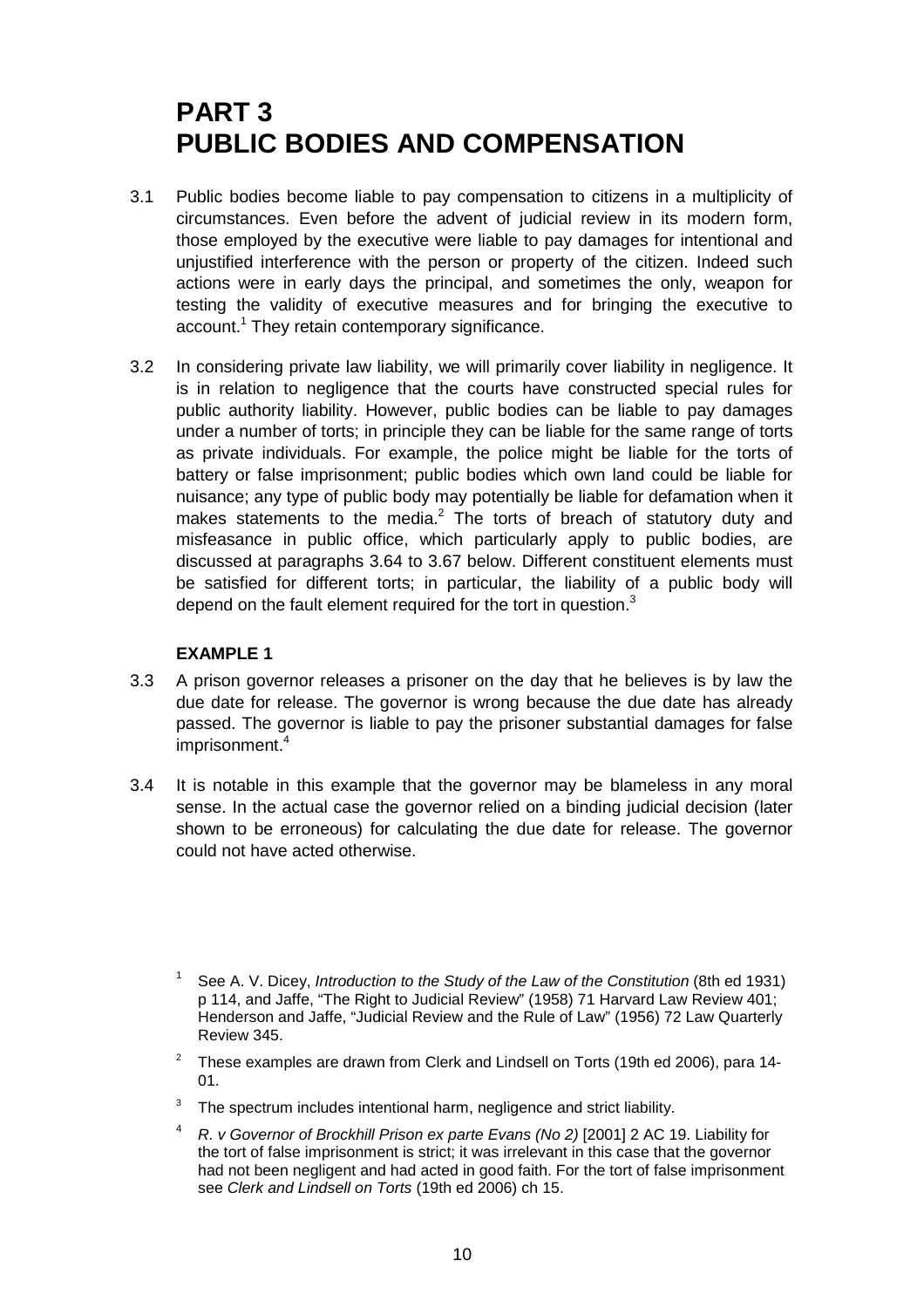- 3.5 In other circumstances, however, liability for deprivation of liberty may depend on a showing of fault. For example, a police officer may arrest someone without a warrant if the officer has reasonable grounds for suspecting that the person is about to commit an offence.<sup>5</sup> If there are no such reasonable grounds, there will be liability. Nonetheless exercise of care may not always confer immunity. For example, it is uncertain whether a police officer may deprive a person of liberty in reliance upon a by-law that is invalid, even if the officer has no reason to doubt its validity. The citizen, invoking the rule of law (as now expressed in Article 5.1(b) of the European Convention on Human Rights), may claim that no one should be arrested for an "offence" that does not exist. The police officer, invoking legal certainty, may claim that the arrest is justified if the officer has no reason to believe that the "offence" does not exist.<sup>[6](#page-12-1)</sup>
- 3.6 However, the liability of public bodies does not require an unjustified *intentional* infliction of injury to person or property. As a general rule a public authority which without exercising reasonable care *directly* inflicts *physical damage* upon a person or upon the property of a person will be liable to pay damages by way of compensation. The really difficult cases in this area of the law are, first, those where the public authority has not caused *direct physical damage* to the person or property of the claimant, either because the damage was "economic" loss or because the immediate cause of the damage was an act of a third party or a natural phenomenon not brought about by the public authority. The second type of difficult case, illustrated in Example 11 below, is where the immediate cause of the loss is an unlawful administrative measure but the facts do not constitute one of the traditional torts such as false imprisonment. The following examples give an idea of the range of circumstances in which these difficult cases may arise.

# **EXAMPLE 2**

3.7 The Home Office establishes a Borstal to operate under "open" conditions. Owing to the negligence of the guards several offenders escape, and in the course of the escape damage private property. The owners recover substantial damages, even though they have insured the property against such loss, and the Home Office has arranged voluntarily to pay compensation to those suffering loss in such circumstances that are not insured.<sup>[7](#page-12-2)</sup>

- <span id="page-12-1"></span><span id="page-12-0"></span><sup>6</sup> *Boddington v British Transport Police* [1999] AC 143; *Percy v Hall* [1997] QB 924, CA; *R v Central London County Council ex part London* [1988] QB 1261, 1274F to 1278E.
- <span id="page-12-2"></span><sup>7</sup> *Home Office v Dorset Yacht Co Ltd* [1970] AC 1004. For the Home Office compensation scheme see Report of the Parliamentary Commissioner for Administration HC 42 (1973/4) 112.

<sup>5</sup> Police and Criminal Evidence Act 1984, s 24.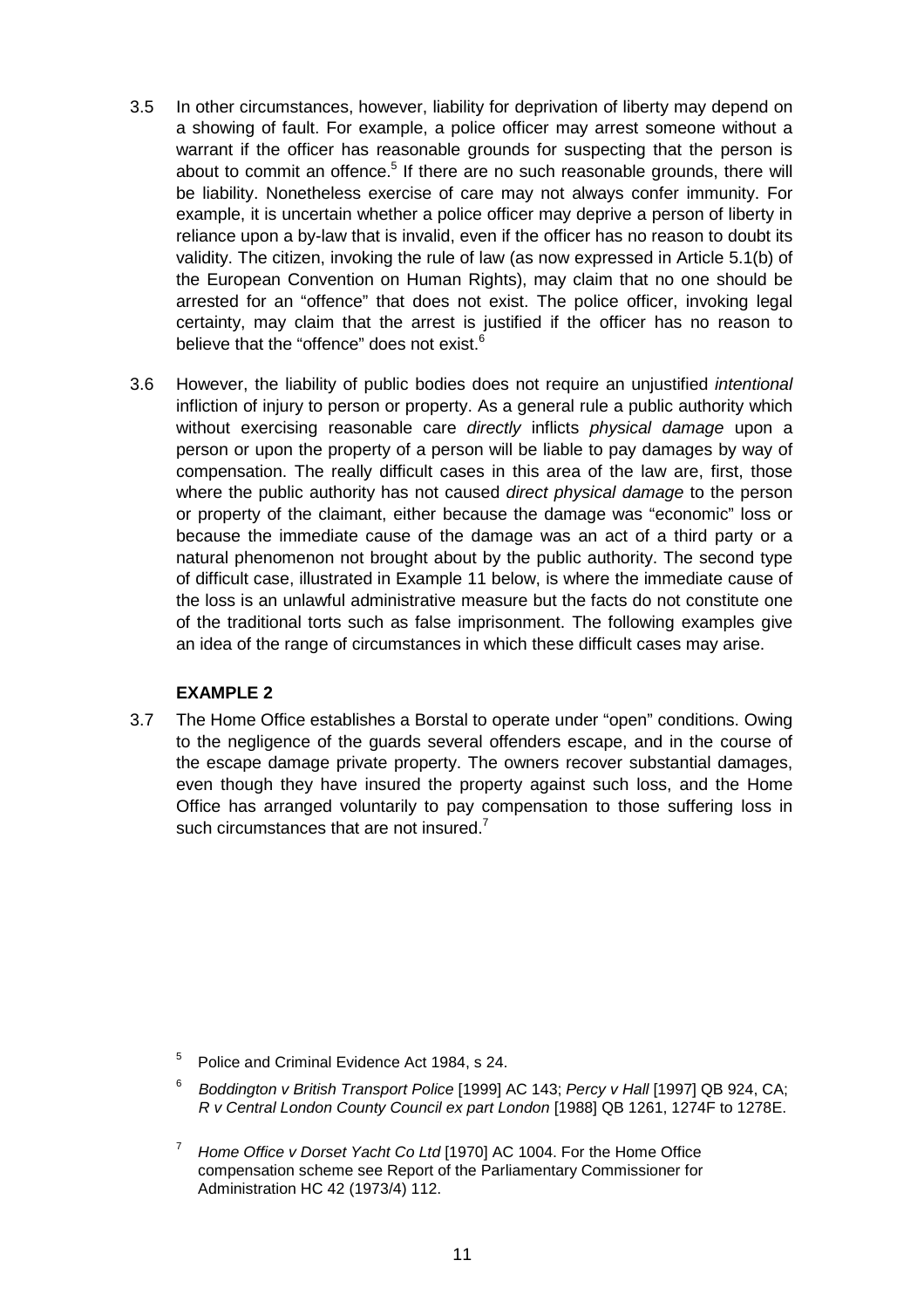# **EXAMPLE 3**

3.8 A local authority negligently decides that a child should be placed in care. The child while mistakenly placed in care suffers physical abuse and psychiatric injury. The child may obtain compensation from the local authority for the injuries that the child has suffered.<sup>8</sup> The child's parents whom the local authority carelessly thought were abusing the child allege that they suffered lasting psychiatric injury. They have no claim for compensation.<sup>[9](#page-13-1)</sup>

# **EXAMPLE 4**

3.9 A householder, seeing that the house has caught fire, rings 999 for a fire engine. The fire service takes the call but owing to the incompetent driving of a fire officer fails to arrive before the householder has sustained substantial property damage. The householder has no claim for compensation against the fire service.<sup>[10](#page-13-2)</sup>

# **EXAMPLE 5**

3.10 A householder feeling seriously unwell rings 999 for an ambulance. The ambulance service takes the call but owing to the incompetent driving of an ambulance officer fails to arrive before the householder's condition has been made worse than would have been the case if the ambulance had arrived on time. The householder has a claim for compensation against the ambulance service.<sup>[11](#page-13-3)</sup>

# **EXAMPLE 6**

- <span id="page-13-4"></span><span id="page-13-3"></span><span id="page-13-2"></span><span id="page-13-1"></span><span id="page-13-0"></span>3.11 An authority responsible for the maintenance of the highway does not take steps to secure the removal of an obstacle, which although not on the highway, impairs road visibility. A motorist has an accident and sustains personal injuries, partly because visibility was obscured by the obstacle. The motorist has no claim for compensation against the highway authority, even if the authority had no good reason for not exercising its power to secure the removal of the obstacle and the authority's inaction could fairly be described as defying logic and reason (that is, "irrational"). $12$ 
	- <sup>8</sup> *D v East Berkshire Community NHS Trust* [2003] EWCA Civ 1151, [2004] QB 558, the Court of Appeal holding that in the light of the Human Rights Act 1998 and the jurisprudence of the European Court of Human Rights, X *v Bedfordshire County Council* [1995] 2 AC 632 could not be followed. The decision of the Court of Appeal on this point was not challenged in the subsequent appeal to the House of Lords.
	- <sup>9</sup> *D v East Berkshire Community NHS Trust* [2005] UKHL 23, [2005] 2 AC 373.The decision was applied in *D v Bury Metropolitan Borough Council* [2006] EWCA Civ 1, [2006] 1 WLR 917.
	- <sup>10</sup> Capital and Counties plc v Hampshire County Council [1997] QB 1004, approved on this point by Lord Hoffmann in *Gorringe v Calderdale Metropolitan Borough Council* [2004] UKHL 15, [2004] 1 WLR 1057 at [37].
	- <sup>11</sup> *Kent v Griffiths* [2001] QB 36. It is perhaps uncertain whether the decision in *Kent* has survived *Gorringe* (see note 10 above).
	- <sup>12</sup> *Stovin v Wise* [1996] AC 923, as interpreted in *Gorringe* (see note 10 above).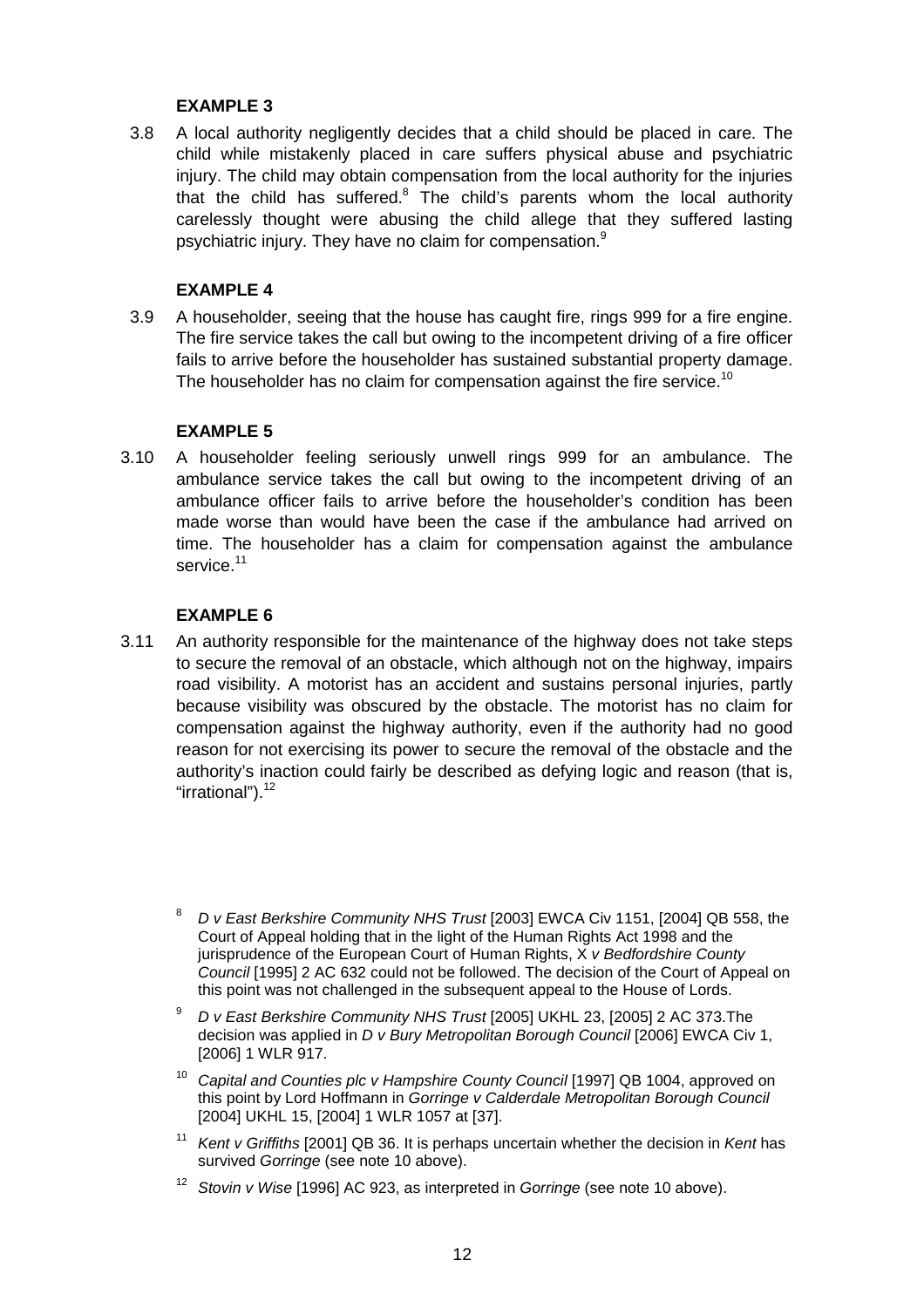# **EXAMPLE 7**

3.12 An authority responsible for certifying the seaworthiness of merchant ships negligently certifies that a certain vessel is seaworthy. The ship sinks with the loss of its cargo. A cargo owner has no claim for compensation against the authority.<sup>[13](#page-14-0)</sup>

# **EXAMPLE 8**

3.13 An authority responsible for certifying that privately owned passenger-carrying aeroplanes are fit to fly negligently certifies that a plane is airworthy. The plane crashes and passengers suffer personal injury. The passengers have a claim for compensation against the authority.<sup>[14](#page-14-1)</sup>

# **EXAMPLE 9**

3.14 A serial killer is at large. The police negligently fail to arrest the killer before the killer claims another victim. The victim (or the dependants of the victim) has no claim for compensation.<sup>[15](#page-14-2)</sup>

# **EXAMPLE 10**

3.15 A bank regulator negligently but in good faith permits a bank to continue to operate when careful supervision would require the cessation of activities. Depositors whose funds would have been repaid if the bank's activities had been terminated in good time have no claim for compensation against the bank regulator.<sup>[16](#page-14-3)</sup>

# **EXAMPLE 11**

3.16 A fishing authority unlawfully denies a fishing licence. The owner of the fishing vessel is wrongfully prohibited from fishing and suffers financial loss. If EU law governs the licensing regime, the owner may have a claim for compensation if the authority is seriously at fault. If not, he has no claim unless the conduct of the authority amounts to misfeasance in public office.<sup>[17](#page-14-4)</sup>

- <span id="page-14-0"></span><sup>13</sup> *Marc Rich Co AG v Bishop Rock Marine Co* [1996] AC 211.
- <span id="page-14-1"></span><sup>14</sup> *Perrett v Collins* [1998] 2 Lloyd's Rep. 255.
- <span id="page-14-2"></span><sup>15</sup> *Hill v Chief Constable of West Yorkshire* [1989] AC 53. See also *Brooks v Metropolitan Police Commissioner* [2005] UKHL 24, [2005] 1 WLR 1495.
- <span id="page-14-3"></span> $16$  Financial Services and Markets Act 2000, sch 1, para 19. Financial regulators would in any event be very unlikely to be liable at common law: see *Yuen Kun Yew v Attorney General of Hong Kong* [1988] AC 175; *Davis v Radcliffe* [1990] 1 WLR 821.
- <span id="page-14-4"></span><sup>17</sup> *Abbott v Sullivan* [1952] 1 K.B 189; *Dunlop v Woolahara Municipal Council* [1982] AC 158 PC; *X v Bedfordshire County Council* [1995] 2 AC 633, 730. Joined Cases C-6/90 and C-9/90 *Francovich* [1991] ECR 1-5357. See K Lenaerts and P Van Nuffel, *Constitutional Law of the European Union* (2nd ed 2005) paras 17-012 to 17-014; J Steiner and L Woods, *Textbook on EC Law* (8th ed 2003) pp 111 to 125.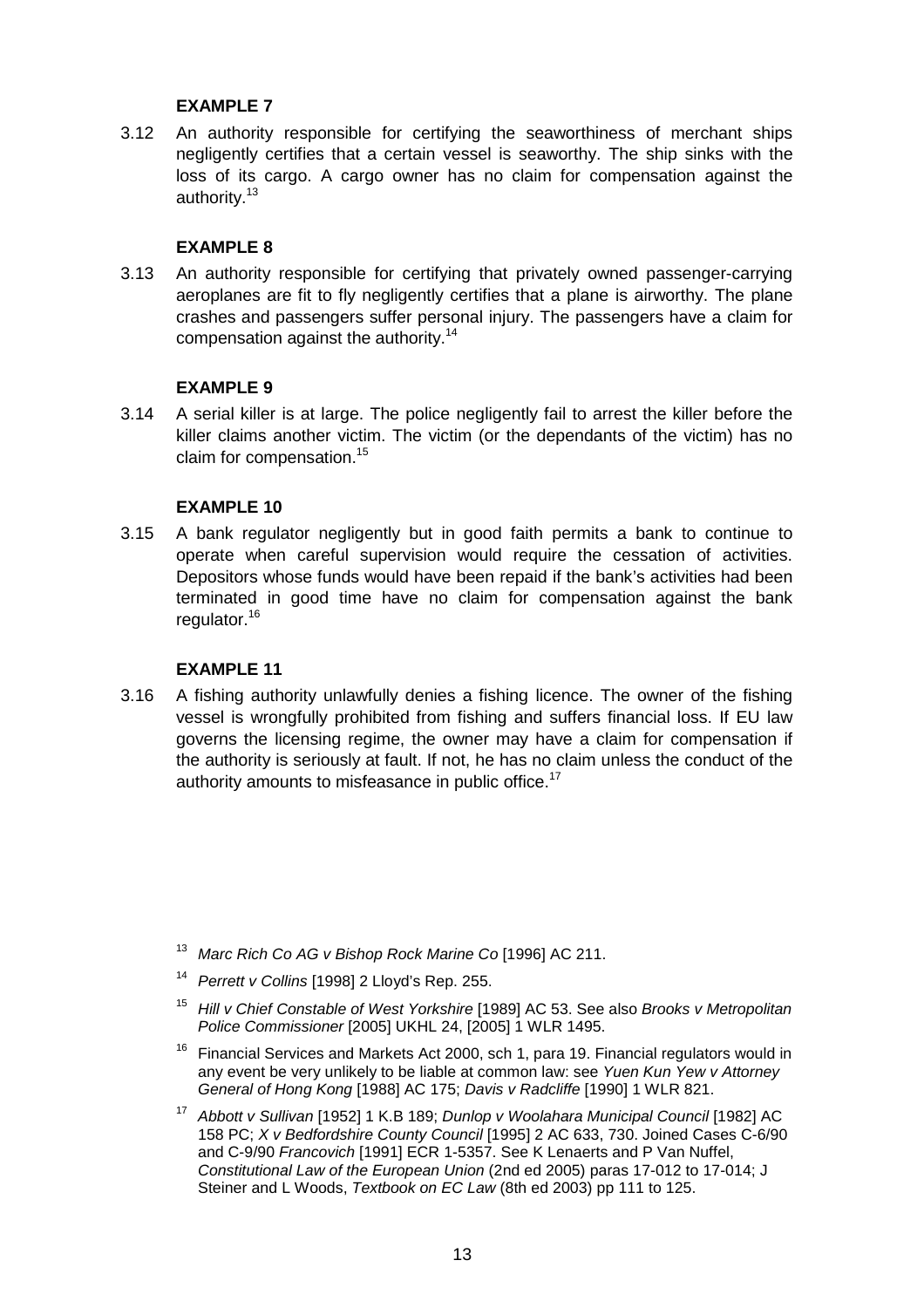3.17 These examples must, of course, be approached with caution because the complete statutory background has not been stated in the brief summary and the facts have been reduced to a minimum. Nonetheless the examples show the diversity of circumstances in which difficult questions of state liability arise. They also show the complexity of the subject. Save for Example 10, the legislature did not expressly provide that compensation should, or should not, be payable to the claimants. The results were determined by the courts. Very distinguished judges at the highest level have disagreed about the results. In Example 6 Lord Nicholls (with whom Lord Slynn agreed) powerfully dissented from the majority. In Example 3 Lord Bingham in a closely reasoned speech dissented on the issue of liability towards the parents. Someone unfamiliar with the field of state liability might be forgiven for not immediately identifying what coherent and consistent set of legal principles could account for the outcomes described in the examples. Even those reasonably well versed in the subject do not seem to find identification straightforward. Most would perhaps recognise that Examples 10 and 11 concern pure "economic" loss where recovery of compensation for negligent conduct is available as a general rule only under special conditions.<sup>[18](#page-15-0)</sup>

# **THE POSITION OF PUBLIC BODIES AND THE EXERCISE OF PUBLIC FUNCTIONS**

3.18 It cannot be said that the courts have been insensitive to the position of public bodies which find themselves exposed to claims for compensation. There appears to be a measure of agreement that, despite Dicey's arguments,<sup>19</sup> public bodies should not be treated in precisely the same way as private citizens.<sup>20</sup> The authors of a leading textbook identify four reasons for this difference in treatment. $21$  First, public finance is not unlimited and the payment of compensation for loss shifts resources from other applications. Second, public bodies do not disappear or become insolvent, which makes them an attractive target for compensation claims. Third, public bodies are not untypically required in their decision-making to balance complex and sometimes competing considerations, and the courts may be loath to have to "second guess" their appraisal. Fourth, the imposition of liability may lead public bodies to change their priorities and become more risk averse, contrary to the public interest.

<span id="page-15-3"></span><sup>21</sup> *Markesinis and Deakin's Tort Law* (5th ed 2003) pp 376 to 381. The authors make clear their view that only the second reason has economic justification: see B Markesinis, J-B Auby, D Coester-Waltjen, S Deakin, *Tortious Liability of Statutory Bodies: A Comparative and Economic Analysis of Five English Cases* (1999).

<span id="page-15-0"></span><sup>18</sup> See *Hedley Byrne and Co Ltd v Heller and Partners* [1964] AC 465.

<span id="page-15-1"></span>Dicey believed that the rule of law meant that the "ordinary law" should apply to government in the same way as it is applied to private citizens. See A. V. Dicey, *Introduction to the Study of the Law of the Constitution (8th ed 1931).* 

<span id="page-15-2"></span> $20$  Some commentators strongly disagree: see eg S Bailey and M Bowman, "Public Authority Negligence Revisited" (2000) 59 Cambridge Law Journal 85.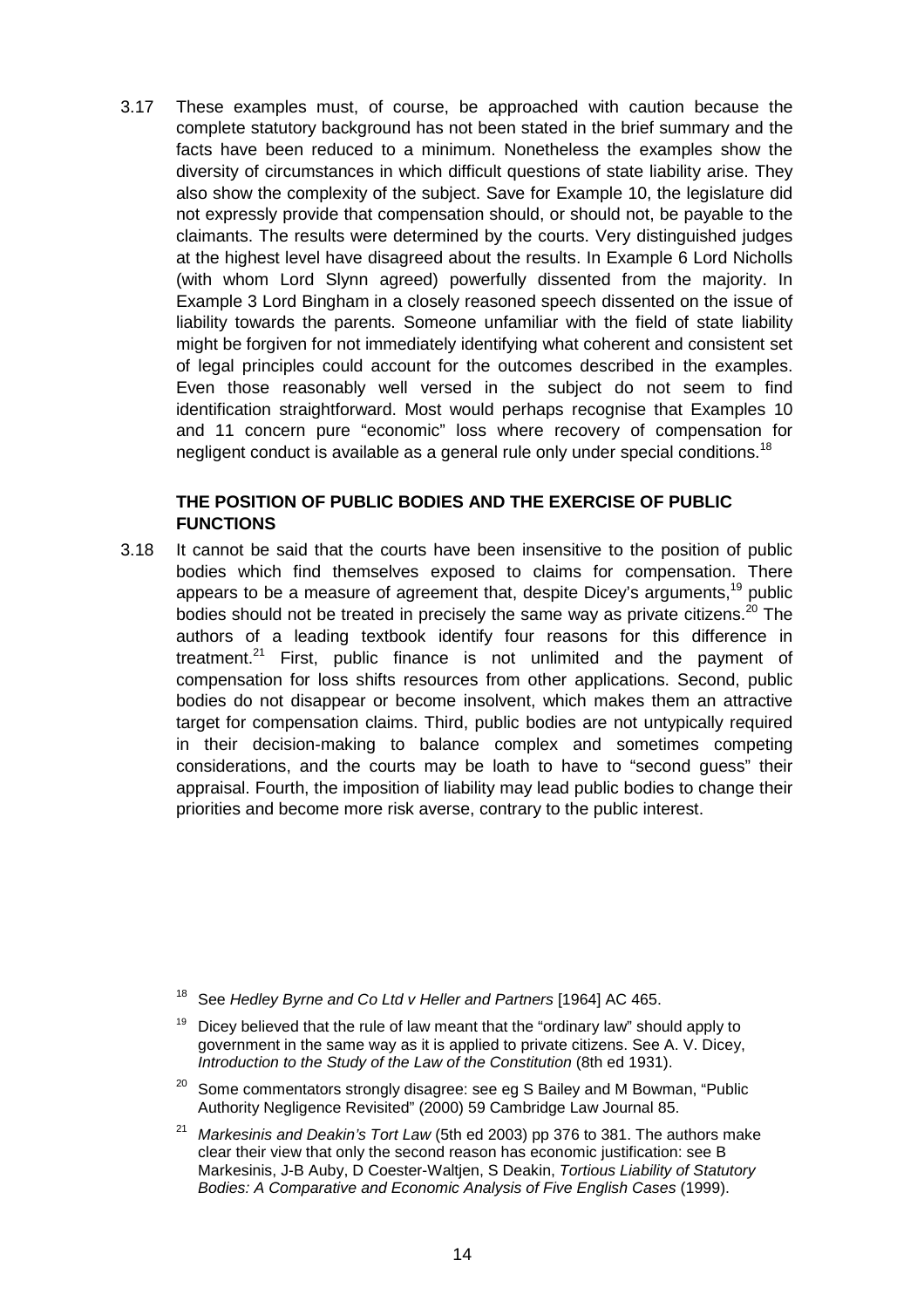- 3.19 It might be argued that public bodies should be treated differently only in so far as they are engaged in "governmental" activities. However the line between "governmental" and "private" activities is not easy to draw. The state may supply services or regulate the supply of goods and services where, for example, what is supplied is in whole or part a public good, or competition is inadequate, or there is a significant information failure, or considerations of equitable distribution of income or wealth dictate.<sup>22</sup> Sometimes the state is the exclusive provider and exclusivity is unlikely to be surrendered (for example, national defence; police; emergency services), or the state is the only regulator. The description of the activity as "governmental" is then relatively easy to justify. It may be that the concept of "governmental" should be confined to those functions *uniquely* carried out by the state where there is no private analogue. If the private sector supplies similar services (for example, healthcare, education, housing) the public sector may nonetheless have to discharge its functions under different conditions from private enterprise. Even activities perceived as typically "private", such as the management of land or renting property, may well take on a public interest dimension. However, if the concept of "governmental" were to extend beyond functions uniquely carried on by the state, there would probably be a considerable grey area of dispute.
- 3.20 It is nonetheless indisputable that, in determining the liability of public bodies in new and controversial areas, the courts are usually assisted if they can find what they perceive to be a strong *private* analogy. So if the claim is that an educational psychologist employed by a local authority owes a duty of care to a child in diagnosing the child's special educational needs, the analogy with comparable private professionals is likely to have powerful persuasive force in establishing the duty. $23$  However, as the Examples indicate, the most difficult cases of potential state liability concern activities where there is no, or no strong, private analogy.
- 3.21 The converse situation is where the person from whom compensation is claimed is not a public authority but is arguably carrying out "public" functions. This situation would typically arise where the public authority, for reasons of efficiency, economy and competition, has "contracted out" to the private sector the delivery of services to the public. Contracting out poses challenges to public law, but the correct solutions are not easy to reach, as is shown by the cases where the courts have had to decide whether a private enterprise, delivering services under arrangements with a public authority, is amenable to judicial review<sup>24</sup> or is carrying out "public functions" for the purposes of the Human Rights Act 1998.<sup>[25](#page-16-3)</sup>

- <span id="page-16-2"></span><sup>24</sup> *R v Servite Houses and the London Borough of Wandsworth Council ex parte Goldsmith and Chatting* (2000) 2 LGLR 997.
- <span id="page-16-3"></span><sup>25</sup> *Poplar Housing and Regeneration Community Association Ltd v Donoghue* [2001] EWCA Civ 595, [2002] QB 48; *R (Heather) v Leonard Cheshire Foundation (A Charity)* [2002] EWCA Civ 366, [2002] 2 All ER 936.

<span id="page-16-0"></span> $22$  These are technical economic reasons for state control over the delivery of certain goods and services: see SJ Bailey, *Public Sector Economics* (2nd ed 2001) chapters 1 and 2.

<span id="page-16-1"></span><sup>&</sup>lt;sup>23</sup> See *Phelps v Hillingdon London Borough Council* [2001] 2 AC 619, 653, by Lord Slynn.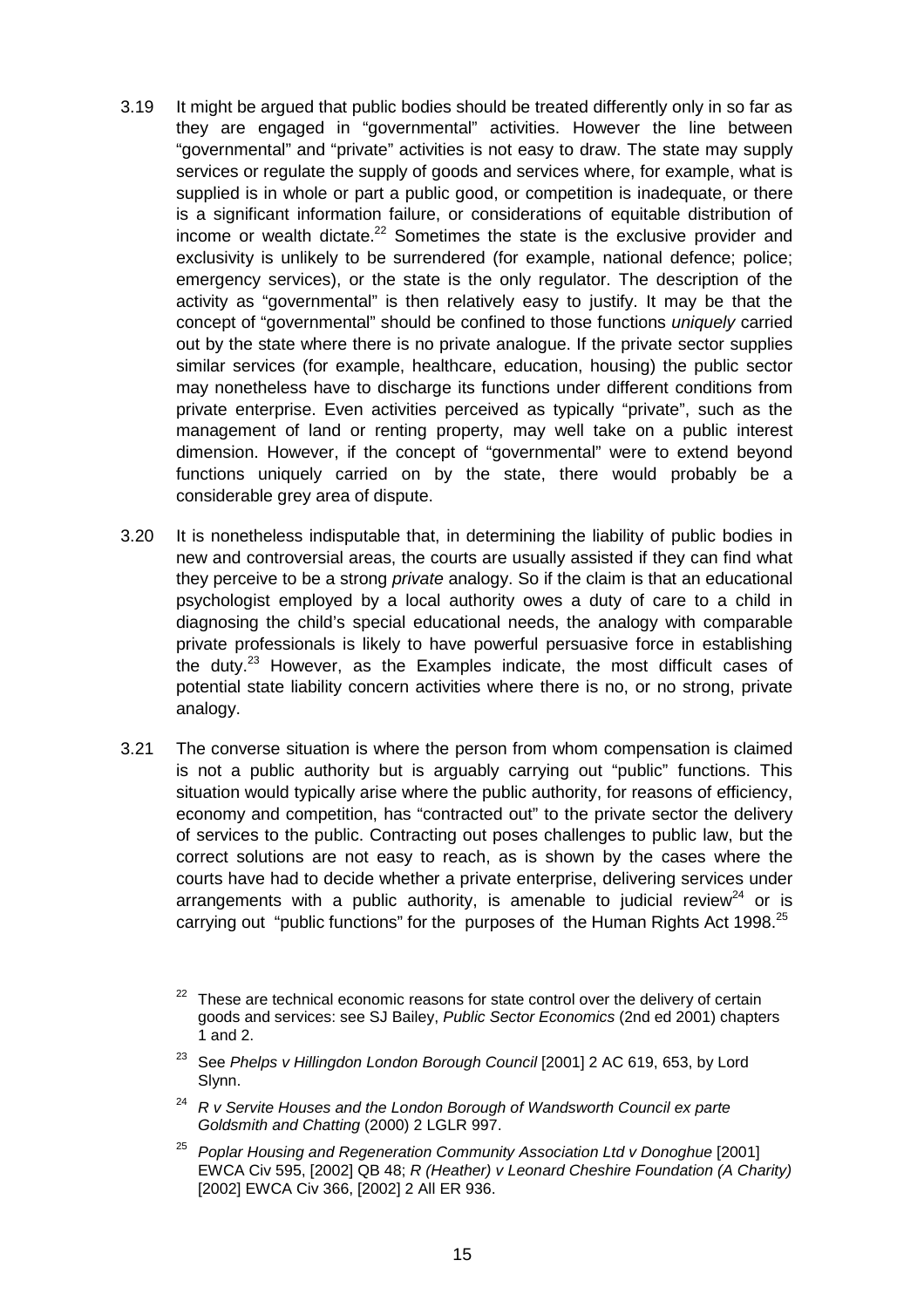The phenomenon of contracting out seems to be permanent, and the courts are likely, therefore, to be increasingly confronted with private enterprises urging that any restrictions of liability discernible in actions against public bodies should be extended to them in so far as the claim relates to execution of a "public" function.

# **THE COMPETING PRINCIPLES**

3.22 The underlying tension in the difficult cases of public sector liability was stated by Lord Steyn as follows:

> On the one hand the courts must not contribute to the creation of a society bent on litigation, which is premised on the illusion that for every misfortune there is a remedy. On the other hand, there are cases where the courts must recognise on principled grounds the compelling demands of corrective justice or what has been called the rule of public policy which has first claim on the loyalty of the law: that wrongs should be remedied….Sometimes cases may not obviously fall in one category or the other. Truly difficult cases arise. $26$

Apart from the need to achieve "corrective justice", $27$  as described by Lord Steyn, it is sometimes argued that an important justification for imposing liability to pay compensation is to deter carelessness, to raise the quality of goods and services, and to make economic operators bear the full costs of their activities<sup>[28](#page-17-2)</sup>

3.23 This raises the very large question of whether tort law in general is effective as an instrument of deterrence, and whether, in particular, the imposition of liability upon public bodies results in efficient risk taking.<sup>[29](#page-17-3)</sup>

# **HOW THE DIFFICULT CASES ARE DECIDED**

- <span id="page-17-3"></span><span id="page-17-2"></span><span id="page-17-1"></span><span id="page-17-0"></span>3.24 The willingness of the courts to find public bodies liable to pay compensation has swung to and fro from time to time. It would appear that, perhaps with the advent of the Human Rights Act 1998, the courts have returned to a more expansionist phase. A number of specific mechanisms have been used by the courts in the past to control the extent to which public bodies might be found liable to pay compensation. These control mechanisms are briefly described below. It should
	- <sup>26</sup> Gorringe v Calderdale Metropolitan Borough Council [2004] UKHL 15, [2004] 1 WLR 1057 at [2].
	- $27$  Under corrective justice the claimant seeks compensation on the basis that the defendant is responsible in some sense (usually requiring fault) for the other's loss. Distributive justice looks at the allocation of benefits and burdens throughout society as a whole.
	- <sup>28</sup> Eg Phelps v Hillingdon London Borough Council [2001] 2 AC 619, 672 (by Lord Clyde); *Barrett v Enfield London Borough Council* [2001] 2 AC 550, 568 (Lord Slynn) and Lord Nicholls dissenting speech in Stovin v Wise [1996] AC 923, 941.
	- $29$  This is a highly contentious issue for the argument in the American context, see P Schuck, *Suing Government: Citizens Remedies for Official Wrongs* (1983) and B Feldthusen, "The Recovery of Pure Economic Loss in Canada: Proximity, Justice, Rationality and Chaos" (1996) 24 Manitoba Law Journal 1; W Baxter, "Enterprise Liability, Public and Private", Law and Contemporary Problems 1978 at p 45. There appears to be a lack of hard empirical evidence – this is an issue on which we consider further work is necessary (see 5.9 to 5.11 below).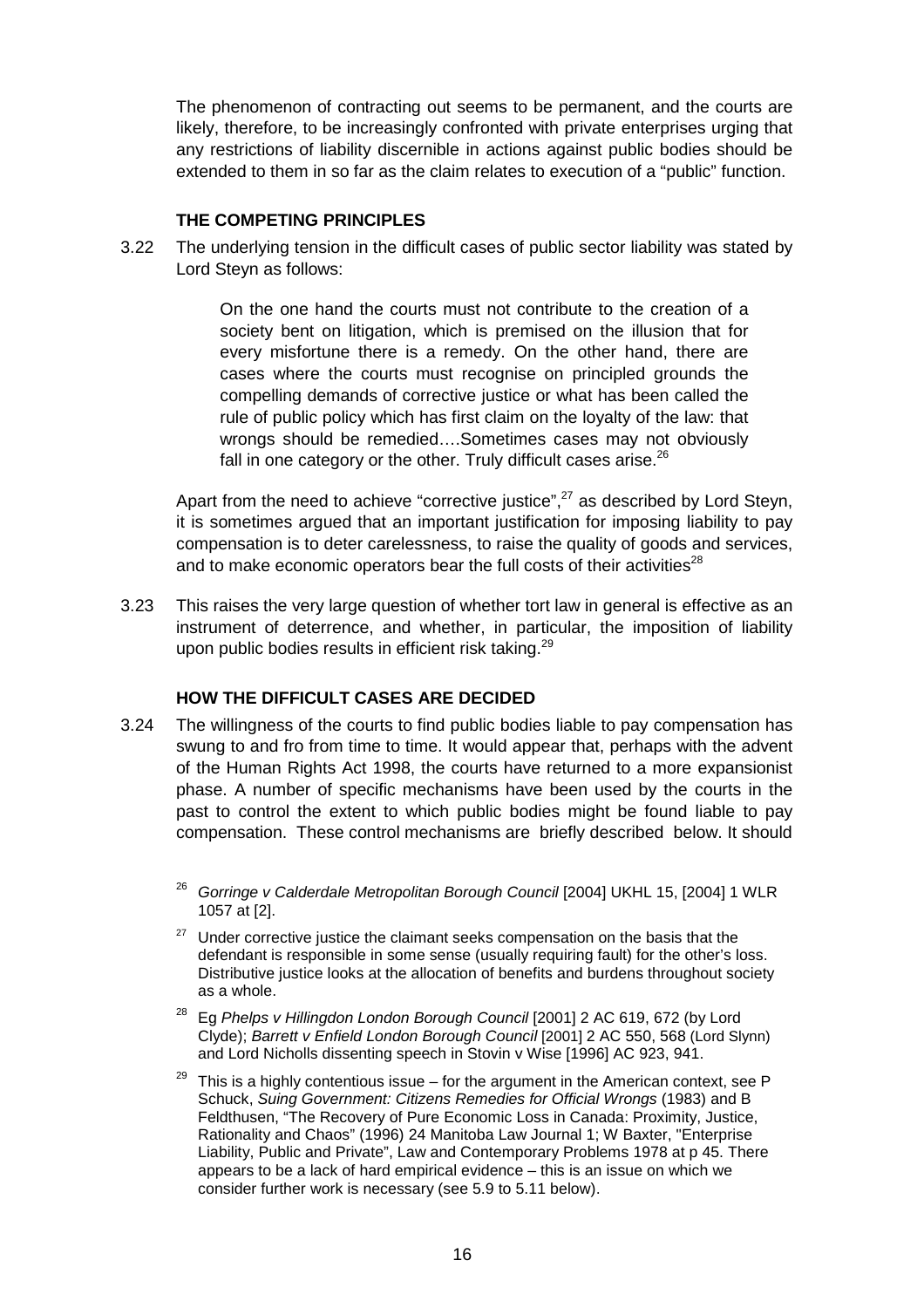be stressed at the outset that, save for "justiciability" and "ultra vires" (see below), the control mechanisms are of *general* application in the law of torts; but the focus in the analysis below is on their particular use where the liability of a public authority for negligence is in issue.

# **Justiciability**

- 3.25 First, the courts have stated that some issues are "non-justiciable" and have struck out claims to compensation against public bodies on that basis. The courts have been concerned not to trespass on areas of public administration where they believe that they lack expertise, or where they believe that under democratic principles the decision should be left to another institution of the state. Example 10 above illustrates the circumstances where the courts would traditionally decline jurisdiction to hear an action for damages, and the language of nonjusticiability can be found in the cases noted under that Example. To that extent the rationale is the same as that which led the courts to show in judicial review proceedings reticence when confronted with issues in some sensitive areas of public administration.
- 3.26 However, since  $CCSU^{30}$  the courts in such proceedings have penetrated more extensively and more deeply into areas of public administration which in the past would have been considered judicial "no go" areas. The very concept of judicial deference to the executive has been questioned at the highest level and the scope of the discretionary area of judgement is uncertain. Recent cases dramatically show that even in matters of national security – the traditional "no go" area par excellence – the courts may feel that it is appropriate to intervene. Blanket "no go" areas have ceased to exist as far as judicial review is concerned: whether or not an application is "non-justiciable" will depend on the precise nature of the impugned decision and the precise ground of alleged illegality relied upon by the claimant. $31$
- 3.27 However, in the context of actions for compensation, as distinct from judicial review, the concept of "non-justiciable" seems to be employed in a potentially broader but uncertain manner.
- 3.28 It was once thought that questions of justiciability arose if the public authority was exercising a "discretion", particularly on a "policy" rather than an "operational" matter.<sup>32</sup> However, it was pointed out that the exercise of discretion lies at the heart of government<sup>33</sup> and that the policy/operational distinction was "often elusive….Practically every decision about the provision of such benefits, no matter how trivial it may seem, affects the budget of the public authority in either

- <span id="page-18-2"></span><sup>32</sup> *X v Bedfordshire* [1995] 2 AC 633.
- <span id="page-18-3"></span><sup>33</sup> Gorringe v Calderdale Metropolitan Borough Council [2004] 1WLR 1057 at [5] by Lord Steyn, quoting from P Craig, *Administrative Law* (5th ed 2003) p 898.

<span id="page-18-0"></span><sup>30</sup> *Council of Civil Services Unions v Minister for the Civil Service* [1985] AC 374.

<span id="page-18-1"></span><sup>31</sup> For a recent survey see M Supperstone, J Goudie and Sir Paul Walker, *Judicial Review* (3rd ed 2005) para 7.12. See also J Jowell, "Judicial deference: Servility, Civility or Institutional Capacity" [2003] *Public Law* 592.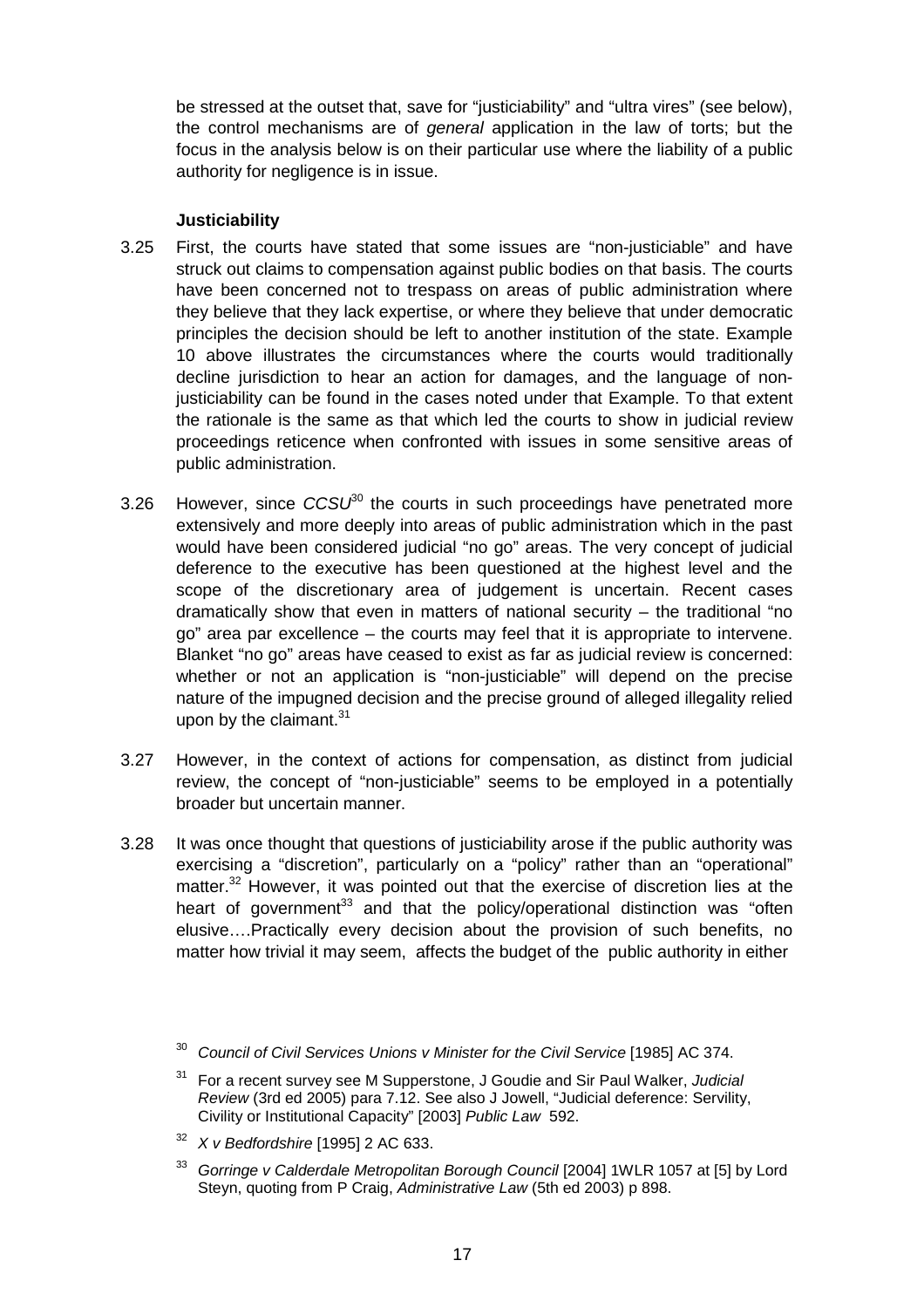timing or amount".<sup>34</sup> In *Barrett*<sup>35</sup> and *Phelps*<sup>[36](#page-19-2)</sup> the House of Lords, departing from  $X^{37}$  held that the distinction should not automatically determine justiciability. However, it is now somewhat unclear as to how the test of "non-justiciability" should be applied in actions for damages.

- 3.29 In proceedings for judicial review the concept of the non-justiciable has a clear rationale and reasonably predictable application. Should the concept be applied in the same way if the claim is for compensation? First, if it were, it would meet the criticism that a broadly applicable test of justiciability, aimed at weeding out cases where, for example, difficult issues of resource allocation are at stake, may potentially rule out practically all claims.<sup>38</sup> Secondly, the real concern of the courts seems to focus on a relatively small group of claims where, if closely analysed, the basis of the action for damages constitutes an indirect attack on the validity of the exercise of discretionary powers in a heavily policy-laden area; *and where the court believes that such an attack, if it were being assessed on an application for judicial review by reference to public law principles, would be hopeless.*[39](#page-19-5) A different approach to such cases would be if the court, instead of labelling them non-justiciable, was able to strike out actions for damages where the claim was an indirect attack on the validity of a public law decision in circumstances where, if the attack had been made on an application for judicial review, permission would have been denied.
- <span id="page-19-6"></span><span id="page-19-5"></span><span id="page-19-4"></span><span id="page-19-3"></span><span id="page-19-2"></span><span id="page-19-1"></span><span id="page-19-0"></span>3.30 An alternative approach would be to stipulate an explicit rule conferring immunity upon public bodies in respect of any discretionary decisions taken in the exercise of a governmental function and positively based upon considerations of, for example, social, political and economic policy. The rationale for an immunity of this nature would not be confined to "non-justiciability" in the sense recognised by public law and applied in proceedings for judicial review. It is not that the judiciary necessarily lacks expertise or institutional competence to evaluate, for example, whether social services have been careless in the formulation of a policy regarding the provision of information to prospective adopting parents.<sup>40</sup> If such an issue arose in proceedings for judicial review, the Administrative Court would have no hesitation in assuming jurisdiction to examine the legal issues. The putative immunity would be based on a broader legal policy, namely, that certain
	- <sup>34</sup> *Stovin v Wise* [1996] AC 923, 951, by Lord Hoffmann.
	- $35$  [2001] 2 AC 550, 583, by Lord Hutton; 571, by Lord Slynn.
	- $36$  [2001] 2 AC 619, 673 to 674, by Lord Clyde.
	- $37$  See note 32 above.
	- <sup>38</sup> See C Booth and D Squires, *The Negligence Liability of Public Authorities* (2006) pp 77 to 81.
	- <sup>39</sup> Examples include *Danns v Department of Health* [1996] PIQR P69, affirmed [1998] PIQR P226, CA, *Smith v Secretary of State for Health* [2002 EWHC 200, (2002) 67 BMLR 34; and in Canada *Doe v Metropolitan Board of Commissioners of Police* (1989) 58 DLR (4th) 396, affirmed (1990) 74 OR (2d) 225 (discussed S Childs and P Ceyssens, "*Doe v Metropolitan Toronto Board of Commissioners of Police* and the Status of Public Oversight of the Police in Canada" (1998) 36 *Alberta Law Review* 1000).
	- <sup>40</sup> See *A v Essex County Council* [2003] EWCA Civ 1848, [2004] 1WLR 1881.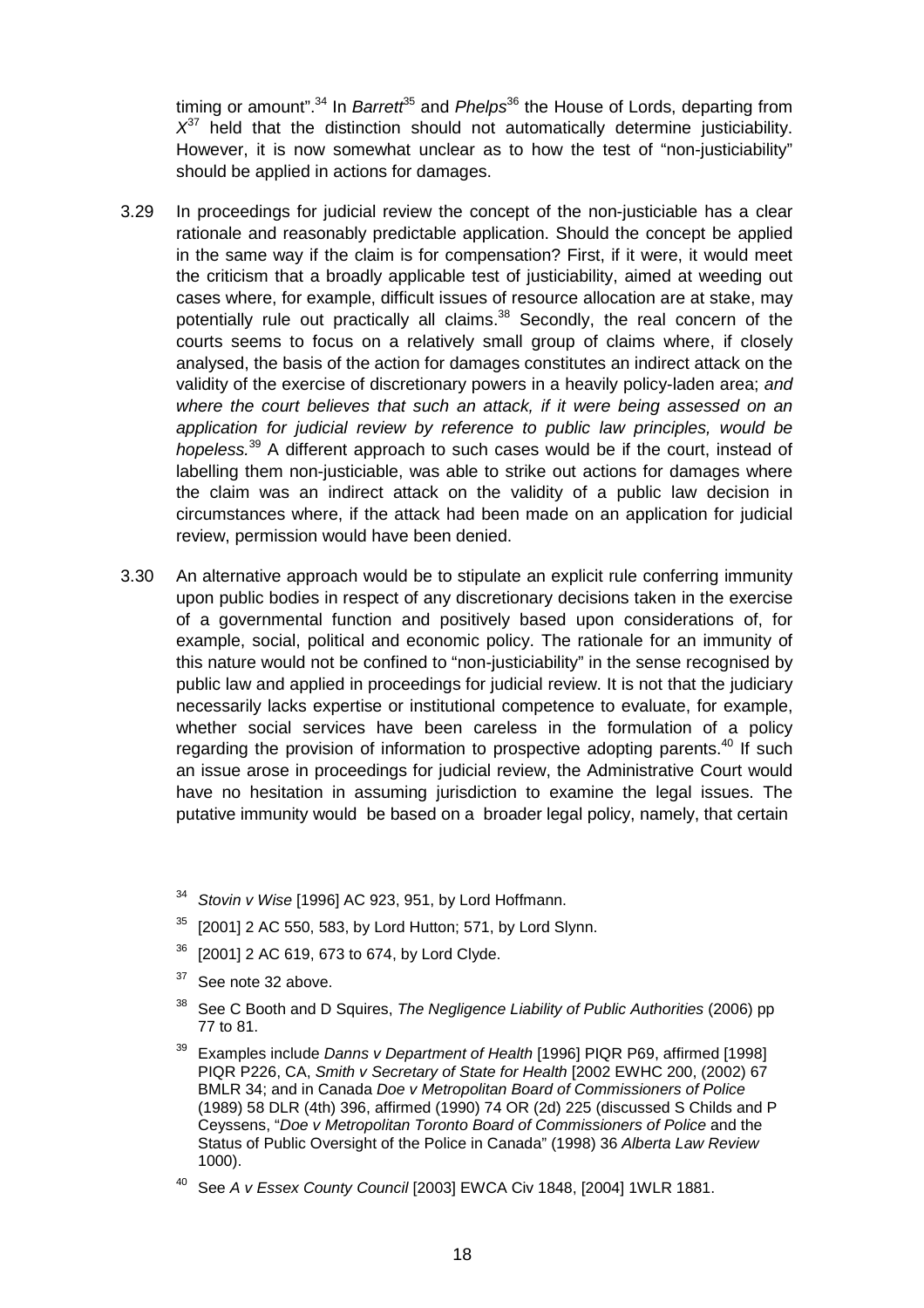discretionary decisions by public bodies should not be the subject of actions for negligence because of the implications regarding cost, resource allocation and efficient decision making. There is no doubt, however, that such an immunity would both pose problems of definition, as the debate described above over justiciability has shown, and would be controversial. Nonetheless it may be that this important issue, which is central to the question of public authority liability, should be faced squarely and considered in greater detail.

# **The ultra vires test**

- 3.31 Secondly, and very closely related to the issue of justiciability, it was until quite recently thought that, at least in respect of "policy" decisions, liability to pay compensation required a finding that the action of the public authority was "ultra vires" in the sense of "Wednesbury" unreasonable, $41$  that is, so unreasonable that no reasonable decision maker could have made it. The distinction between the formulation of "policy" and "operational" activities has been seriously questioned, and a showing of "ultra vires" no longer appears necessary, $42$  at least in those cases which do not raise questions of justiciability.
- 3.32 The ultra vires test has been criticised as too restrictive and difficult to delimit.<sup>[43](#page-20-2)</sup> However, the ultra vires condition is not logically restricted to "Wednesbury" unreasonableness in a way that this first criticism seems to assume. The ultra vires test was designed to ensure that a public authority was not made liable for negligence when it had taken a discretionary decision *within the lawful limits of its powers.* Consistent with that rationale it would be open to a claimant challenging a discretionary decision in a negligence action for damages to satisfy the ultra vires threshold condition by showing, on *any* legitimate public law ground, that the decision was not one that the public authority could lawfully have taken.
- 3.33 The second criticism of the ultra vires test explores cases where such a public law hurdle would be plainly inappropriate. For example, no one would sensibly ask whether a police officer driving carelessly was acting "ultra vires"; nor even whether an educational psychologist negligently misdiagnosing a child's special educational needs was taking an "ultra vires" decision.
- <span id="page-20-2"></span><span id="page-20-1"></span><span id="page-20-0"></span>3.34 This criticism has considerable force. However, there would appear to be cases where a finding of public law illegality (not necessarily confined to "Wednesbury" unreasonableness) would appear essential to found a claim for damages. For example, reverting to Example 2, let it be assumed that the claimants' complaint had been that the Home Office was negligent in establishing an open institution at all, or in designing the safeguards for such a regime. It would seem that no such claim could succeed unless the impugned decisions were flawed in a public
	- <sup>41</sup> *X v Bedfordshire* [1995] 2 AC 633.
	- <sup>42</sup> See *Phelps v Hillingdon London Borough Council* [2001] 2 AC 619, 653, by Lord Slynn; 674, by Lord Clyde.
	- <sup>43</sup> See eg *Pyrenees Shire Council v Day* (1998) 192 CLR 330 (High Court of Australia), where Kirby J. said at [253] that "it may be "fair, just and reasonable" to impose on a public authority a duty of care to exercise relevant statutory powers in given circumstances although a refusal to do so would not have attracted the epithet 'irrational'"; and see D Fairgrieve, *State Liability* (2003) p 45.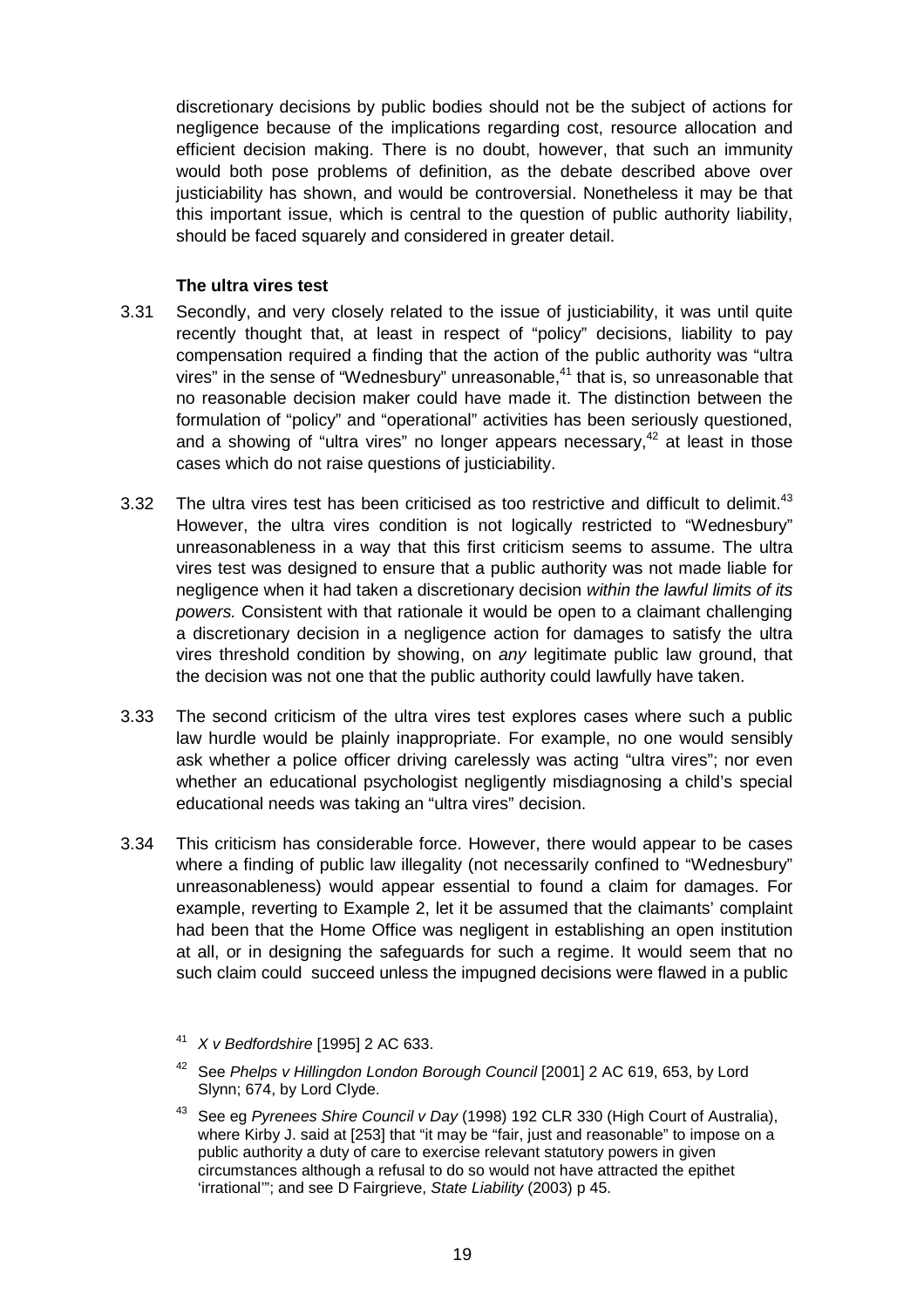law sense (because they were outside the relevant statutory powers, were "Wednesbury" unreasonable or otherwise infringed substantive principles of administrative law) and the Home Office was precluded from acting as it did. That of course would still leave open the question of in what circumstances those suffering loss by reason of the unlawful policy choice of the administration should be entitled to compensation. However, to accept in such a case that the decision to establish an open institution, or in designing the relevant safeguards for such an institution, was a lawful policy choice by the public authority but then to hold the authority liable for negligence in making such a lawful choice would appear a contradiction in terms. The reason for the contradiction is that in such a case all the factors relevant to a finding of negligence have already been taken into account in the assessment of legality. Therefore, notwithstanding the difficulties of delimitation, there appear to be cases where the issue of public law legality cannot be avoided.<sup>[44](#page-21-0)</sup>

# **Other Control Mechanisms**

- 3.35 Control mechanisms may be seen most strongly where the complaint is that the public authority has failed carelessly to prevent a third party, or some natural cause, from injuring the claimant's person, property or economic interests. The reason for this is obvious. In these cases the authority may be at a long distance from the immediate cause of the claimant's injury, whether the cause be the intentional or negligent conduct of another actor or the occurrence of some natural event. Concern is most acute when it is very serious wrongdoing by a third party that has led to the loss, especially if the claimant is insured and the real claimant is an insurer relying upon its right of subrogation. Under English law the principle of joint and several liability means that the public authority is liable for the whole of the loss, with a right of contribution against any joint wrongdoer (if he can be found and is solvent), although its moral responsibility for the damage may seem far less. The well-established rule of subrogation ensures that the beneficiary is an insurance company that has received premiums for assuming the very risk that has materialised. It is in this type of case that recovery of compensation against the public authority can be perceived as promoting a compensation culture and as weakening a common law tradition of robust self-reliance.
- 3.36 Example 2 above shows that the public authority may nonetheless be found liable to pay compensation in such circumstances. In that case (unlike some of the other Examples) the public authority had created the risk by establishing the open institution, and the risk was arguably of an exceptionally high nature.

# *Omissions*

3.37 In many instances of this type of case liability will be precluded by the "omissions" rule, that is, a public authority may not as a general rule be made liable for failing negligently to exercise a discretionary power. This is so, even if a lawful exercise of the power would have conferred a benefit on the claimant or would have protected the claimant against loss (see, in particular, Example 6 above).

<span id="page-21-0"></span>The cases mentioned at note 39 would appear to fall into this category.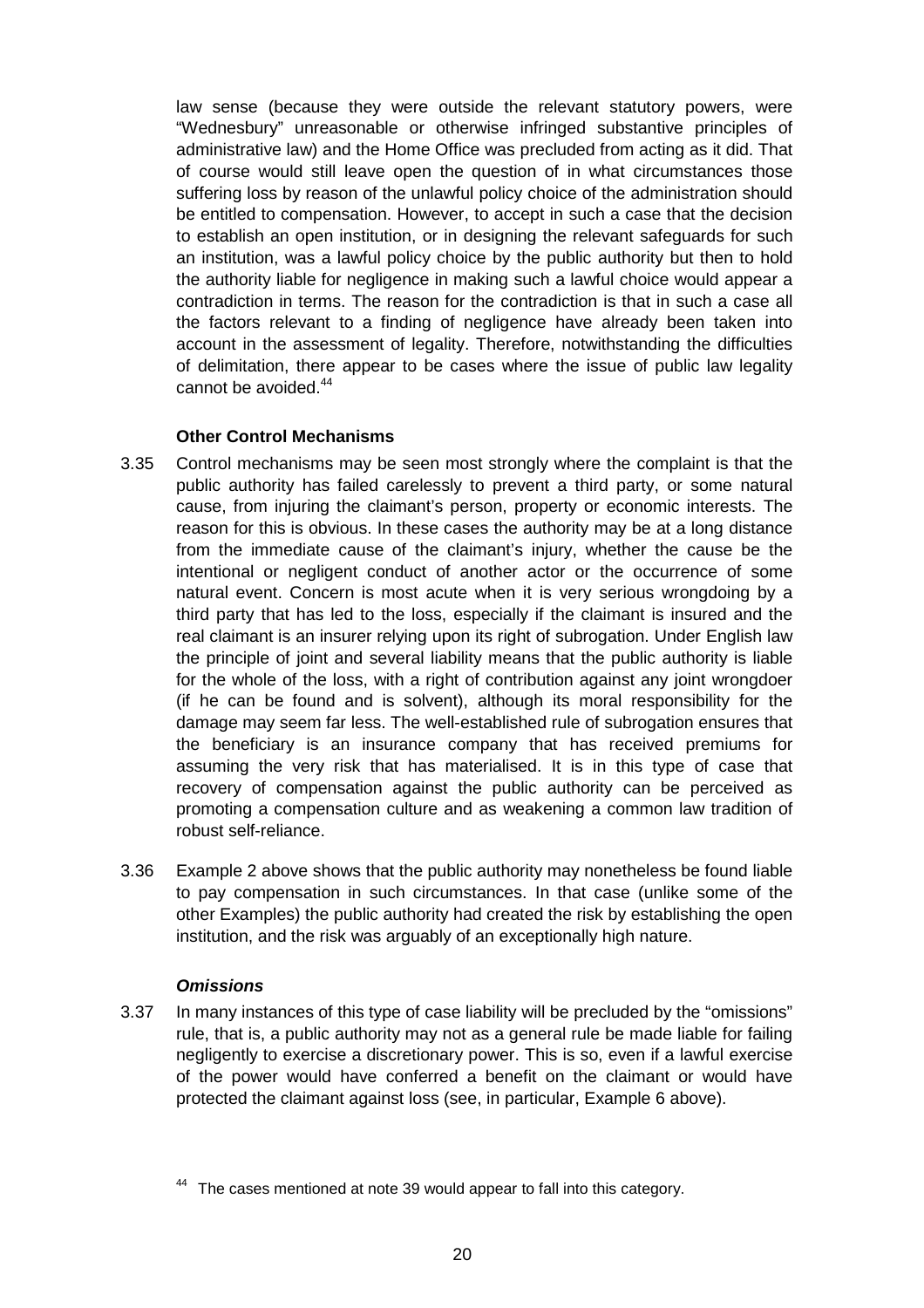- 3.38 This rule, which reflects a long common law tradition, has not escaped criticism.<sup>[45](#page-22-0)</sup> First, it is not always easy to distinguish affirmative action from a failure to act. It has been observed that there are many situations in which it is impossible to draw any logical line.<sup>46</sup> Even in Example 6 the conduct of the highway authority, taking account of its statutory responsibilities, could perhaps be described in affirmative terms as careless management of the highway, just as a driver's failure to apply the car brakes to avoid a child on the road could be described affirmatively as negligent driving. In what is generally seen as the leading private law case on "omissions" Lord Mackay, who gave one of the two principal speeches, avoided relying on the distinction between acts and omissions.<sup>47</sup> In a number of cases concerning public authority liability the courts have not relied on the distinction (see Example 9 above where liability was denied without any reference to the omission rule).
- <span id="page-22-5"></span><span id="page-22-4"></span><span id="page-22-3"></span><span id="page-22-2"></span><span id="page-22-1"></span><span id="page-22-0"></span>3.39 Secondly, the application of the rule produces fine distinctions that do not seem to reflect considerations of policy. For instance, if a rescue service instructs a volunteer to cease a rescue attempt, this is an affirmative act and the service is liable, but if it instructs a rescuer to search in the wrong place, this is an omission and there is no liability.<sup>48</sup> Furthermore, the grounds for excluding liability for omissions in private law do not seem so obviously applicable in the public law context.<sup>49</sup> This appears particularly to be the case where the public authority has no good reason for not exercising the statutory power and under principles of public law would be treated as misusing its discretion if it did not exercise the power.<sup>50</sup> Thirdly, it would appear that in many cases an omission rule is in any event unnecessary to preclude the liability of the public authority. For example, in *Stovin* (see Example 6) the highway authority did not directly cause physical damage to the claimant and the authority did not know, and had no reason to know, that the particular claimant was at risk if the hazard was not removed. There was, therefore, arguably insufficient "proximity" (see below) between the claimant and the authority. The injured party had a right of action against the other road user, who was insured, and the sole purpose of bringing the authority into the action was to enable the insurer of the other road user to recover from the public authority part of the payment that it had made to the injured party. The claimant would, therefore, not suffer injustice if the claim were denied and it would not obviously improve distributive justice to require the taxpayer to fund the claimant's insurer.
	- <sup>45</sup> The rule has not been adopted by the High Court of Australia: see eg *Pyrenees Shire Council v Day* (1988) 192 CLR 330; *Crimmins v Stevedoring Industry Finance Committee* (1999) 200 CLR 1; *Brodie v Singleton Shire Council* (2001) 206 CLR 512.
	- <sup>46</sup> P Atiyah, *Atiyah's Accidents, Compensation and the Law* (6th ed 1999 by P Cane) p 60.
	- <sup>47</sup> *Smith v Littlewoods Organisation Ltd* [1987] AC 241, where the conduct could be described affirmatively as careless control of property or as an omission to take security measures.
	- <sup>48</sup> *Daly v Surrey County Council*, (unreported, QBD 24 October 1997); *Oll Ltd v Secretary of State for Transport* [1997] 3 All ER 897.
	- <sup>49</sup> See C Booth and D Squires, *The Negligence Liability of Public Authorities* (2005) pp 148 to 149.
	- <sup>50</sup> See eg *Padfield v Minister of Agriculture, Fisheries and Food* [1986] AC 997.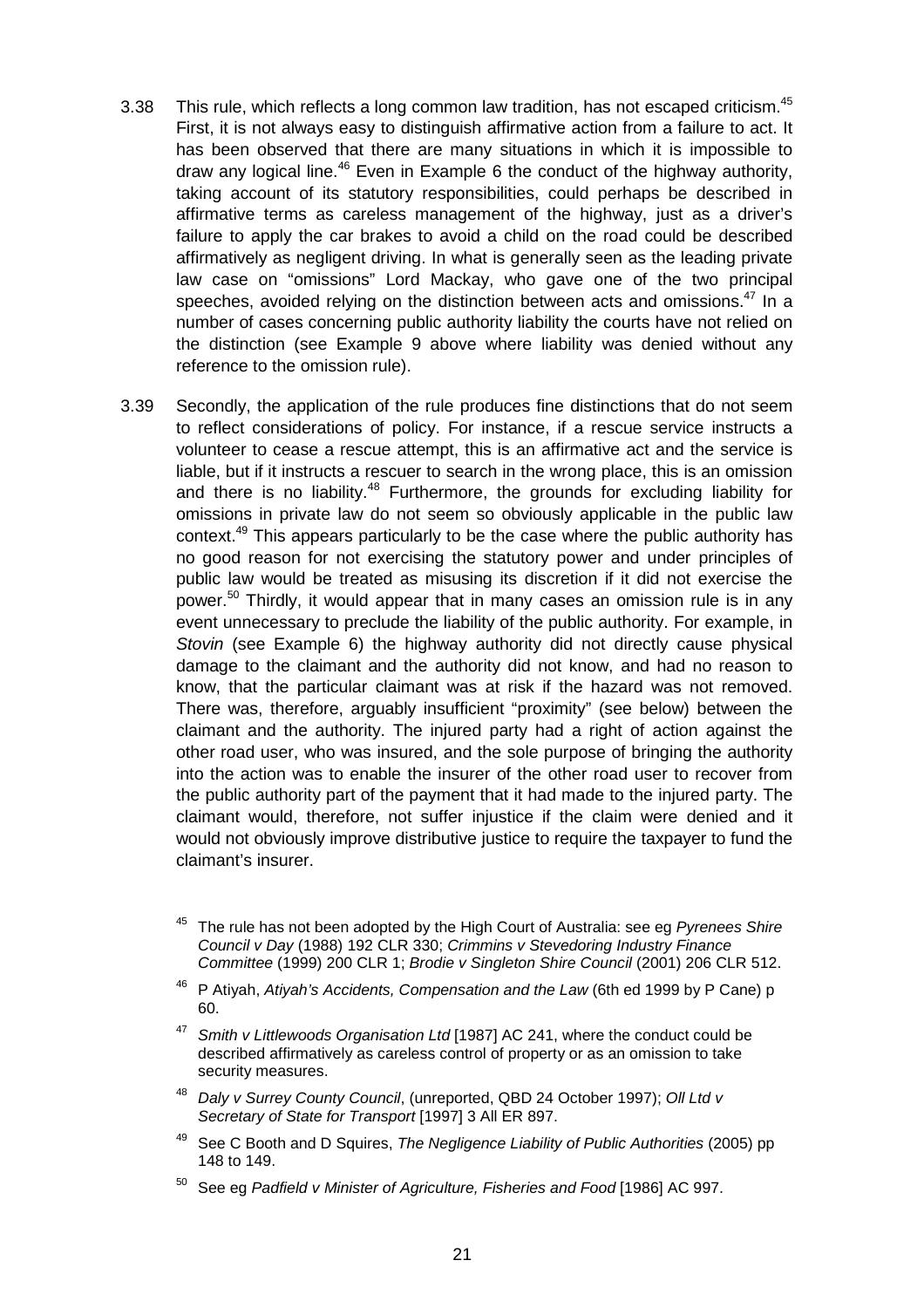3.40 In any event the "omission" rule is not absolute. It may be displaced if the public authority has a "special relationship" with the claimant or has assumed "responsibility" for the claimant. The conditions for establishing a special relationship or assumption of responsibility appear to be very similar to, if not the same as, those necessary for establishing that the claimant was sufficiently "proximate" to the public authority, a control mechanism used quite generally to exclude a duty of care in actions for negligent infliction of damage.

# *Proximity*

- 3.41 Proximity may be denied if there is no prior connection between the claimant and the defendant public authority; Examples 6, 9 and 10 are good illustrations. In this kind of case the public authority may be very seriously at fault but the courts seem concerned not to impose liability where the claimant is simply one of a large and indeterminate class of those who might be affected by the careless conduct. The position is likely to be different if the public authority itself brings about the very source of danger,<sup>51</sup> or if the public authority knows, or ought to know, that a particular person is at risk of serious harm,<sup>52</sup> especially where the public authority had prior contact with the claimant and had either given express assurances of protection<sup>53</sup> or had conducted itself in a way that strongly suggested that the claimant would be protected. Sometimes proximity is denied even if the claimant has been in close contact with the public authority, but in circumstances where a duty of care to the claimant would conflict with the authority's primary obligations.<sup>[54](#page-23-3)</sup>
- 3.42 In some cases proximity has been found even though the public authority did not know, and had no reason to know, that a particular claimant was at risk of harm. Important distinguishing factors in these cases seem to be the intensity of control exercised by the public authority, the vulnerability of the claimant, the reliance of the claimant upon the authority acting carefully, and the likelihood of grave harm occurring if care were not exercised. $55$  However, extending the duty of care in this way certainly increases the exposure of public bodies, particularly those that are responsible for health and safety even if they are not the primary actors, to very considerable liability. It may also be the case that the courts are more willing to find proximity if a smaller group of persons is at risk than the public generally. A

- <span id="page-23-1"></span><sup>52</sup> See *Swinney v Chief Constable of Northumbria* [1997] QB 464.
- <span id="page-23-2"></span><sup>53</sup> See *Welsh v Chief Constable of the Merseyside Police* [1993] 1 All ER 692, where the Crown Prosecution Service was held liable for the detention of the claimant caused by its failure to pass to the court information which it had undertaken to convey. See also *T v Surrey County Council* [1994] 4 All ER 577, where the local authority was held liable for negligently assuring the claimant that she could safely use a particular child minder.
- <span id="page-23-3"></span><sup>54</sup> See *Elguzouli v Commissioner of the Police of the Metropolis* [1995] QB 335.
- <span id="page-23-4"></span><sup>55</sup> All these factors were present in Example 8 above even if the damage could be seen as directly caused. See also *Thames Trains v Health and Safety Executive* [2003] EWCA Civ 720, (2003) 147 Solicitor's Journal Law Brief 661 where the Court of Appeal did not use the language of "direct" and "indirect" infliction of damage.

<span id="page-23-0"></span><sup>51</sup> See Example 2 where it might be argued that the public authority created a situation of exceptional risk.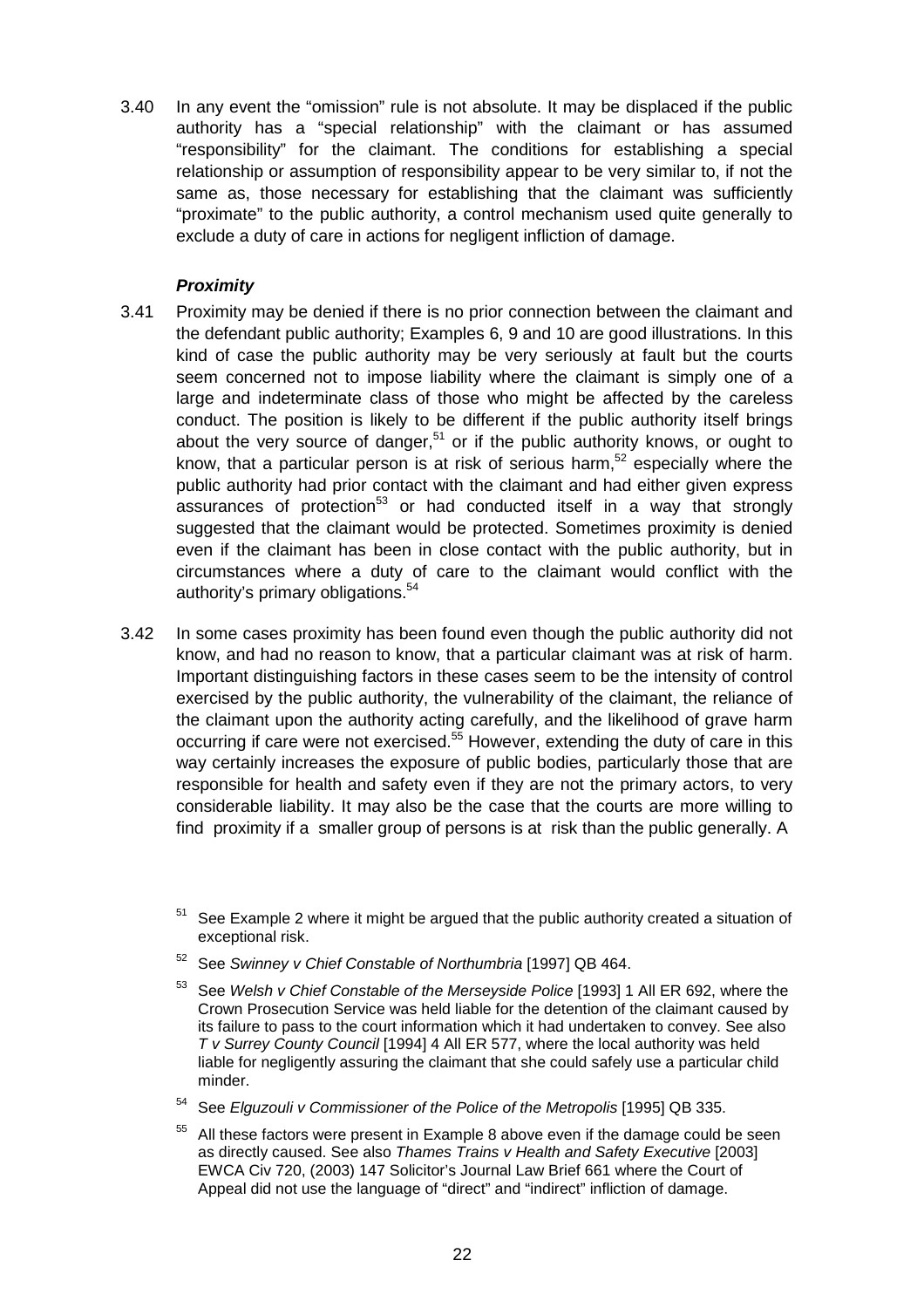good example is *Godden v Kent and Medway Strategic Health Authority*, [56](#page-24-0) where it was held arguable that the authority owed a duty of care to investigate complaints against a general practitioner that he had abused female patients, and therefore to protect subsequent patients from similar abuse. However, the line between a group of persons who may be at risk and the public generally seems somewhat arbitrary: it might be argued that even in Example 9 above the group of those objectively at risk was small.

3.43 It is not easy to predict how these factors will be applied to new situations. For example, a topic of considerable concern is how proximity would be applied if the claimant were a child alleging that a local authority, although it did not know the child's actual circumstances, ought to have known that it was being abused and should have taken the child into care. It is probable, but not certain, that the authority would be held to owe a duty of care. Relevant factors would be the vulnerability of the child, its dependence on the authority, and the likelihood of serious harm if reasonable care were not taken. In addition, there would be a distorting effect on decision making if there were no duty in this case but, following *D*[57 t](#page-24-1)here were a duty to exercise care in taking a child into care.

#### *The* **Caparo** *test*

- 3.44 Even if "proximity" is established, the claimant in the kind of case presently under consideration must show on the *Caparo*<sup>[58](#page-24-2)</sup> test that it would be "fair, just and reasonable" to impose a duty of care on the public authority. Since the case of *Osman*[59](#page-24-3) in the European Court of Human Rights, the English courts seem to have been less inclined to employ blanket public policy grounds to exclude the liability in negligence of public bodies, but a number of fairly general reasons for denying a duty of care seem to remain potentially applicable.
- 3.45 For example, the courts might hold that a putative duty of care and the liability to pay damages in the event of breach would reduce the resources available to the authority. Such an argument exposes the tension between corrective justice to the individual claimant and considerations of distributive justice to the community – some might well believe that public money is better spent on improving public services than in compensating remote victims of public authority carelessness. The court might also fear that imposing liability could lead public bodies to be overcautious in formulating policies. The latter has been a particular concern. For example, in *X v Bedfordshire County Counci<sup>60</sup>* Lord Browne-Wilkinson, in considering whether a local authority should be held liable for negligently taking a child into care, said:

- <span id="page-24-1"></span> $57$  See Example 3 and note 8 above.
- <span id="page-24-2"></span><sup>58</sup> *Caparo Industries plc v Dickman* [1990] 2 AC 605.
- <span id="page-24-3"></span><sup>59</sup> *Osman v United Kingdom* (2000) 29 EHRR 245.
- <span id="page-24-4"></span> $60$  [1995] 2 AC 633, 750.

<span id="page-24-0"></span><sup>56</sup> [2004] EWHC 1629, [2004] Lloyd's Rep Med 521.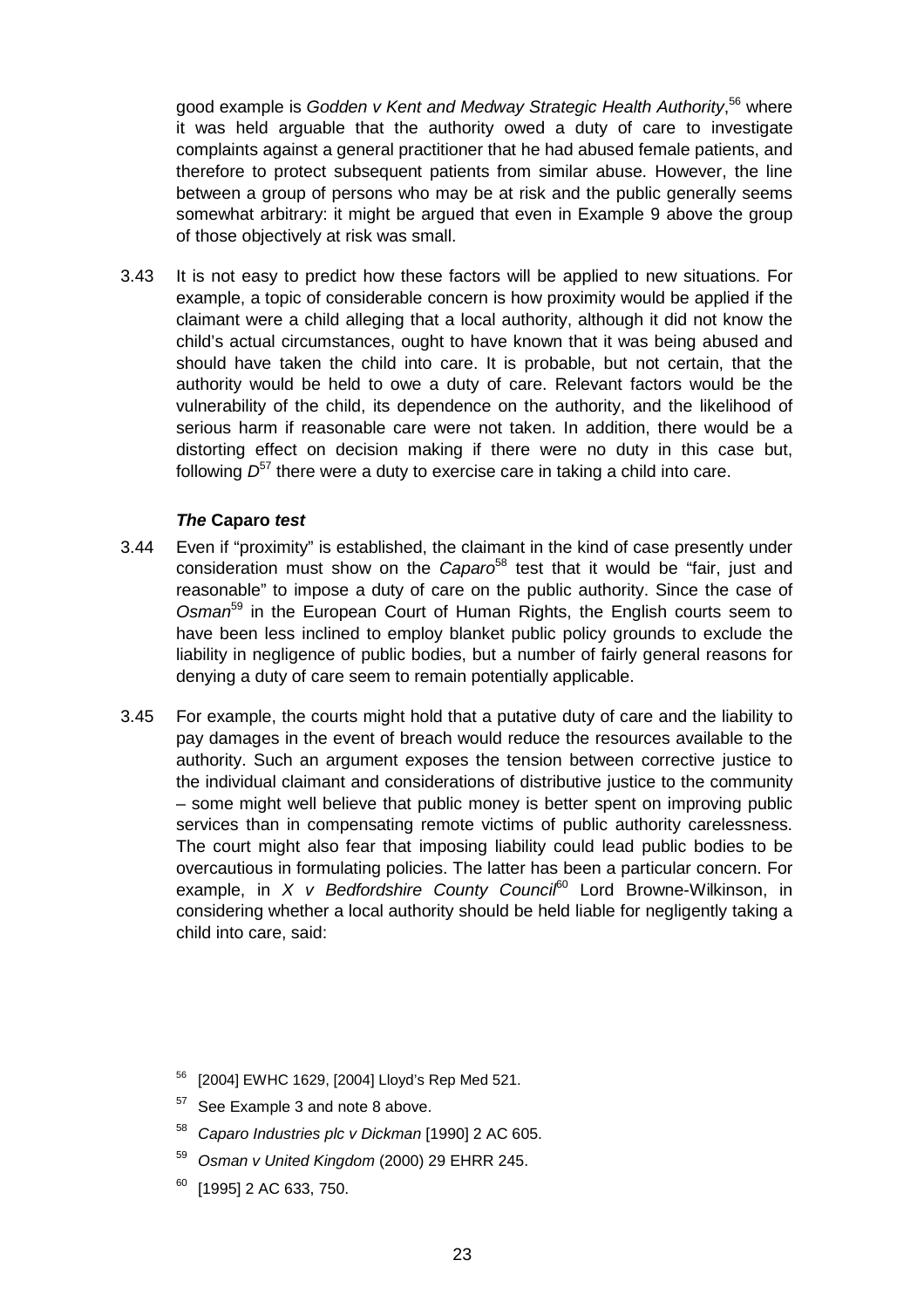If a liability in damages were to be imposed, it might well be that local authorities would adopt a more cautious and defensive approach to their duties….If the authority is to be made liable in damages for a negligent decision to remove a child (such negligence lying in the failure properly first to investigate the allegations) there would be a substantial temptation to postpone making such a decision until further inquiries have been made in the hope of getting more concrete facts. Not only would the child in fact being abused be prejudiced by such delay: the increased workload inherent in making such investigations would reduce the time available to deal with other cases and other children.

Similarly in *Stovin v Wise*<sup>61</sup> Lord Hoffmann remarked that imposition of liability would distort the priorities of local authorities, which he believed would be bound to play safe by increasing their spending on road improvements rather than risk enormous liabilities for personal injuries accidents.

- 3.46 The courts are here, therefore, concerned that the imposition of liability might *over* deter the public authority and distort decision making. Such a reaction to liability in certain contexts might not be implausible for public bodies are not ordinarily subject to the kind of market pressures that would make over-cautious private businesses uncompetitive. $62$  We refer elsewhere to the importance of establishing an empirical understanding in this area.<sup>[63](#page-25-2)</sup>
- 3.47 A related concern is that the imposition of a duty of care would distract the public authority from the performance of its primary functions. This has become a strong theme in recent cases. For example, the primary function of the police is the investigation and detection of crime, $64$  and the primary function of the CPS is to prosecute suspected offenders.<sup>65</sup> The imposition of a duty of care in the handling of witnesses or potential witnesses, or in respect of pre-trial custody procedures, might impair the efficient performance of the primary functions.
- 3.48 That concern is all the greater when the imposition of a duty of care towards the claimant would conflict with the duty of protecting the interests of others for whose benefit the statutory regime is primarily intended, and, therefore, might lead the authority to give insufficient weight to those interests. Most notably in D v

- <span id="page-25-2"></span> $63$  Para 5.11 below.
- <span id="page-25-3"></span><sup>64</sup> *Brooks v Metropolitan Police Commissioner* [2005] UKHL 24, [2005] 1 WLR 1495.
- <span id="page-25-4"></span><sup>65</sup> *Elguzouli v Commissioner of Police of the Metropolis* [1995] QB 335.

<span id="page-25-0"></span> $61$  [1996] AC 923, 958.

<span id="page-25-1"></span> $62$  This a point made by a number of commentators: see eg R Cass, "Damage Suits Against Public Officers" (1981) *University of Pennsylvania Law Review* 1110, 1133 to 1174; D Cohen and J Smith, "Entitlement and the Body Politic: rethinking negligence in public law" (1986) 64 *Canadian Bar Review* 1, 8 to 9.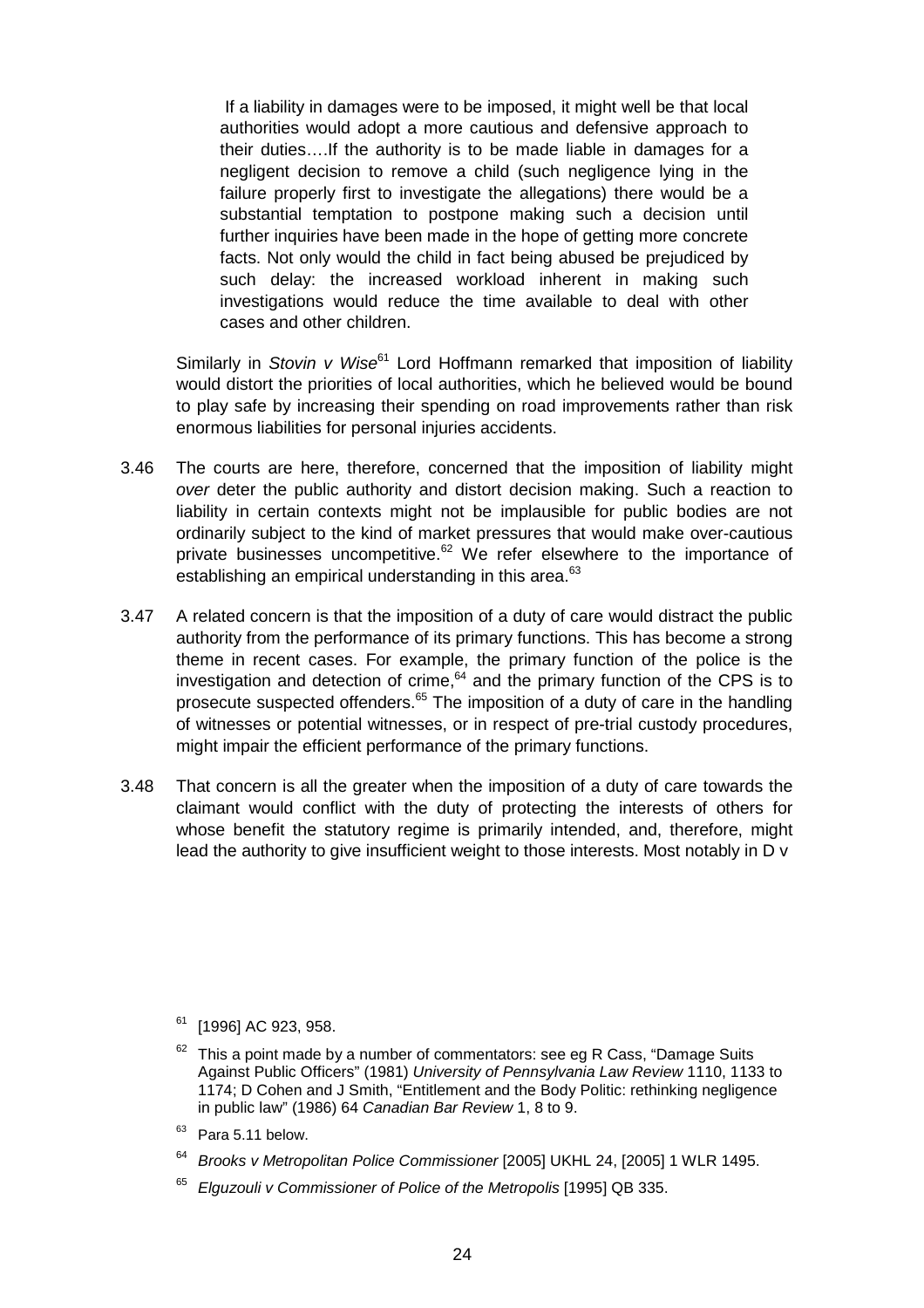East Berkshire Community NHS Trust (see Example 3 above) the House of Lords held that the local authority did not owe a duty of care towards a parent when it was deciding whether to take a child into care, because the imposition of such a duty would conflict with the paramount obligation of the authority to safeguard the interests of the child. $66$ 

- 3.49 Indeed in some cases a duty of care has been denied on the straightforward basis that the relevant statutory regime was established, for example, in the interests of protecting the health and safety of the public, and not to advance the economic interests of those in the claimant's position. For example, in *Reeman v Department of Transport<sup>[67](#page-26-1)</sup>* one reason why the claimant failed in his action against the Department for the latter's negligent issue of a certificate of seaworthiness was that the purpose of the statutory regime was to protect the physical safety of those at sea, not the financial interests of purchasers. The imposition of a duty in those circumstances would not have conflicted with the Department's primary obligations, but the Court of Appeal was plainly concerned that the claimant should not be able to enjoy what might be seen as a "free ride" on the statutory regime when the claimant had other means of protecting itself against the loss which occurred.<sup>68</sup> Similarly, in *Philcox v Civil Aviation Authority*<sup>[69](#page-26-3)</sup> the owner of an aircraft, negligently certified as airworthy by the CAA, failed in his action against the CAA: the purpose of the statutory regime was not to protect the interests of aircraft owners.
- <span id="page-26-5"></span><span id="page-26-4"></span><span id="page-26-3"></span><span id="page-26-2"></span><span id="page-26-1"></span><span id="page-26-0"></span>3.50 In other instances the specific statutory regime may have been established to advance the interests of those in the claimant's position, but the regime provides a special procedure for challenging the conduct of the relevant public authority. For example, in the fields of social security and planning there are elaborate statutory schemes which provide specific procedures for challenging the decisions of public bodies, and it is very unlikely that the claimant will be able to use an action in negligence as a means of recovering compensation for an adverse decision.<sup>70</sup> The rationale in these cases has been reinforced by the important decision of the House of Lords in *Marcic v Thames Water Utilities*. [71](#page-26-5) In that case the defendant was not a public authority in the strict sense but a privatised undertaking subject to a strict regime of statutory regulation; and the action was for nuisance rather than negligence. Nonetheless the House of Lords held that in the circumstances the only route of complaint was through the statutory regulator who was best placed to evaluate questions of efficiency, capacity and the allocation of resources.
	- <sup>66</sup> [2005] 2 AC 373. See also eg *A v Essex County Council* [2004] 1 WLR 1881 and *Harris v Evans* [1998] 1 WLR 1285.
	- $67$  [1997] 2 Lloyd's Rep 648.
	- <sup>68</sup> See J Stapleton, "Duty of Care: Peripheral Parties and Alternative Opportunities for Deterrence" (1995) *Law Quarterly Review* 301.
	- <sup>69</sup> (1995) 92 (27) *Law Society Gazette* 33.
	- <sup>70</sup> See eg *Jones v Department of Employment* [1998] 1 QB 1 and *Strable v Dartford Borough Council* [1984] *Journal of Planning and Environment Law* 329.
	- $71$  [2004] 2 AC 42.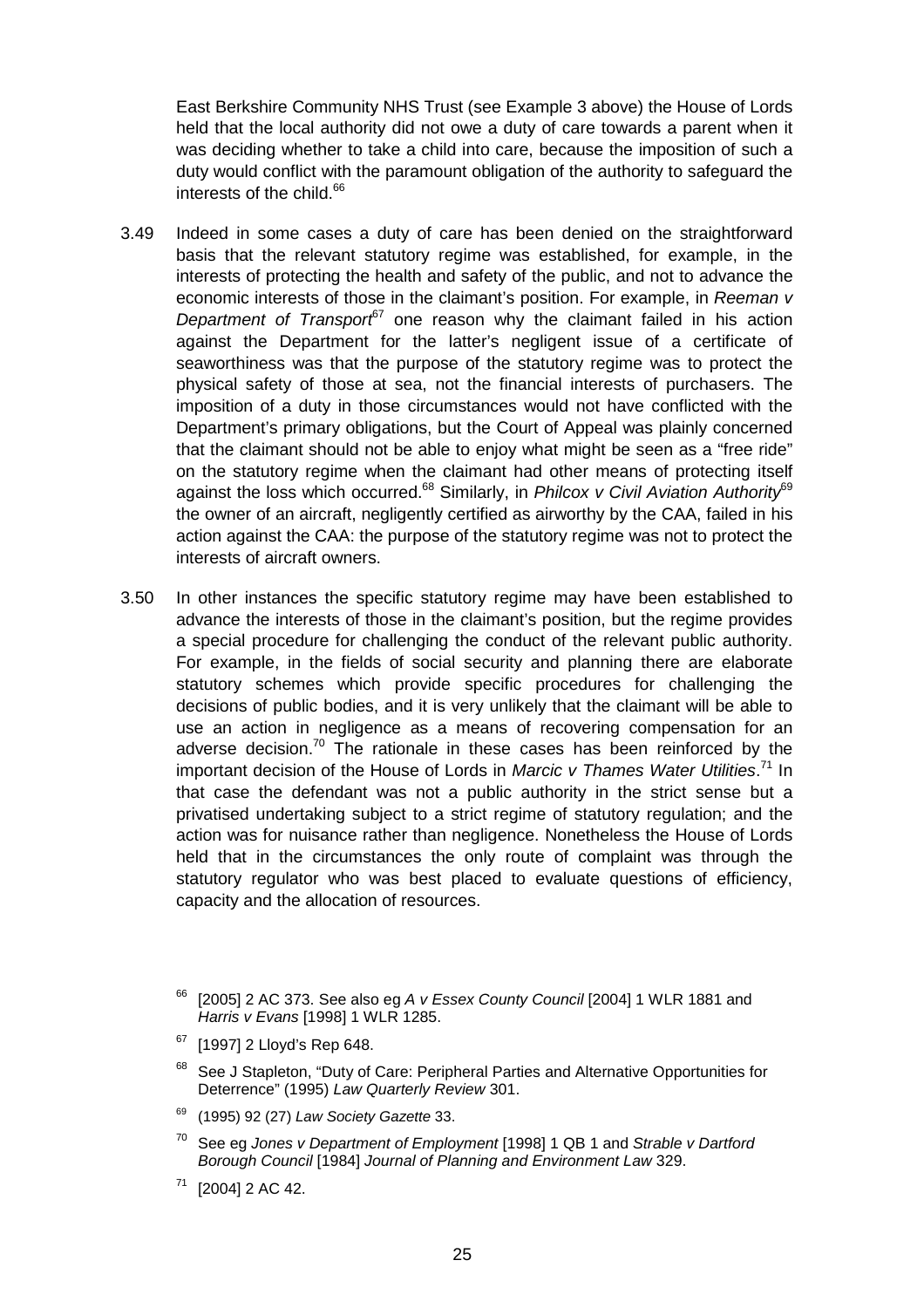3.51 The use of such procedures may leave the claimant uncompensated for past losses, but the existence of the procedure has nonetheless been held to exclude a common law action in negligence. Other more general alternative remedies, such as complaints to Ombudsmen or recourse to the Criminal Injuries Compensation Board, have only occasionally precluded common law actions.<sup>[72](#page-27-0)</sup> The availability of judicial review has not generally been held to rule out a common law action in negligence. However, in certain circumstances a timely application for judicial review, if successful, would avoid all or most of the loss that the claimant might otherwise sustain. In such cases there seems no good reason why a failure to apply in good time for judicial review should not on ordinary principles of causation exclude an action for damages.

#### **Conclusions on Control Mechanisms**

- 3.52 Some commentators have criticised the way in which the courts have used the foregoing control mechanisms to restrict the liability of public bodies, particularly where the courts' reasoning seems to rest on factual premises for which the critics believe there is inadequate empirical evidence.<sup>73</sup> They point to other jurisdictions in which the courts have imposed liability more extensively on public bodies, without any reported detrimental consequences on good administration or on society generally.<sup>74</sup> They argue that the courts can limit the liability of public bodies in a manner consistent with public policy by tailoring the standard of care to reflect the complexity of much administrative decision making.<sup>75</sup> They do not believe that either the Ombudsmen or government compensation schemes are an appropriate substitute for legal liability to pay damages for government failure.
- 3.53 On the other hand there are commentators who believe equally strongly that the courts have already gone too far in extending the liability of public bodies. This is particularly so in cases where the public authority is far removed from the immediate cause of the claimant's damage, where the authority may have to balance a number of competing interests, taking account of the resources available to it and the opportunity costs of action or inaction, or where the claimant had practicable means of avoiding loss. They are also concerned that liability in such cases breeds an undesirable compensation culture: "If the public

- <span id="page-27-1"></span><sup>73</sup> See eg B Markesinis, J-B Auby, D Coester-Waltjen and S Deakin, *Tortious Liability of Statutory Bodies: A Comparative and Economic Analysis of Five English Cases* (1999).
- <span id="page-27-2"></span><sup>74</sup> In particular, the Conseil D'Etat in France.
- <span id="page-27-3"></span>Evidence of the courts shifting the emphasis from duty to breach can be found in *Barrett v Enfield London Borough Council* [2001] 2 AC 550, 572, 591; and in *Phelps v Hillingdon London Borough Council* [2001] 2 AC 619, 655, 672. Some commentators have welcomed this shift; see eg D Fairgrieve, "Pushing back the boundaries of public authority liability: Tort enters the classroom" [2002] *Public Law* 288.

<span id="page-27-0"></span> $72$  We discuss the relationship between the courts and other remedies at 4.7 to 4.38 below. One possibility for reform might be for the courts to have the power to direct claimants to other remedies, for example the ombudsmen. See further para 4.37 below.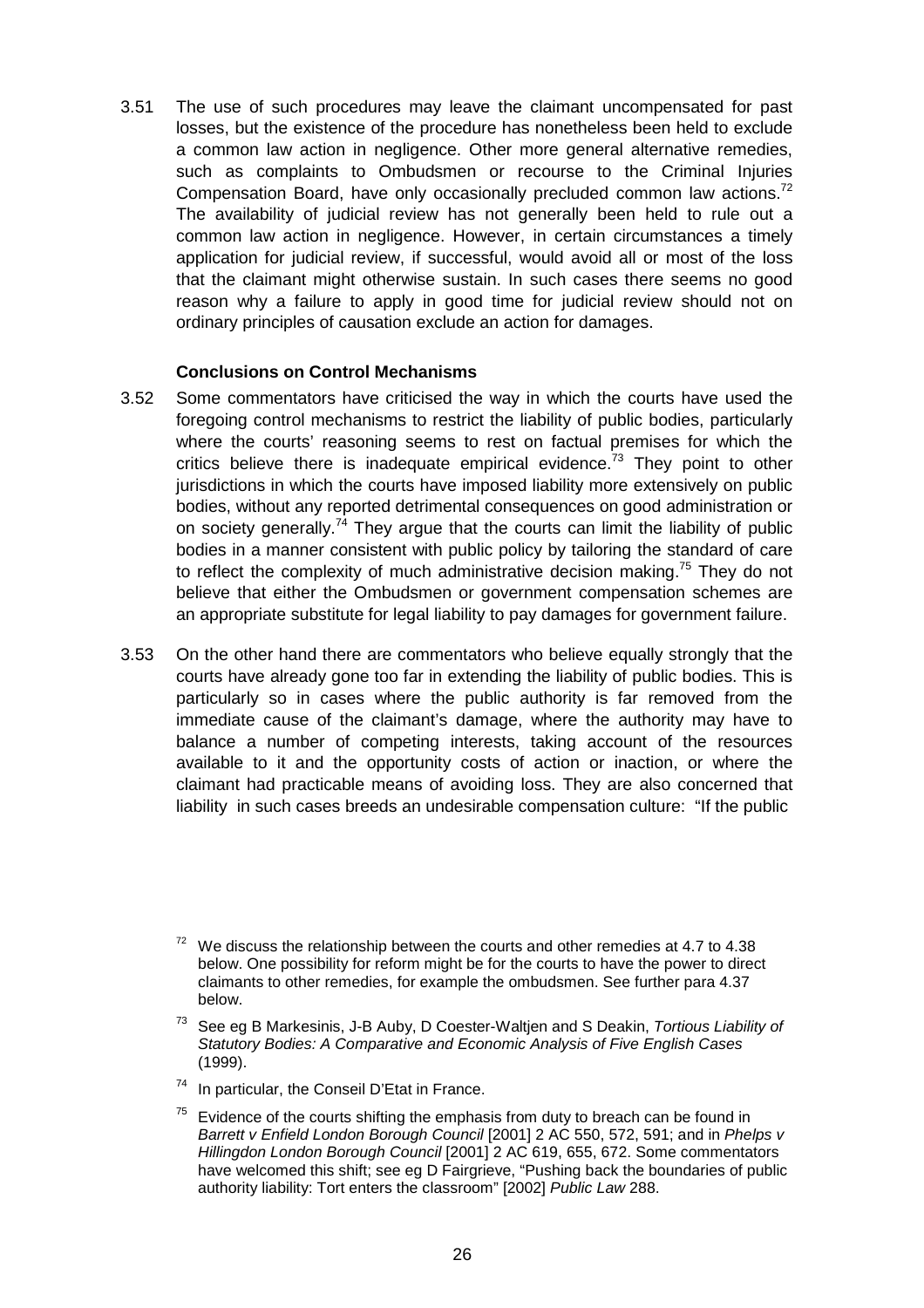thinks – as some people seem to think – that ultimately the government is responsible for everything that happens in society, then the government (and other public bodies) are liable to get sued, whatever they do or fail to do".<sup>[76](#page-28-0)</sup>

- 3.54 In evaluating these arguments it is important to bear in mind the impact of the European Convention on Human Rights and the Human Rights Act 1998. The European Court of Human Rights has held that some of the Articles of the Convention impose positive duties on the state to protect citizens from certain harms. For example, the Court has held that Article 2 requires the police to take positive steps to protect individuals whom they know, or ought to know, are threatened with a real and immediate risk to their lives.<sup>77</sup> Similarly, it has held that under Article 3 local authorities must take reasonable steps to take into care children whom they know, or ought to know, are being seriously harmed by their parents.<sup>78</sup> Decisions of this nature impose duties on public bodies in circumstances where no duty might have been held to exist at common law, because, for example, the omissions rule (see above) might have precluded liability. Furthermore, where the court rejects certain policy arguments against imposing liability on a public authority, the weight of such arguments in other non-Convention contexts tends also to be weakened.
- 3.55 From the point of view of the public administration, the major concerns would appear to be that tort liability may well have a seriously detrimental impact on decision making, and that large-scale awards of damages divert resources that could more beneficially be otherwise deployed.<sup>79</sup> There are arguably cases where imposition of liability would not give the correct "signals" as to who is principally responsible for the claimant's loss and would not be an economically efficient outcome. The rules on joint and several liability often leave a public authority that is remote from the immediate cause of the claimant's loss shouldering the whole responsibility for compensating the claimant.
- <span id="page-28-4"></span><span id="page-28-3"></span><span id="page-28-2"></span><span id="page-28-1"></span><span id="page-28-0"></span>3.56 These competing arguments raise difficult issues of public policy that are of great importance. The sums of public money at stake are very large and the impact on public administration is considerable. Any evaluation of these arguments must also have regard to the question *why* citizens resort to actions for damages. We must consider whether there are other remedies which would meet the demands of the citizen, or at least strike a better balance between individual claims of the citizen and the public interest.<sup>[80](#page-28-4)</sup>
	- <sup>76</sup> P Atiyah, "*The Damages Lottery"* (1997) p139; T Weir, "Governmental Liability" [1989] *Public Law* 40. See also para 4.2 below.
	- <sup>77</sup> *Osman v United Kingdom* [2000] 29 EHRR 245. In *Van Colle v Chief Constable of Hertfordshire Police* [2006] EWHC 360, [2006] 3 All ER 963 the police were held liable to pay substantial damages because they had failed to take reasonable steps to prevent the murder of a witness whom they knew, or ought to have known, was exposed to such a real and immediate threat.
	- <sup>78</sup> *Z v United Kingdom* (2001) 34 EHRR 97.
	- <sup>79</sup> See eg Harlow, *State Liability* (2004) especially pp 26 to 27, 84 to 85 and 126 to 127.
	- <sup>80</sup> See Part 4 below.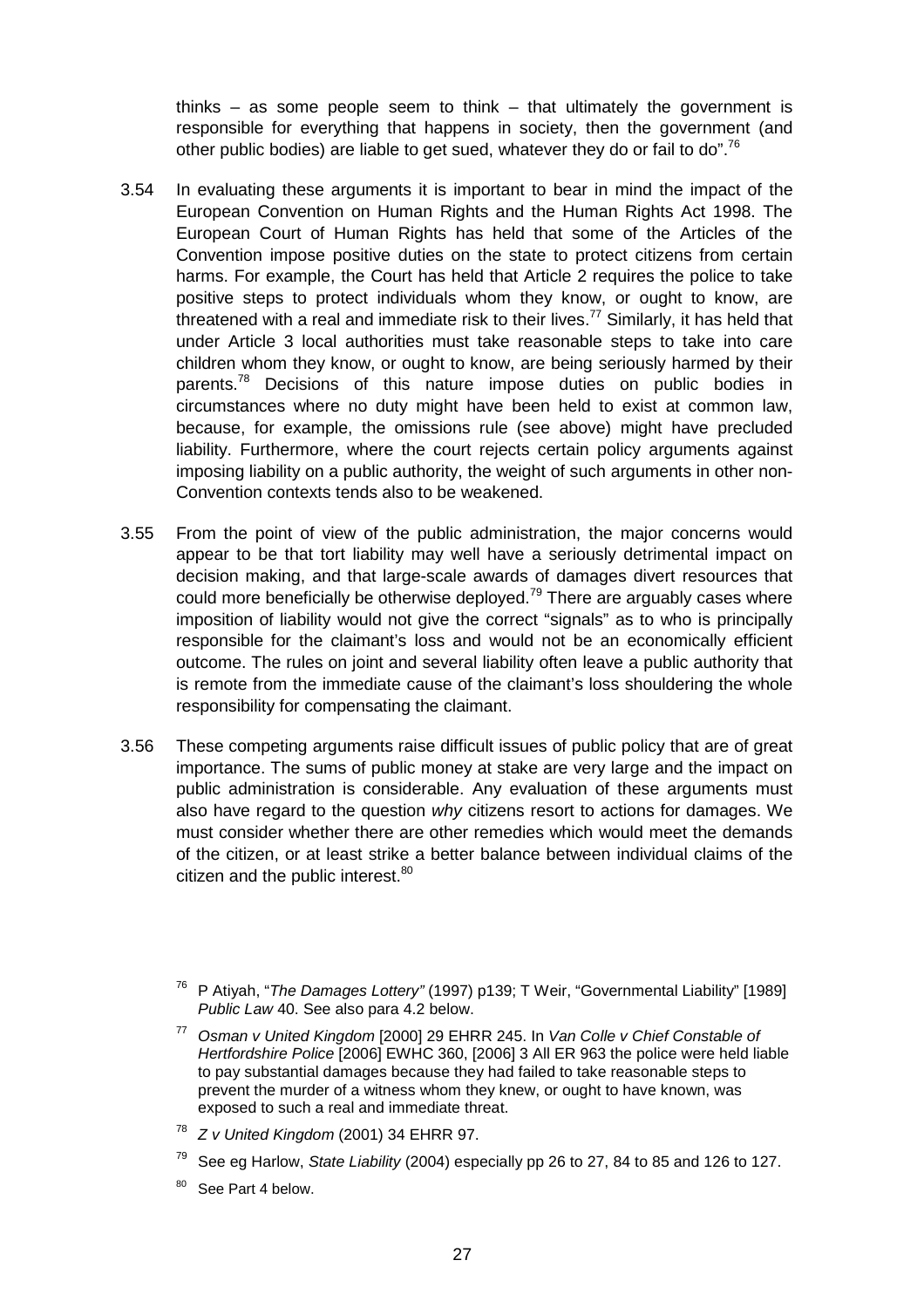# **LIABILITY FOR UNLAWFUL ADMINISTRATIVE DECISIONS**

- 3.57 So far the analysis has concerned cases where the claimant alleges that the public authority has *negligently* injured the claimant, the claimant's property or the claimant's economic interests, and the crucial question is whether the authority owes a duty of care. Example 11 raises a different, but closely related, question: should the public authority be liable to pay compensation where it has taken an *unlawful* administrative decision?
- 3.58 A decision or other measure is unlawful on public law grounds when, for example, it conflicts with a relevant superior rule of law contained in primary or secondary legislation, or infringes binding EU law, or is contrary to applicable principles of administrative law. Such an unlawful decision or other measure is liable to be quashed in proceedings for judicial review. An unlawful decision or other measure may not have been taken *negligently;* and not all negligent conduct by public bodies could be appropriately described as unlawful in a public law sense. Negligence and illegality are, therefore, distinct, but overlapping, concepts.
- 3.59 In Example 11 it should be assumed for the purposes of the present discussion that the decision to deny a licence was arguably unlawful in a public law sense but was not negligently taken. The claimant could, therefore, bring proceedings for judicial review in respect of the adverse decision in the Administrative Court. The claimant may persuade the Administrative Court that the decision denying a licence is procedurally and/or substantively flawed, and in that event the claimant has open all the remedies available on judicial review. These include a declaration upon any point of law, an order quashing the decision and an order remitting the matter to the decision maker to reconsider in accordance with any legal directions given by the court. If the decision were procedurally flawed because, for example, the claimant had been denied an opportunity to make representations before the adverse decision was taken, the public authority, after hearing representations before taking any fresh decision, might still lawfully deny a licence to the claimant. Even if the decision were substantively unlawful, and were quashed on judicial review, the public authority might be able in certain cases to take a new decision refusing a licence on other lawful grounds. But frequently a quashing of a decision on substantive grounds leads to a favourable outcome for the claimant because the public authority has no alternative legal basis for achieving the same original result.
- 3.60 However, even assuming a favourable outcome on judicial review, the claimant will not be able to recover for past losses caused by the original unlawful decision. A prompt application for judicial review may in some cases avoid, or at least substantially reduce, any loss. The court has power to grant interim relief pending the hearing of the application and/or to order an expedited hearing of the application. Nonetheless there will be cases where for good reason interim relief is not granted, and even an expedited hearing may not be sufficient to forestall substantial loss, particularly if the matter is taken to appeal, as is likely if a significant point of law is in issue. On the facts of the Example an interim order maintaining the status quo (that is, the last uncontested position between the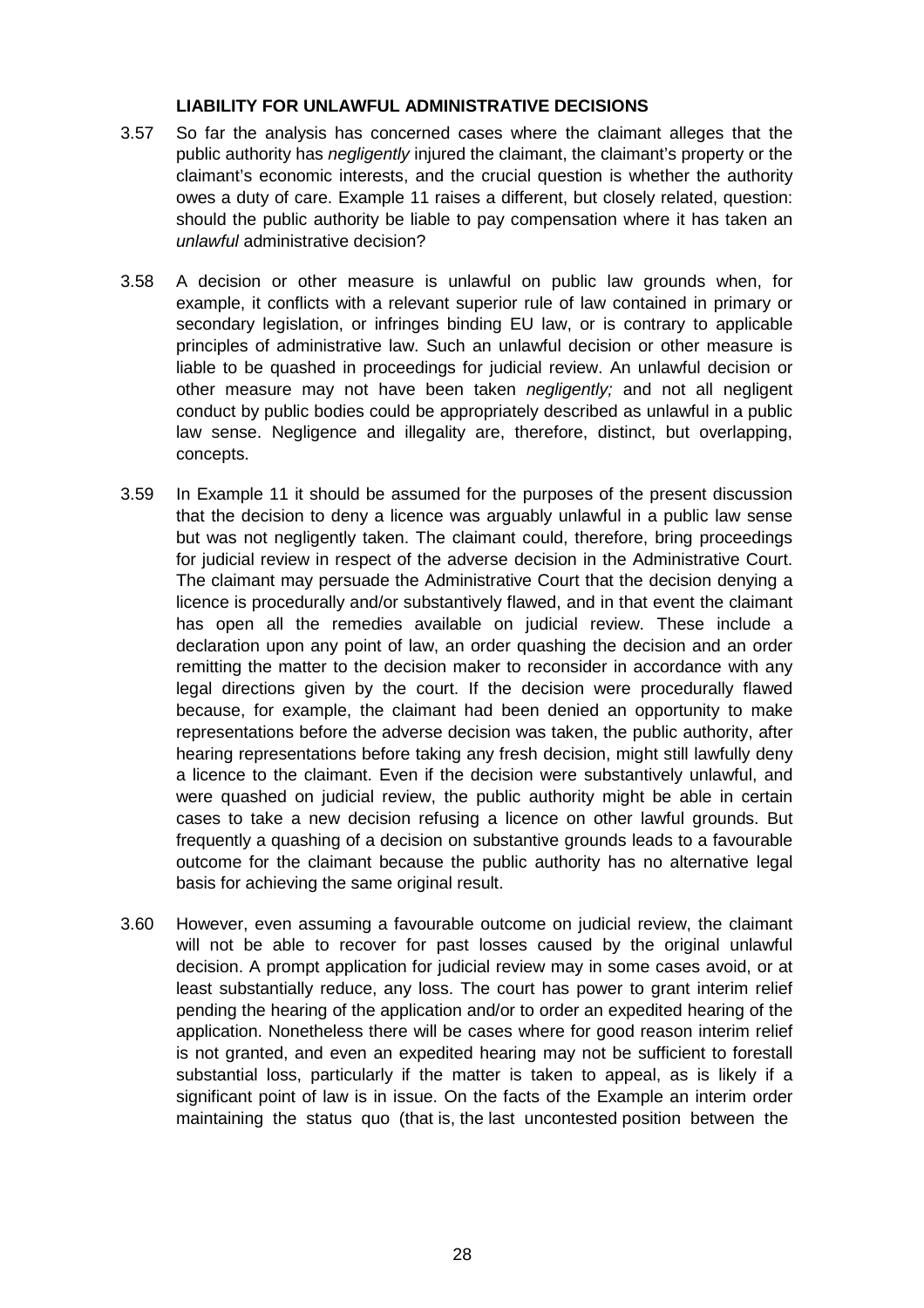parties) would not be sufficient for the claimant. The claimant would need to obtain an interim order to change the status quo in his favour, that is, a mandatory interim order requiring the authority to grant a licence. Interim mandatory injunctions are in any event granted only in exceptional  $circumstance<sup>81</sup>$  and are particularly difficult to obtain against public bodies where considerations of public interest must be weighed in the scales.

- 3.61 To allow an action for damages, however, would be a radical departure from the existing law, almost certainly requiring legislation. Such a change would move English law towards the system of French administrative law, where the liability of public bodies is founded upon "fault" and "mere illegality is in itself a fault capable of giving rise to liability without more", $82$  and towards EU law. $83$  This would raise a number of issues, including the following.
- 3.62 First, it would be necessary to specify precisely what kind of "fault" would be sufficient to ground liability. If illegality as such were sufficient to give rise to liability, there would be concern that public bodies might become liable to pay very large amounts of compensation in respect of economic losses where they had made excusable errors of law. That would be likely to be the case even if the claimant was required to take all reasonable steps to mitigate any loss arising from unlawful administrative action, including, where appropriate, the bringing of timely proceedings for judicial review to have the unlawful decision or other measure set aside. Public law today is often complex and uncertain, and error in its application is inevitable, even if the public authority has exercised reasonable care. This real concern might be addressed if liability to pay compensation for illegality was restricted to cases where the loss was significant and clearly established, and where the public authority had made a manifest and serious error, for example, where the applicable law was precise and clear and the public authority had failed to apply it correctly. This is the test developed by the Court of Justice in Luxembourg for determining whether a member state should pay damages for breach of EU law.<sup>84</sup> Several commentators have urged that the domestic principles governing liability for unlawful administrative measures should be brought into line with the principles of state liability for breach of EU law, contending that there is no good reason for distinguishing illegality under domestic and EU law. Others have argued that the Court of Justice developed the doctrine of state liability as a response to a perceived failure of political will on the part of certain member states to implement EU law correctly or at all, and that

<span id="page-30-2"></span><sup>83</sup> See note 17 above.

<span id="page-30-0"></span><sup>81</sup> See Spry, *Equitable Remedies* (6th ed 2001) at pp 556 to 560.

<span id="page-30-1"></span><sup>82</sup> l Neville Brown and J Bell, *French Administrative Law* (5th ed 1998) p 190, citing the conclusions of the *commissaire du gouvernement* in *Ville de Paris c. Driancourt* (CE Sect. 26 January 1973) that "subjects have a genuine right to legality and can claim damages for the harmful consequences of the breach of this right". Exceptionally fault may not be required and liability can be established on the principles of risk or of equality of sacrifice: see above pp 193 to 200.

<span id="page-30-3"></span><sup>84</sup> See Cases C-46 and 48/93 *Brasserie du Pêcheur SA v Germany; R v Secretary of State for Transport, ex parte Factortame (No 3)* [1996] ECR 1-1029. See also paras 2.14 to 2.18 above.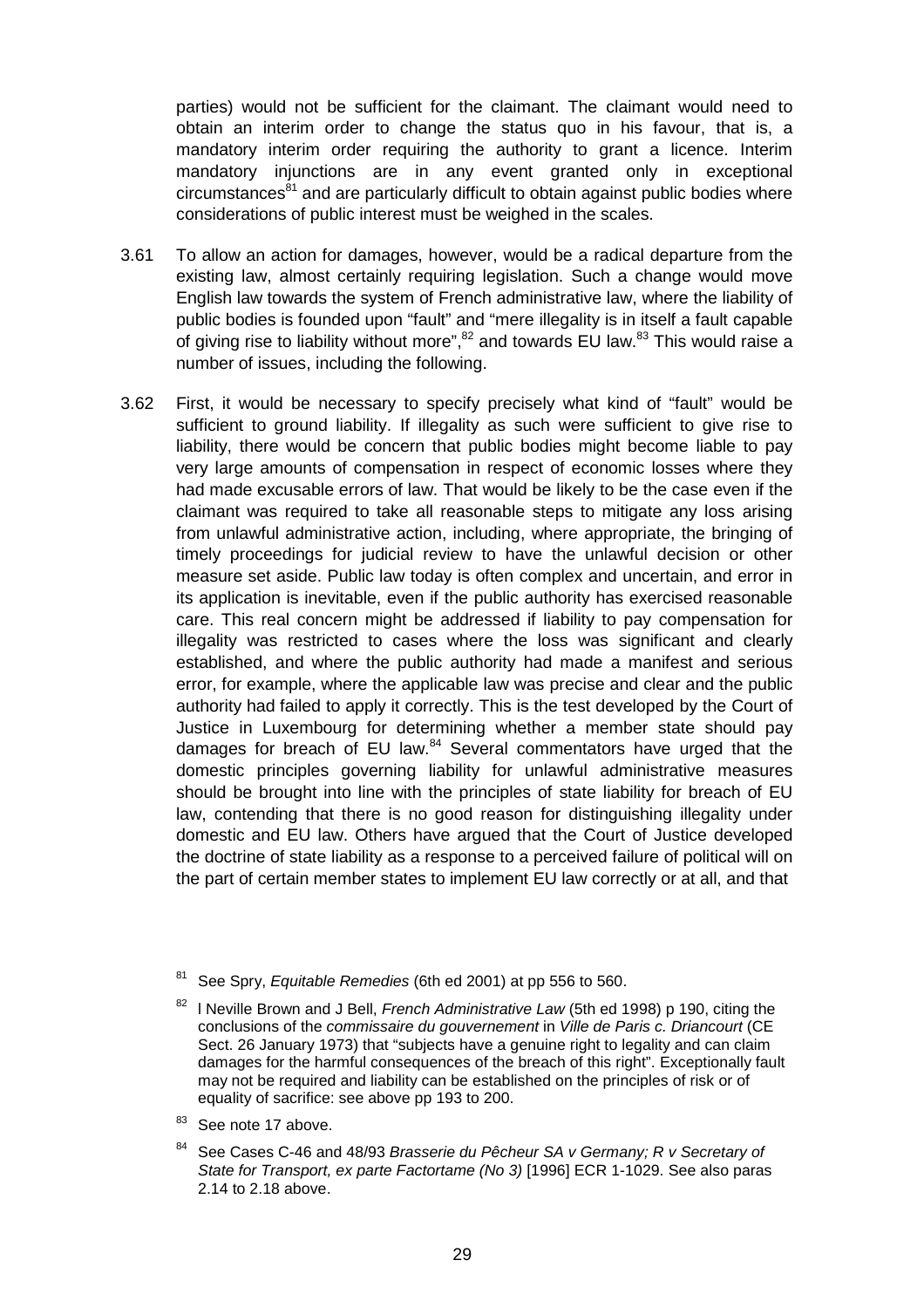this rationale for state liability has no application in the UK context. However, the approach of the Court of Justice to state liability may arguably be examined on its own merits whatever the precise motivation that led the Court to develop its jurisprudence.

- 3.63 Secondly, it would be necessary to harmonise the relationship between an action based on "fault" and existing remedies. For example, a successful application for judicial review leads typically to the quashing of an unlawful decision. It does not lead automatically to the result desired by the claimant because the public authority may be able to retake the same substantive decision after a successful judicial review. This would give rise to two concerns. First, the public authority could be made potentially liable to pay compensation following the quashing of an unlawful administrative decision or other measure, even though it could lawfully retake the same substantive decision. Some would argue that it would be wrong to require the public authority to pay compensation where the prejudice to the claimant was in reality a consequence of an ultimately lawful decision or other measure. Secondly, if the public authority was not made liable in those circumstances, public bodies might be induced to seek alternative justifications for the substantive decision, or to achieve the same result through a fresh decision, with a view to avoiding the payment of compensation. In other words, decision making might be distorted in a manner not consistent with the public interest.
- 3.64 There would also be an uneasy tension with the existing tort of breach of statutory duty. Breach of statutory duty would appear to be an obvious "fault" in any fault-based system, but "claims for breach of statutory duty are unlikely to be permitted in relation to public bodies complying with statutory duties to provide public services. Indeed, other than in cases of industrial safety, or those relating to statutes which expressly create a right to a remedy in damages, it is hard to find any cases in which the courts will recognise that breach of statutory duty ought to give rise to a remedy in damages".<sup>85</sup> The principal reason is that the courts have construed the relevant legislation imposing a statutory duty as not conferring rights on individual claimants. $86$  If the same approach were taken on a putative "fault" based claim in respect of the facts in Example 11 above, it is far from clear that the claimant would succeed in obtaining damages from the public authority. It could plausibly be argued that such licensing legislation was intended to conserve a common property resource in the public interest $87$  and was not intended to promote the commercial interests of any particular fisherman.
- 3.65 So if the law were changed to allow an action for compensation in respect of unlawful administrative decisions or other measures, the new right could be frustrated if the courts required the claimant to show, by reference to the strict tests currently applied, that the infringed rule of law was intended to confer an

<span id="page-31-0"></span><sup>85</sup> C Booth and D Squires, *The Negligence Liability of Public Authorities* (2005) at p 305.

<span id="page-31-1"></span><sup>86</sup> See eg *O'Rourke v Camden London Borough Council* [1998] AC 188 This approach has been criticised by Sir Robert Carnworth, "The *Thornton* heresy exposed: Financial Remedies for Breach of Public Duties" 1998 *Public Law* 407.

<span id="page-31-2"></span><sup>87</sup> This is the economic rationale: see eg Lipsey and Chrystal, *Economics* (10th ed 2004) at pp 322 to 325.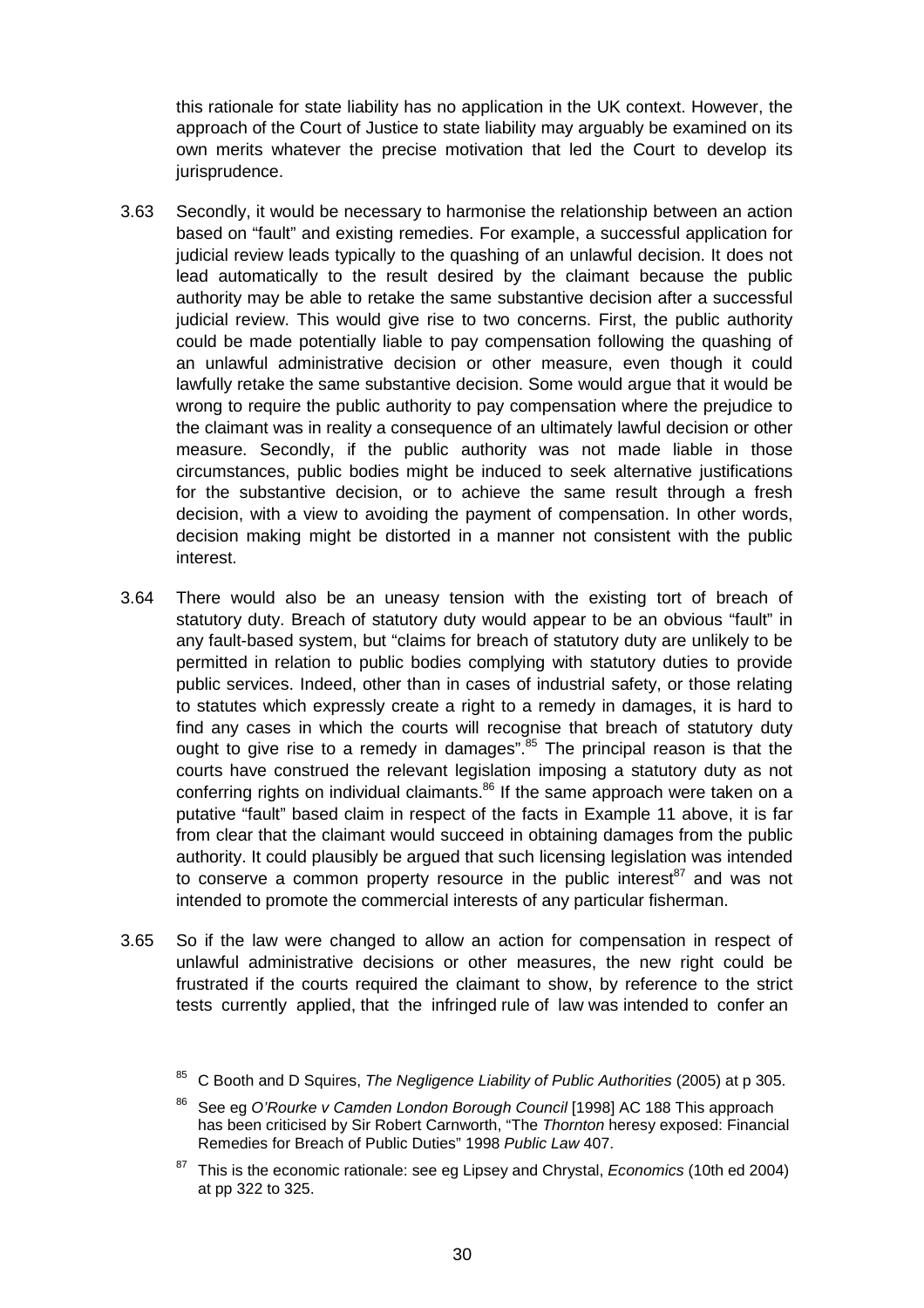- 3.66 individual right on the claimant. But if there was no such requirement, or a significantly weaker test were applied, claimants could potentially recover compensation in situations where in the past the courts have denied that breach of statutory duty gave rise to a private cause of action for damages.
- 3.67 Similarly, the relationship between any new fault-based action and actions for negligence would not appear clear cut. For example, some actions in negligence have been based upon allegations of administrative error or delay leading to loss. However, the courts have rarely held that public bodies owe a duty of care in their administrative procedures to avoid infliction of economic loss.<sup>88</sup> Such cases are considered suitable par excellence for Ombudsmen or specific compensation schemes. It has sometimes been suggested that unreasonable delay should be a fault giving rise to liability to pay compensation. $89$  However, if a putative faultbased system of liability were to include careless administrative error or delay within the scope of fault, potential liability would be much enlarged from the present position.
- 3.68 Any fault-based scheme would also raise questions about the continuing utility of the tort of misfeasance in public office. $90$  There would be considerable overlap between the two forms of liability, but it would in general be much easier to establish liability on the basis of fault than on misfeasance, and the principal reason for preferring the latter would be the hope of obtaining punitive damages. However, even if liability for unlawful administrative action were based upon serious and manifest error, as mentioned above, it would not be necessary to show that the public authority had either maliciously targeted the claimant or had intentionally acted unlawfully, as it is with the tort of misfeasance. It might be thought that malicious targeting or intentional wrongdoing by a public authority remained in a separate and distinct category of fault and that the historic tort of misfeasance in public office should be retained as a residual remedy in the very rare cases of such exceptionally serious illegality. On any view any new remedy for unlawful administrative action would in practice much reduce the importance of the traditional tort.

- <span id="page-32-0"></span>88 See note 18 above
- <span id="page-32-1"></span><sup>89</sup> See the Justice-All Souls Committee, *Administrative Justice – Some Necessary Reforms* (1988) Chapter 11.
- <span id="page-32-2"></span> $90$  See note 17 above.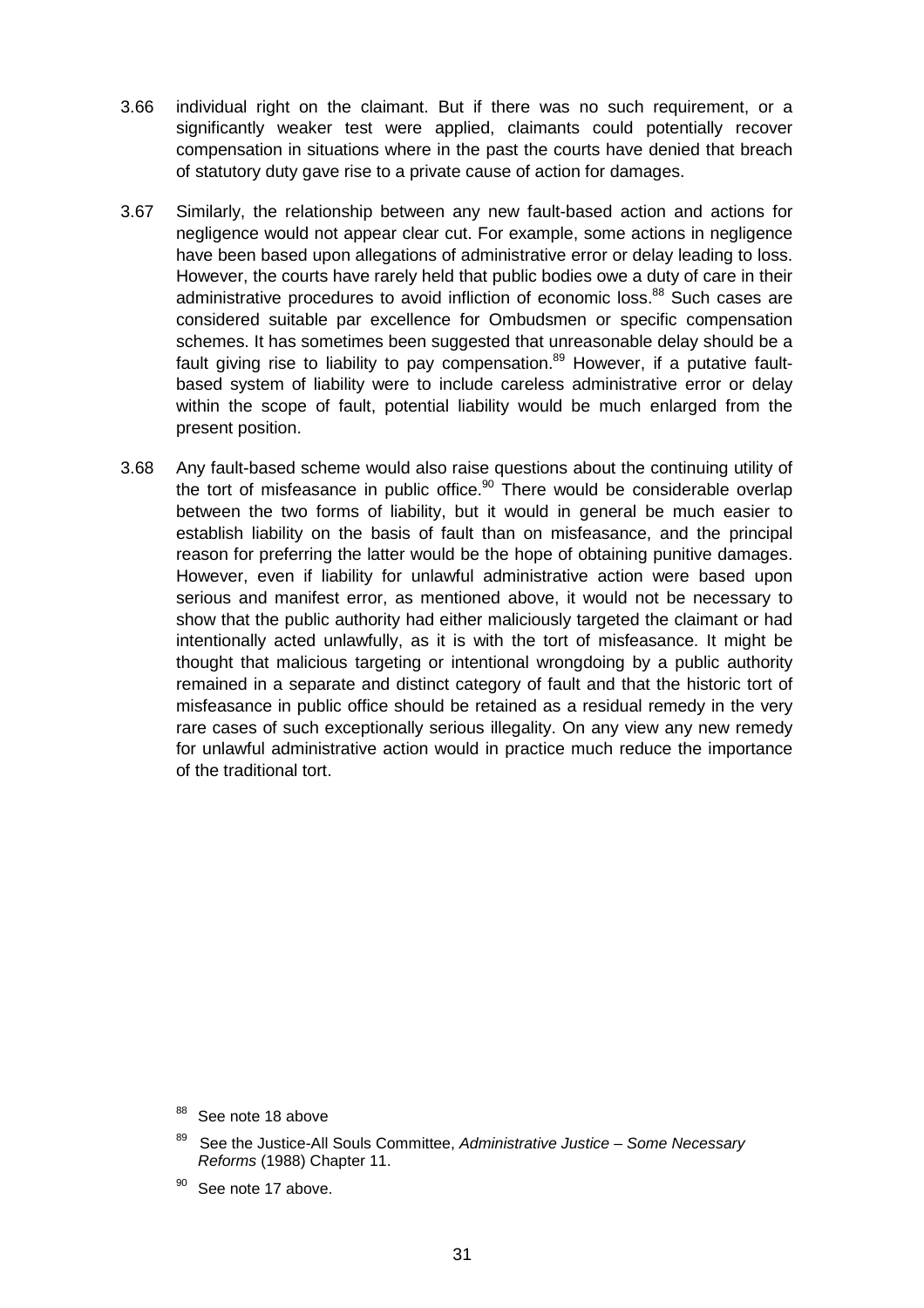# **PART 4 ARE DAMAGES ALWAYS THE ANSWER?**

# **INTRODUCTION**

- 4.1 Sometimes a complainant may not want damages. Sometimes damages may not be the appropriate remedy on a principled basis. The courts themselves accept that sometimes an alternative remedy may be more appropriate.<sup>1</sup> This Part examines the alternatives available and raises some questions about the relationship between damages available through the courts and other remedies.
- 4.2 It is important to bear in mind when considering the proper availability of damages and other remedies the current debates on the so-called "compensation culture". This was considered in a report by the Better Regulation Task Force in May 2004, which examined to what extent the compensation culture actually exists and what could be done to improve the current system for people with genuine claims for compensation.<sup>[2](#page-33-1)</sup> The Compensation Act 2006 received Royal Assent on 25 July 2006. Part 1 of the Act contains provisions about the law relating to negligence and breach of statutory duty. Part 2 relates to the regulation of claims management services.

# **HOW DO YOU MEASURE DAMAGES?**

- 4.3 As a preliminary matter, it is worth noting that the idea of damages is not a unitary or simple one. The courts may use different methods of assessing damages depending on the type of action concerned. The measure of damages in tort is full compensation: the aim is to put the claimant back in the same position he or she would have been in had it not been for the tortious action. But what constitutes full compensation is determined by rules of law, and, where there is no direct relationship between the loss and money, by conventional measures, such as the calculus of general damages in personal injury cases.
- 4.4 As we have seen, the courts have decided that damages under the Human Rights Act 1998 are of a more limited nature.
- 4.5 The public sector ombudsmen are able to recommend the payment of compensation where they find maladministration. Most ombudsmen, if they decide to recommend the award of compensation, will do so on the basis that the complainant should be put back in the position that he or she would have been in

<span id="page-33-0"></span><sup>1</sup> See *Anufrijeva v Southwark LBC* [2003] EWCA Civ 1406, [2004] QB 1124 and *X (minors) v Bedfordshire CC* [1995] 2 AC 633 (but note that the court's reasoning on the availability of alternative remedies was rejected by the European Court of Human Rights in *Z v UK* (2002) 34 EHHR 3, who said that neither the Criminal Injuries Compensation Scheme nor the possibility of applying to the Local Government Ombudsman provided the claimants with an adequate alternative means of redress).

<span id="page-33-1"></span><sup>2</sup> Better Regulation Task Force, *Better Routes to Redress* (May 2004).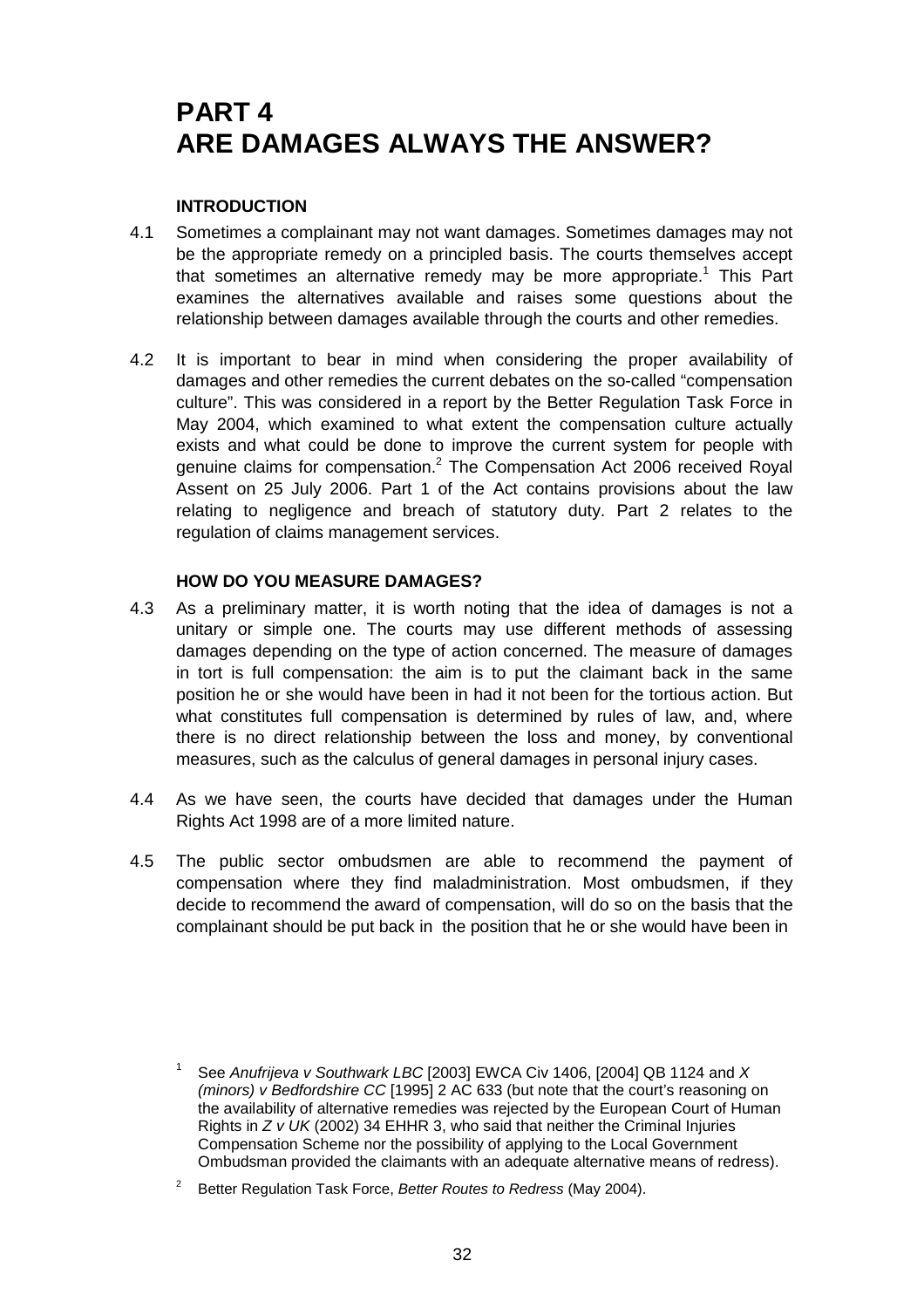but for the maladministration, possibly with additional compensation for distress. But the ombudsmen have a great deal of discretion, both over the amount of any award and in respect of how it will feature in a package of remedies. The Local Government Ombudsman's guidance on remedies suggests that they will award financial compensation as a last resort, and only if other remedies are not sufficient because of the passage of time or events that have occurred. The guidance states that in some circumstances an apology may be all that is necessary.[3](#page-34-0)

4.6 Tortious damages are all or nothing. A finding of negligence liability in the courts will lead to a public body paying the full measure of tortious damages. A finding of no liability means the claimant gets nothing. This has been argued to be inappropriate when public bodies and public actions are concerned.<sup>4</sup> As noted, sometimes the measure of damages will be different, for example under the Human Rights Act, or where the ombudsman has made a recommendation for compensation. The substantive project must consider questions about the appropriate measure of damages where public bodies are concerned. But we must also consider what people want when they seek damages: do they always want the full measure of damages or do they sometimes just want a more nominal amount by way of recognition of what has happened? Or is the demand for money really standing in for some other desire, like that for a full explanation, or an assurance that the defect leading to the loss has been cured?

# **ALTERNATIVE REMEDIES: THE OPTIONS AVAILABLE**

- 4.7 There are a number of alternative redress mechanisms to the courts. The relationships between these bodies and the courts and the relationships between these other bodies themselves, are not simple. Redress may be available through ombudsmen, tribunals, statutory compensation schemes or through ex gratia payments made by public bodies. Parties may be encouraged or required to attempt dispute resolution through alternative dispute resolution mechanisms such as mediation.
- 4.8 The substantive project will consider the interrelationship between these alternative redress mechanisms and the courts and the relationship between damages and alternative remedies and in particular, what principles should decide what remedy is most appropriate in any given case.

<span id="page-34-0"></span> $3$  The Commissioner for Local Administration in England, "Remedies: Guidance on good practice 6", available on http://www.lgo.org.uk/pdf/remedies.pdf (last visited 18 September 2006). See paras 8 and 11. This document generally contains detailed guidance on the award of different remedies, including compensation, including in different factual situations.

<span id="page-34-1"></span>See M Fordham, "Reparation for Maladministration: Public Law's Final Frontier" (2003) 8(2) *Judicial Review* 104, at p 106, in which he argues that "a public lawyer's problem cannot be solved with a private lawyer's solution. Administrative law does not thrive using 'on-off' switches. It never has. It is of their essence that principles of public law are contextual and flexible."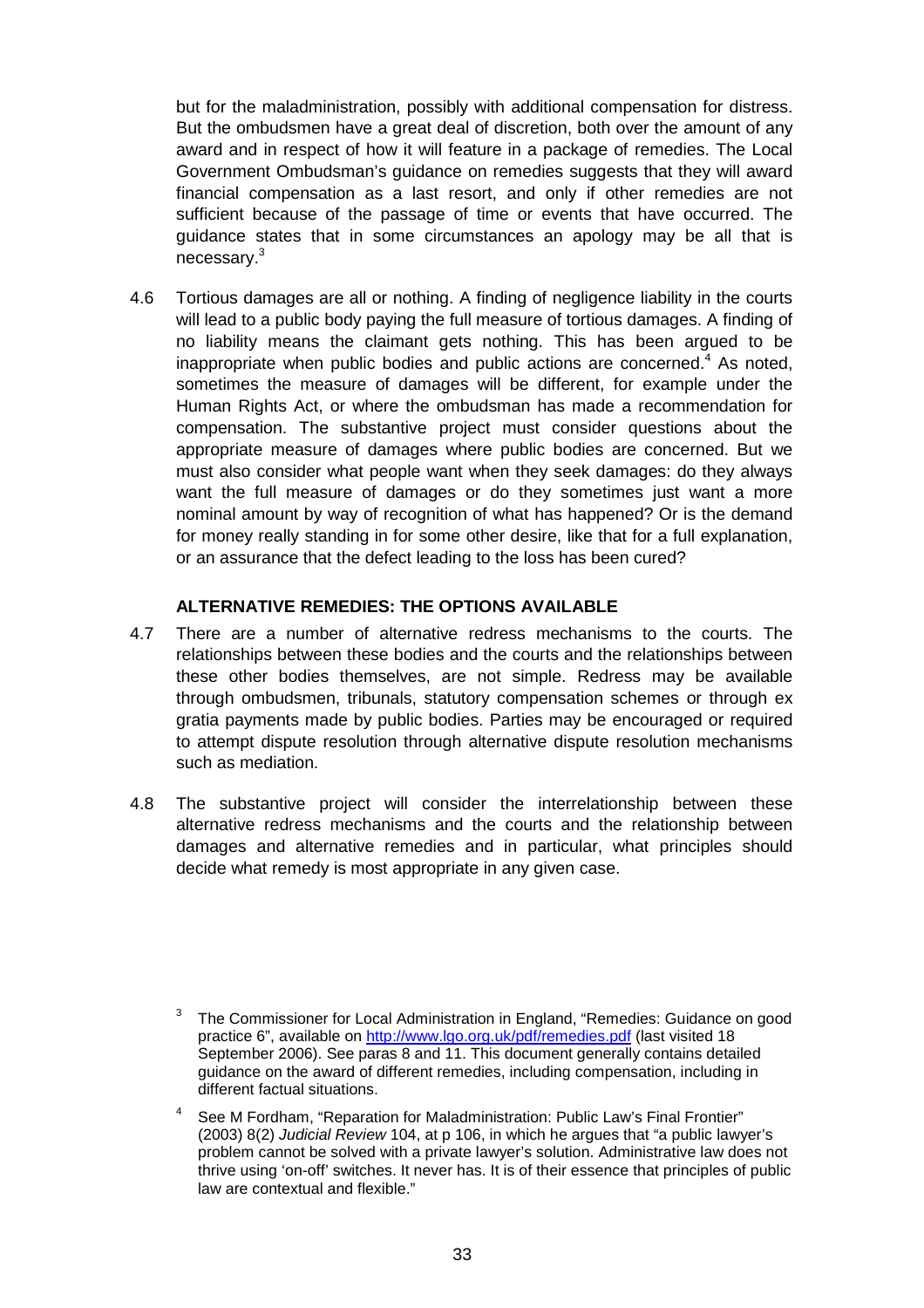- 4.9 To help us answer this question, we will look at the purposes of each type of remedy, and what people want by way of remedy when they pursue any type of complaint or dispute against a public body. We have in this scoping paper taken damages through the courts as our primary focus, and cast other remedies as "alternatives". The substantive project will need to look at the extent to which other remedies are satisfactory alternatives to damages obtained through the courts. To what extent does each provide what people are really looking for by way of remedy? $5$
- 4.10 These alternative routes to redress may sometimes allow for the award of monetary compensation. Often, however, the focus is on different types of remedy, for example apologies, specific remedial action or revision of a public body's practices and procedures.
- 4.11 Although the different redress mechanisms have been set out in categories below, it is notable that in fact they do not always neatly fit into categories. For example, complaints bodies exist that are not truly internal complaints mechanisms and do not fall within the criteria for ombudsmen as set out by the British and Irish Ombudsmen Association, but fall somewhere in between. To give another example, the Pensions Ombudsman in fact falls under the supervision of the Council on Tribunals and is different from other ombudsmen in that he can make binding recommendations. Different sectors have their own complaints structures; it is difficult to make many generalisations.
- 4.12 We have attempted to focus on "public sector" institutions, that is those that deal with complaints against public rather than private bodies. This is not a clear cut distinction. The Housing Ombudsman, for example, might be termed a "hybrid" ombudsman, in that he deals with complaints made against both Registered Social Landlords (which may or may not count as public bodies) and some private sector landlords.

# **The impact of the Administrative Justice White Paper**

4.13 The government is in the process of reforming the administrative justice system. A White Paper was published in July 2004, which set out reforms to the tribunal system and created the idea of "proportionate dispute resolution", described in the White Paper as follows:

> The aim is to develop a range of policies and services that, so far as possible, will help people to avoid problems and legal disputes in the first place and; where they cannot, provides tailored solutions to resolve the dispute as quickly and cost-effectively as possible.<sup>[6](#page-35-1)</sup>

- <span id="page-35-0"></span><sup>5</sup> For research related to this question see H Genn, *Paths to Justice: What People do and Think About Going to Law* (1999), ch 6; also P Pleasance, *Causes of Action: Civil Law and Social Justice* (2nd ed 2006), ch 4.
- <span id="page-35-1"></span> $6$  Transforming Public Services: Complaints, Redress and Tribunals (2004) Cm 6243, para 2.2.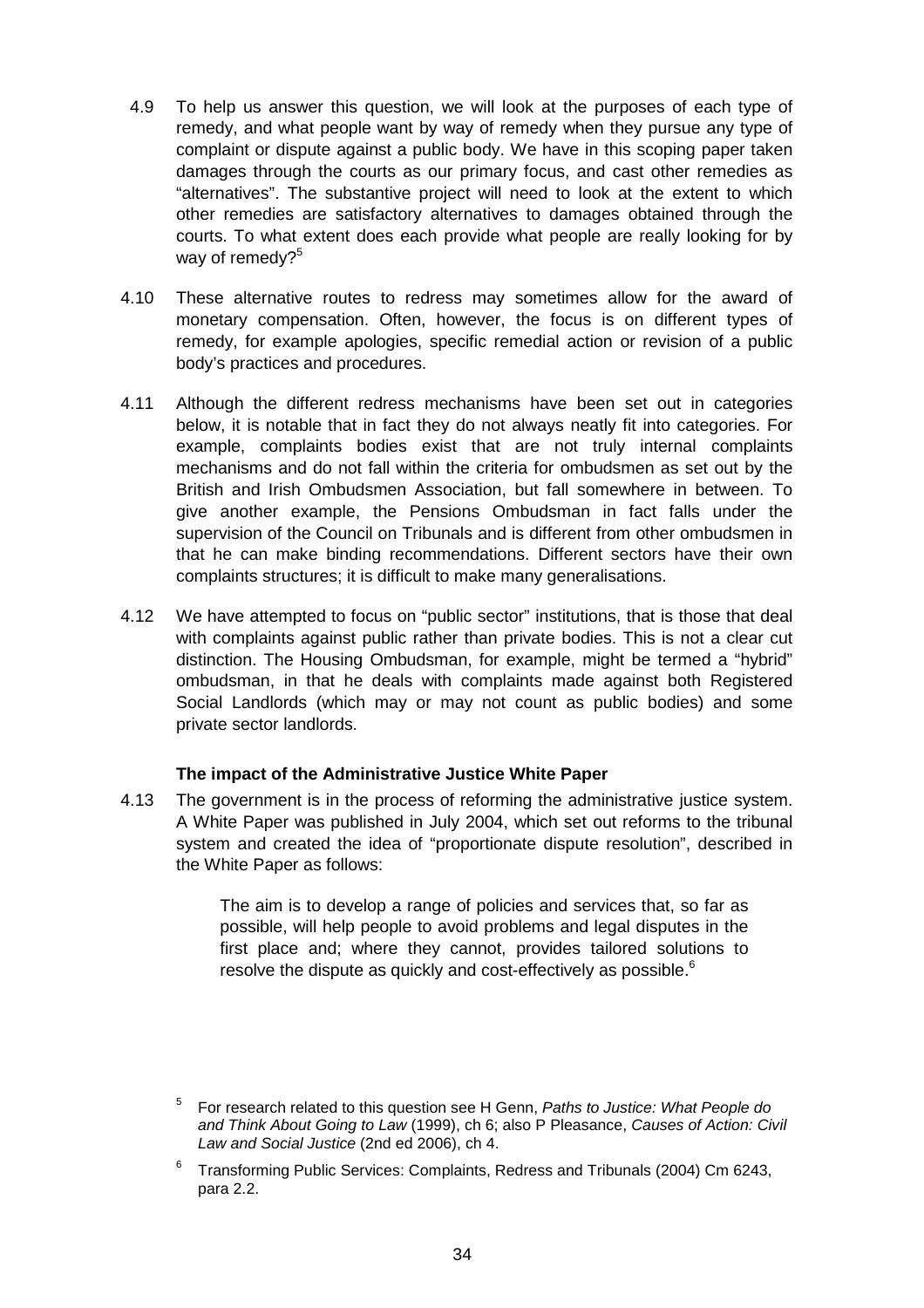A draft Tribunals, Courts and Enforcement Bill, following on from the White Paper, has now been published for consultation.<sup>[7](#page-36-0)</sup>

- 4.14 Our project will need to take these reforms into account and in particular consider what impact proportionate dispute resolution should have on any recommendations we make.
- 4.15 In our recently published issues paper "Housing: Proportionate Dispute Resolution<sup>38</sup>we attempted to develop ideas for a more proportionate system for solving housing problems and resolving housing disputes. Our work in this area was specifically highlighted in the government's Administrative Justice White Paper.<sup>[9](#page-36-2)</sup>

#### **Public sector ombudsmen[10](#page-36-3)**

- 4.16 There are a number of public sector ombudsmen who have jurisdiction to consider complaints about public bodies, principally the Parliamentary Commissioner for Administration; the Health Service Commissioner; and the Commissioners for Local Administration, commonly known as the Local Government Ombudsmen.<sup>11</sup> In Wales, there is one Public Services Ombudsman. There are proposals to remove certain legislative restrictions to enable the three main public sector ombudsmen in England to work more closely together.<sup>[12](#page-36-5)</sup>
- 4.17 Each ombudsman service operates under its own rules; it is not possible to do more at this stage than make general statements about ombudsman services. Private sector ombudsman may provide useful comparisons in terms of when and how much compensation they will award and how they award other remedies, as well as their working practices in general. Although ombudsmen all operate separately, there is some linkage in their common membership of the British and Irish Ombudsmen Association.<sup>[13](#page-36-6)</sup>

- <span id="page-36-1"></span><sup>8</sup> Housing: Proportionate Dispute Resolution (2006) Law Commission Issues Paper, available online at http://www.lawcom.gov.uk/housing\_disputes.htm.
- <span id="page-36-2"></span><sup>9</sup> Transforming Public Services: Complaints, Redress and Tribunals (2004) Cm 6243, Annex D.
- <span id="page-36-3"></span> $10$  For a more detailed discussion of ombudsmen, see Housing: Proportionate Dispute Resolution (2006) Law Commission Issues Paper, Part 6, available online at http://www.lawcom.gov.uk/housing\_disputes.htm.
- <span id="page-36-4"></span> $11$  There are also other "hybrid" ombudsmen which can hear complaints about public and private sector bodies, for example the Independent Housing Ombudsman Service.
- <span id="page-36-5"></span><sup>12</sup> Reform of Public Sector Ombudsmen Services in England: A Consultation Paper issued by the Cabinet Office, August 2005
- <span id="page-36-6"></span><sup>13</sup> See http://www.bioa.org.uk (last visited 18 September 2006). Among the objects of the Association are to formulate standards of best practice for ombudsmen and to hold meetings and conferences and other activities to encourage the efficiency and effectiveness of ombudsman services.

<span id="page-36-0"></span><sup>&</sup>lt;sup>7</sup> See http://www.dca.gov.uk/legist/tribenforce.htm (last visited 7 September 2006). The consultation period runs to 22 September 2006.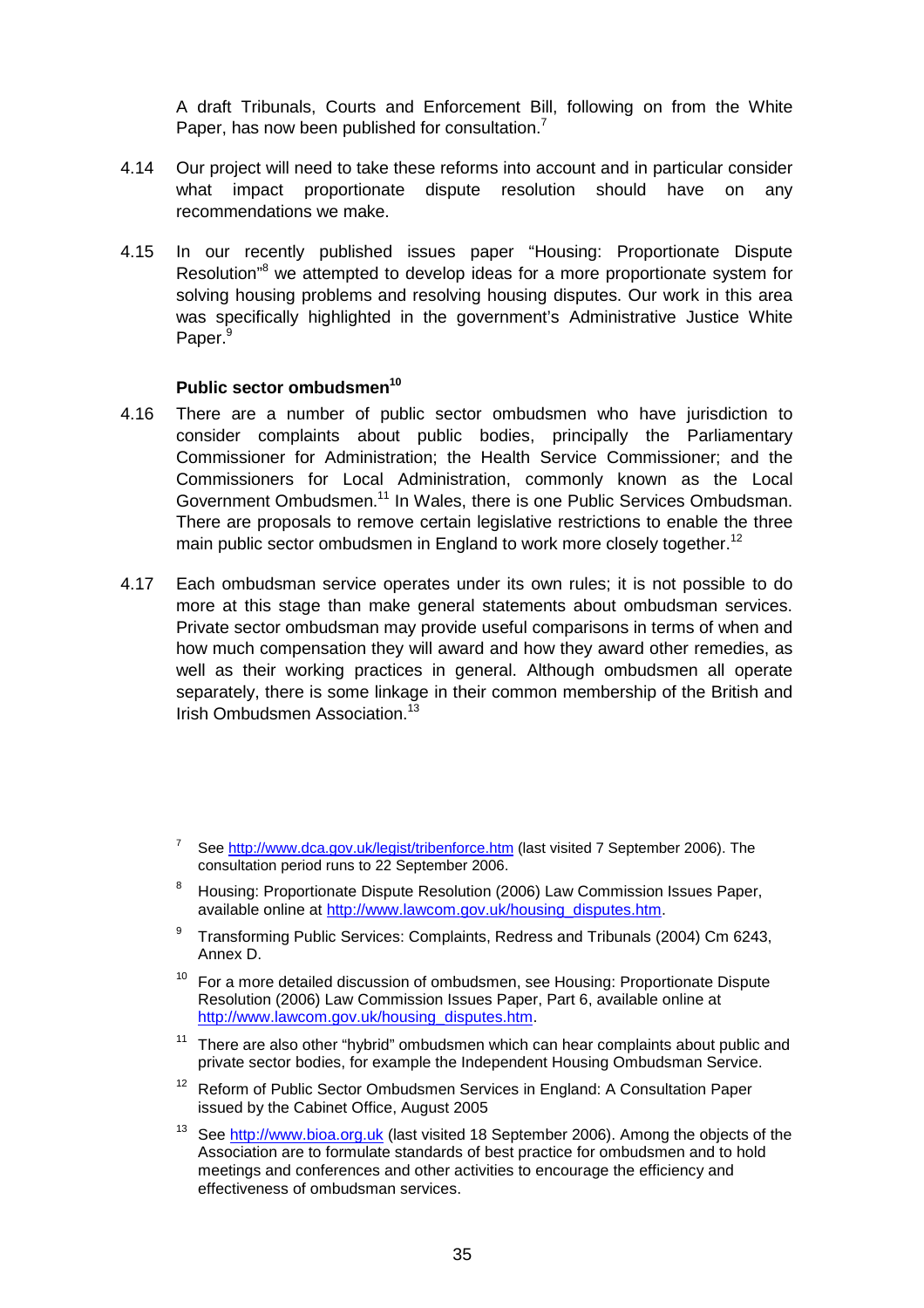- 4.18 The ombudsmen have a potentially wide jurisdiction to investigate complaints of maladministration by public bodies. There is no definition of what constitutes maladministration, but it has generally been given a wide definition and interpreted flexibly. By statute the ombudsmen cannot investigate matters for which a complainant could obtain a remedy through court proceedings, although it may be that this restriction is interpreted loosely by ombudsmen.<sup>14</sup> The ombudsmen are intended in general to provide a cost-free and more informal method of dealing with grievances against the state. It has been said that the ombudsmen may in some ways be a better long-term complaints resolution mechanism where public bodies are concerned, on the grounds that they are more able to deal with the systemic nature of some public law disputes and are able to provide feedback to public bodies to enable them to improve their working practices and policies.
- 4.19 The ombudsmen can recommend an award of compensation if a finding of maladministration is made. The awards recommended by the public sector ombudsmen will often be more modest than awards awarded by the courts. Their recommendations are not legally enforceable (other than those of the Pensions Ombudsman), although in practice they are usually followed.
- 4.20 Ombudsmen can also make recommendations as to remedies other than monetary compensation. They often require public bodies to offer apologies, to take specific action to put the complainant back in the same position as before, or to take action to make sure that similar mistakes are not made in the future.

# **Independent complaints handlers**

4.21 The Adjudicator and the Independent Case Examiner are both significant bodies in the resolution of complaints against public bodies. The Adjudicator deals with complaints about HM Revenue and Customs and other bodies. The Independent Case Examiner examines complaints against the Child Support Agency. Other similar bodies exist.

# **Tribunals**

4.22 A large number of cases against public bodies are brought in tribunals rather than in the courts. Tribunals hear complaints in areas including social security and child support, immigration, education, and taxation.<sup>15</sup> Like the ombudsmen, tribunals were intended to provide a more informal and less expensive alternative

<span id="page-37-0"></span>Local Government Act 1974 s 26(6), Parliamentary Commissioner Act 1967, s 5(2)(b); Public Services Ombudsman (Wales) Act 2005, s 9(1)(b).

<span id="page-37-1"></span> $15$  For example Social Security and Child Support Commissioners decided 7,064 cases 2004 to 2005; Immigration Adjudicators decided 100,034 cases 2004 to 2005; the Immigration Appeal Tribunal decided 47,009 cases 2004 to 2005; School Admission Appeal Panels decided 59,901 cases in the school year 2003 to 2004; and General Commissioners acting under the Taxes Management Act 1970 s 2 decided 16,562 cases 2004 to 2005. These statistics are taken from the Council on Tribunals Annual Report 2004/05 Appendix G at pp 43 to 54.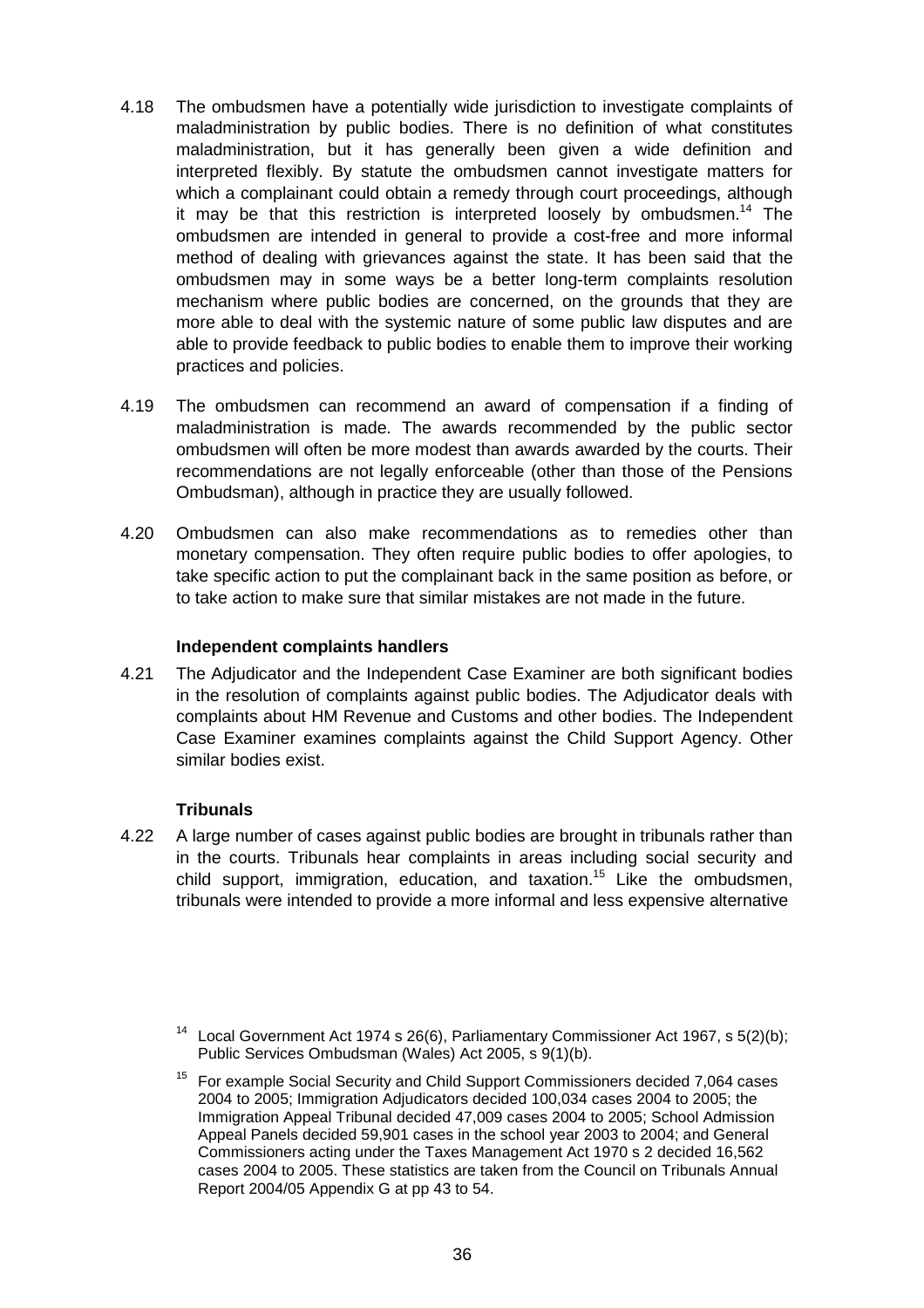to the courts. The extent to which this is still true of practice in tribunals today varies between different tribunals. They are also intended to provide an expert dispute resolution service on areas of law and practice which can be complex and technical.

- 4.23 As with ombudsmen, tribunals differ widely in terms of their powers and procedures, size, degree of formality, workload and costs. Our project will consider primarily those that deal with disputes between public bodies and individuals. Some tribunals deal with disputes between individuals; where we can draw useful lessons from these tribunals we will do so.<sup>16</sup> We will also take into account the reforms mentioned above, which are fundamentally reshaping the tribunals system, in particular the unified Tribunals Service which is now responsible for the administration of a large number of tribunals,<sup>17</sup> as well as the impact of our housing disputes project.<sup>[18](#page-38-2)</sup>
- 4.24 Broadly speaking, tribunals tend not to award compensation. Although the precise outcome of a tribunal case will depend on the tribunal concerned, tribunals appear to award by way of remedy that which the claimant would have been entitled to if their case had been correctly decided by the original decisionmaker at the outset. So, for example, the Social Security and Child Support Appeals Tribunal will rule on whether or not a claimant is entitled to the benefit in question, the remedy being that the claimant will be awarded the appropriate benefit.[19](#page-38-3)

#### **Alternative Dispute Resolution**

4.25 For many years there has been a focus on moving disputes away from the courts where possible by resolving disputes through alternative mechanisms. One of the key principles of the Access to Justice report was that litigation should be avoided wherever possible and that people should be encouraged to use the courts only as a dispute resolution mechanism of last resort.<sup>20</sup> The Civil Procedure Rules impose a duty on the court to encourage the parties to a case to use alternative dispute resolution procedures and to facilitate the use of alternative dispute resolution.[21](#page-38-5) All the redress mechanisms discussed in this Part can be described

- <span id="page-38-2"></span><sup>18</sup> Housing: Proportionate Dispute Resolution (2006) Law Commission Issues Paper, available online at http://www.lawcom.gov.uk/housing\_disputes.htm.
- <span id="page-38-3"></span> $19$  Although the tribunal has no power to enforce its decisions.
- <span id="page-38-4"></span><sup>20</sup> Lord Woolf, *Access to Justice Final Report* (July 1996) Section 1 at para 9.
- <span id="page-38-5"></span><sup>21</sup> Civil Procedure Rules r  $1.4(e)$ .

<span id="page-38-0"></span><sup>16</sup> Important tribunals that deal with disputes between individuals include the Employment and Employment Appeal Tribunals and the Residential Property Tribunal Service. The Residential Property Tribunal Service also has jurisdiction for some disputes between individuals and public bodies: see in particular the Housing Act 2004.

<span id="page-38-1"></span><sup>&</sup>lt;sup>17</sup> See Transforming Public Services: Complaints, Redress and Tribunals (2004) Cm 6243 and the Tribunals Service website at http://www.tribunals.gov.uk (last visited 18 September 2006).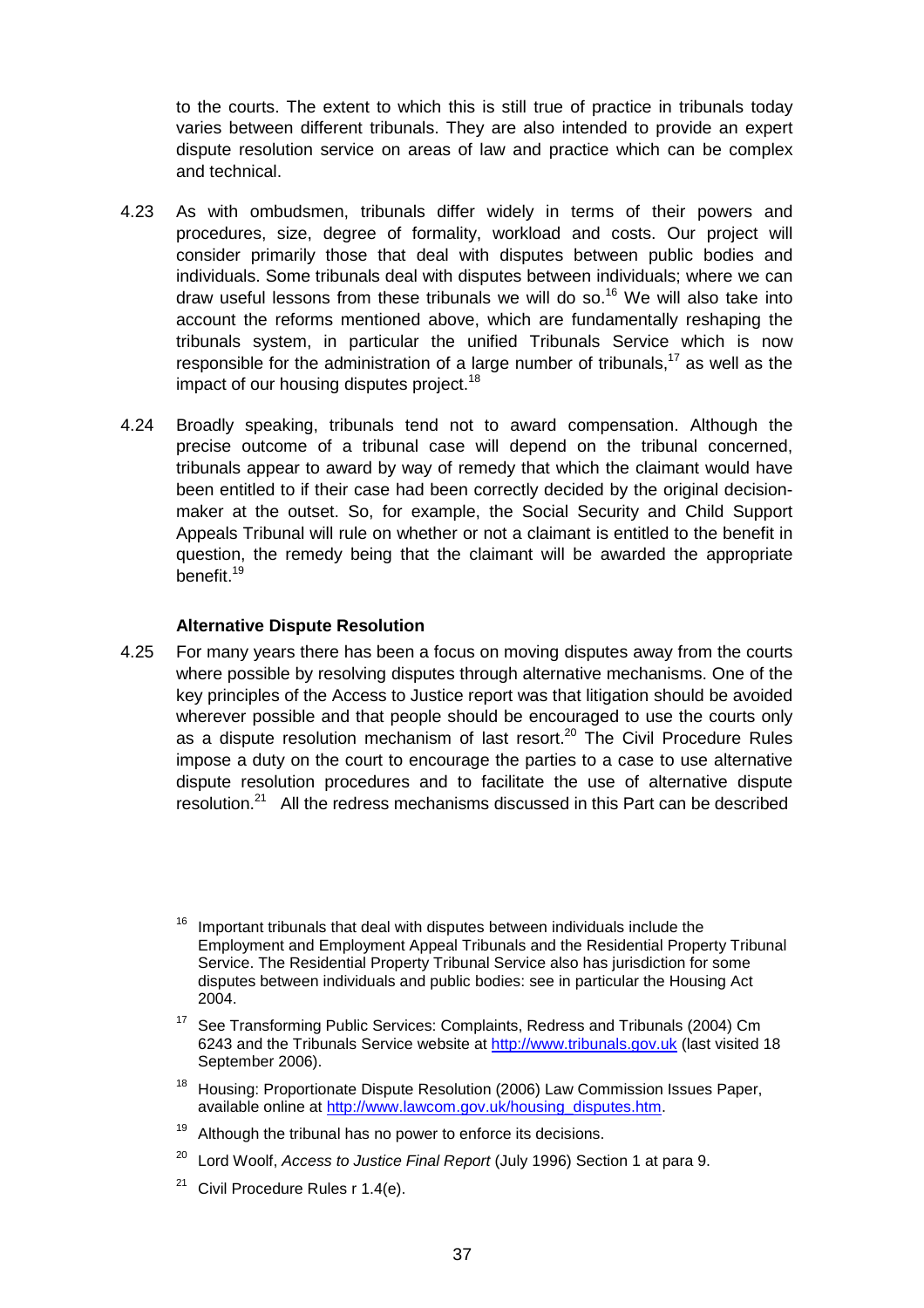as alternative dispute resolution in the sense that they are alternatives to the courts. We use the phrase here as it is often used to refer collectively to dispute resolution through mechanisms such as mediation, conciliation and arbitration. We focus here primarily on mediation.<sup>[22](#page-39-0)</sup>

- 4.26 There have been some moves towards acceptance of mediation in the public sector. The government made a pledge in 2001 to use alternative dispute resolution wherever possible, using court procedures as a last resort. $^{23}$  A report commissioned by the Department of the Environment, Transport and the Regions (now the Department for Communities and Local Government) identified some advantages in mediation for certain types of planning disputes, although it said there would need to be incentives to achieve an increased use of mediation. $24$
- 4.27 Our project will examine the extent to which methods of alternative dispute resolution, particularly mediation, are used in cases against public bodies. We will examine the extent to which mediation can be adapted to administrative law disputes that tend to involve multiple interests and a range of interested parties. $^{25}$  $^{25}$  $^{25}$ Important advantages of mediation have been said to be the maintaining of longterm relationships and the ability to deal with multi-faceted problems: to what extent are these advantages important in the public law context? $26$  Is mediation, which takes place in private, a suitable vehicle for the resolution of disputes against public bodies that arguably ought to be made public?

- <span id="page-39-1"></span> $23$  On 23 March 2001 the Lord Chancellor published a formal pledge committing Government departments and agencies to settle legal cases by Alternative Dispute Resolution techniques whenever the other side agreed to it, and to only go to court as a last resort. See DCA Report*, Monitoring the Effectiveness of the Government's commitment to using Alternative Dispute Resolution (ADR*) (July 2002) http://www.dca.gov.uk/civil/adr/adrrep\_0102.htm part1 (last visited 18 September 2006) and the Government News Network website http://www.gnn.gov.uk/Content/Detail.asp?ReleaseID=24434&NewsAreaID= (last visited 18 September 2006) for more information.
- <span id="page-39-2"></span><sup>24</sup> Report commissioned by the Department of the Environment, Transport and the Regions from Michael Welbank, *Mediation in the Planning System* (August 1998).
- <span id="page-39-3"></span> $25$  There is already some research into this area, eg M Supperstone, D Stilitz and C Sheldon, "ADR and Public Law" [2006] *Public Law* 299; and for comparisons with experiences in other jurisdictions see: S Byron, "The Rise of Mediation in Administrative Law Disputes: Experiences from England, France and Germany" [2006] *Public Law* 320; T Buck, *European methods of administrative law redress: Netherlands, Norway and Germany*, DCA Research Series 2/04 (November 2004) http://www.dca.gov.uk/research/2004/2\_2004.pdf (last visited 18 September 2006); and T Buck, *Administrative justice and alternative dispute resolution: the Australian experience*, DCA Research Series 8/05 (November 2005), http://www.dca.gov.uk/research/2005/8\_2005\_full.pdf (last visited 18 September 2006). The Public Law Project held a conference on ADR in public law on 23 April 2004. They hope to be able to carry out a research project into the viability of mediation in public law. More information is available from their website at http://www.publiclawproject.org.uk/policyres.html (last visited 18 September 2006).
- <span id="page-39-4"></span> $26$  For a discussion of the perceived advantages of mediation see Housing: Proportionate Dispute Resolution (2006) Law Commission Issues Paper, paras 7.16 to 7.20.

<span id="page-39-0"></span> $22$  See also the Law Commission's Housing Disputes Issues Paper, Part 7, on mediation.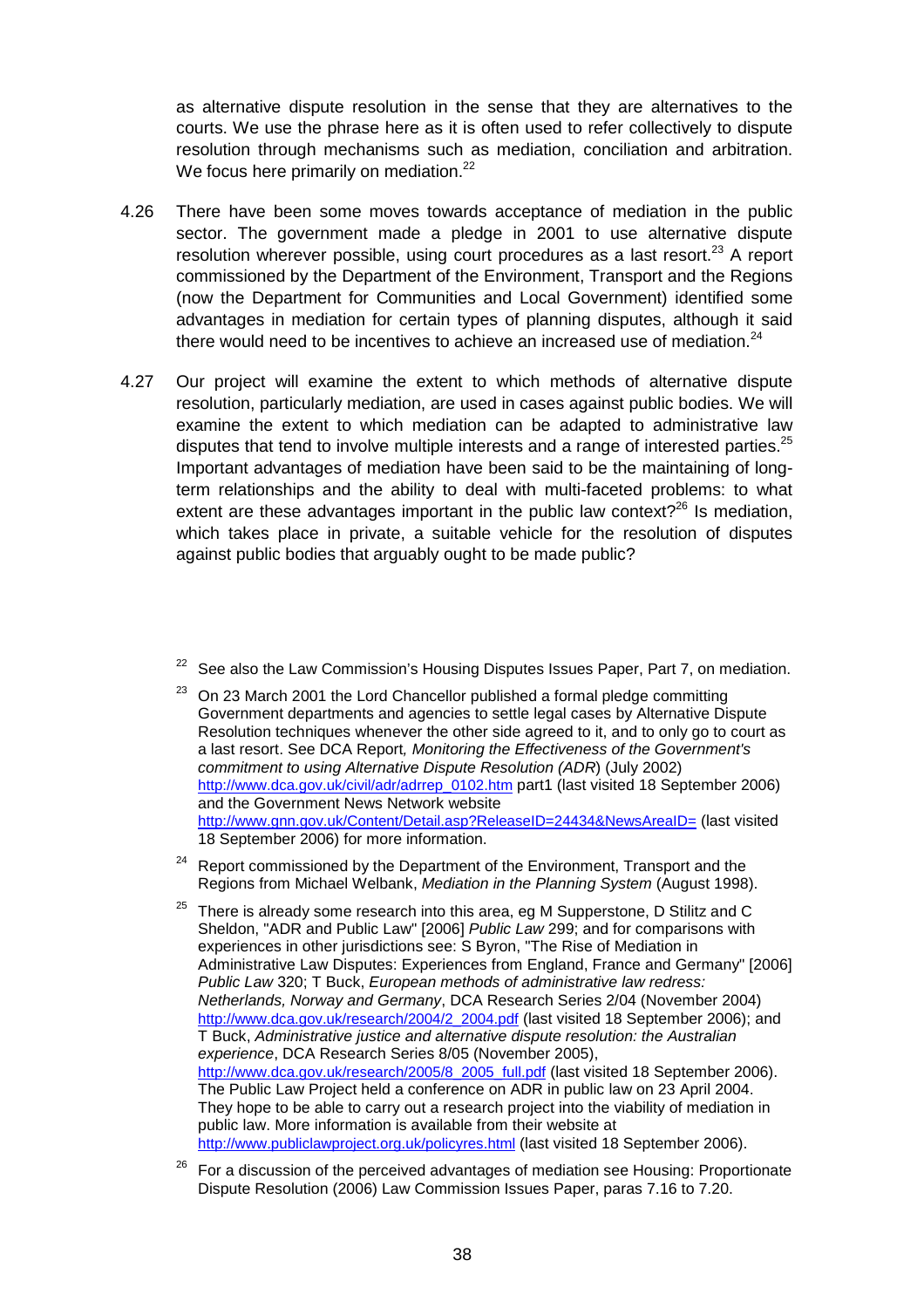#### **Statutory Compensation Schemes and ex gratia payments**

- 4.28 Statute can impose liability to pay compensation on public bodies. A good example of this is the duty to pay compensation for compulsory purchase. $27$ Compensation is also payable to victims of miscarriages of justice<sup>28</sup> and for criminal injuries. When it was introduced in 1964, the Criminal Injuries Compensation Scheme was an ex gratia scheme. The scheme became statutory under the Criminal Injuries Compensation Act 1995. There is a tariff scheme whereby fixed payments are set for specific types of injury.<sup>29</sup> The government has announced reforms to both the miscarriages of justice and criminal injuries compensation schemes.[30](#page-40-3)
- 4.29 Public bodies may also sometimes make payments on an ex gratia basis. Individual public bodies will have their own rules and procedures dealing with when they might make such payments. For example, HM Revenue and Customs' Code of Practice sets out when the department will make compensation payments or take other remedial steps. The Code states that HM Revenue and Customs will apologise, explain what went wrong, correct mistakes to put people back in their original position as far as possible, and learn from experience. Payments of up to £500 may be made for distress or mistakes made in dealing with the complaint. $31$  The Government Accounting manual provides guidance to public bodies on when to make ex gratia compensation payments and the principles that determine the amount of payments.<sup>[32](#page-40-5)</sup>

#### **The NHS Redress Bill**

- <span id="page-40-7"></span><span id="page-40-6"></span><span id="page-40-5"></span><span id="page-40-4"></span><span id="page-40-3"></span><span id="page-40-2"></span><span id="page-40-1"></span><span id="page-40-0"></span>4.30 The NHS Redress Bill provides for a scheme for dealing with low value claims arising out of NHS hospital treatment. The Bill gives effect to a proposal for an NHS redress scheme by the Chief Medical Officer.<sup>33</sup> The details of the scheme are still to be decided: the Bill has not yet passed through Parliament and many of the details will be set out in secondary legislation.<sup>34</sup> There have been criticisms
	- $27$  Under the Land Compensation Acts 1961 and 1973.
	- <sup>28</sup> See the Criminal Justice Act 1988.
	- $29$  The tariff was revised in 2001.
	- <sup>30</sup> See http://www.press.homeoffice.gov.uk/press-releases/miscarriages-justice and www.police.homeoffice.gov.uk/news-and-publications/news/new-compensationarrangements, both visited on 18 September 2006. See also the Home Office's consultation document Rebuilding Lives – Supporting Victims of Crime, published on 7 December 2005.
	- $31$  Information from HM Revenue and Customs leaflet "Putting things right how to complain", available on http://www.hmrc.gov.uk/leaflets/cop1.htm (last visited 18 September 2006).
	- <sup>32</sup> Para 18.7. The manual is available at http://www.government-accounting.gov.uk (last visited 18 September 2006).
	- <sup>33</sup> Making Amends (July 2003), available on http://www.dh.gov.uk (last visited 18 September 2006).
	- <sup>34</sup> At the time of writing the Bill had been through the House of Commons on 14 July 2006, but it is not clear what will happen to the Bill if it does not pass through Parliament in the current session.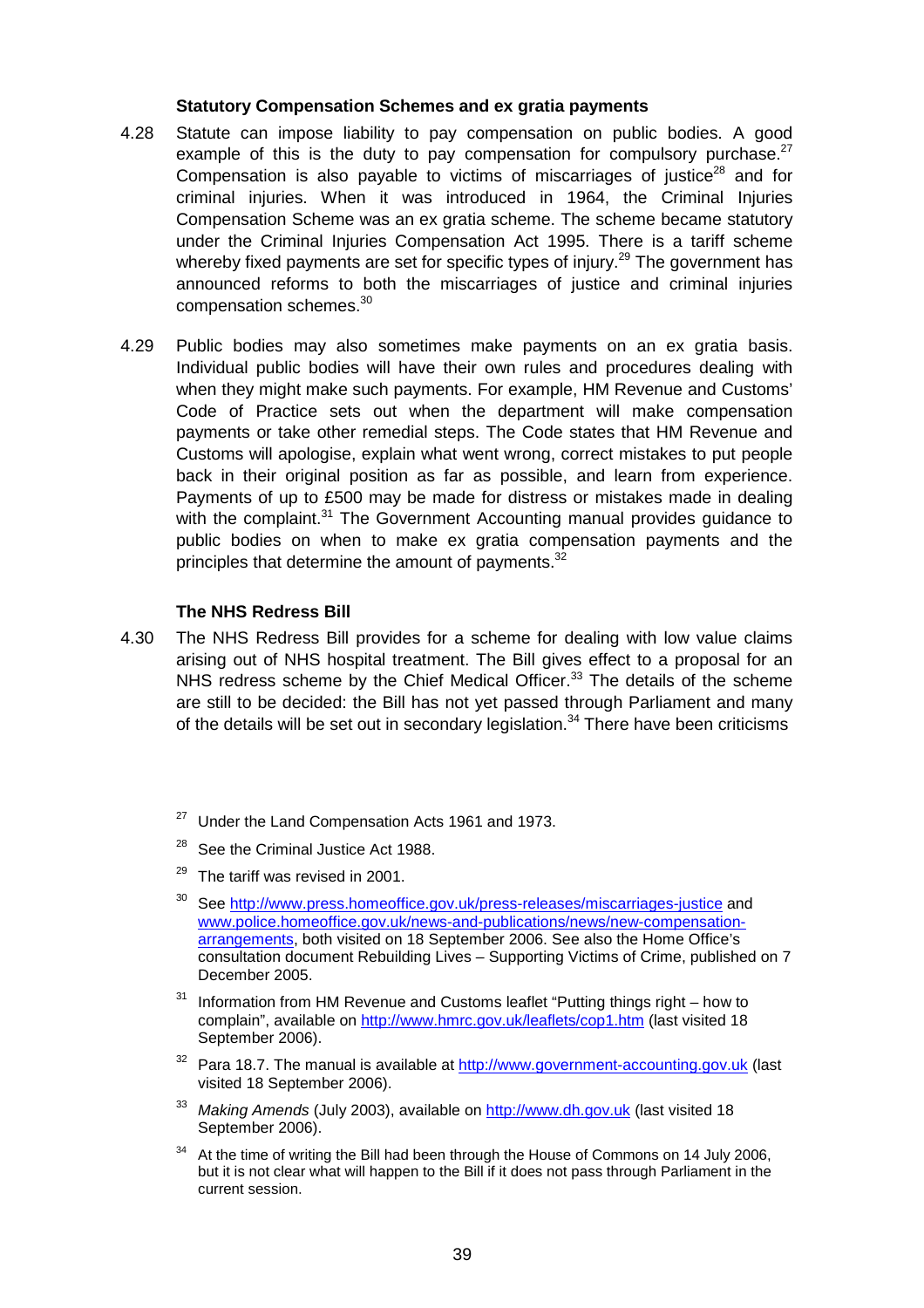of the proposed scheme.<sup>35</sup> However, we consider the scheme envisaged by the NHS Redress Bill might be a useful one for study in our substantive project.

4.31 It appears that it is intended that claimants will use the NHS Redress scheme to obtain compensation and other remedies rather than pursuing an action through the courts, although claimants are not barred from taking court proceedings.  $36$ The scheme is intended to provide for a mixture of remedies: compensation, the giving of an explanation or the giving of an apology.<sup>37</sup> The government has stated that "it is intended that financial compensation offered under the scheme will be broadly equivalent to the level of compensation that would be provided in a successful claim before a court."<sup>38</sup> As well as financial compensation, the Bill provides for compensation in the form of care or treatment.<sup>[39](#page-41-4)</sup>

# **HOW DO WE DECIDE WHICH REMEDIES ARE APPROPRIATE?**

- 4.32 Even on a brief overview, it is apparent that there are a number of remedies available other than damages awarded by the courts. Our project will need to examine how it should be decided which remedies are appropriate in any given case or in different types of cases or at least principles which could inform the decision about which remedy is appropriate. We will need to consider what the purpose of redress is in any given situation.
- 4.33 A key factor will be what people want by way of remedy. It is often said that people do not necessarily want monetary compensation and may often want something else, for example an apology from the public body concerned.<sup>40</sup> Our project will need to examine the socio-legal and other research on what people want as a remedy. $41$
- 4.34 What people want from a remedy cannot be the only consideration. Remedies must be in the public as well as in private interests. They must not unduly burden public bodies. There are a large number of competing claims on public money,

<span id="page-41-0"></span>In particular the proposal for the scheme to be administered by the NHS Litigation Authority. The scheme has been the subject of comment in the House of Commons Constitutional Affairs Committee Report on the Compensation Culture (2005-06) HC 754.

- <span id="page-41-1"></span> $36$  Clause 1(1) of the Bill provides that a scheme may be established "for the purpose of enabling redress to be provided without recourse to civil proceedings…". All references to the Bill in this scoping paper are to the Bill as amended in the House of Commons on 14 July 2006. It is not clear how the interface between the scheme and the courts will be affected by the availability of civil legal aid.
- <span id="page-41-2"></span> $37$  Clause 3(2).
- <span id="page-41-3"></span><sup>38</sup> Department of Health, *NHS Redress: Statement of Policy* (November 2005), para 35.
- <span id="page-41-4"></span> $39$  Clause 3(3)(a).
- <span id="page-41-5"></span><sup>40</sup> See for example, Better Regulation Task Force, *Better Routes to Redress* (May 2004), p 7.
- <span id="page-41-6"></span><sup>41</sup> For example L Mulcahy, *Disputing Doctors: The Socio-Legal Dynamics of Complaints about Medical Care* (2003); H Genn, *Paths to Justice: What People do and Think About Going to Law* (1999); and P Pleasance, *Causes of Action: Civil Law and Social Justice* (2nd ed 2006).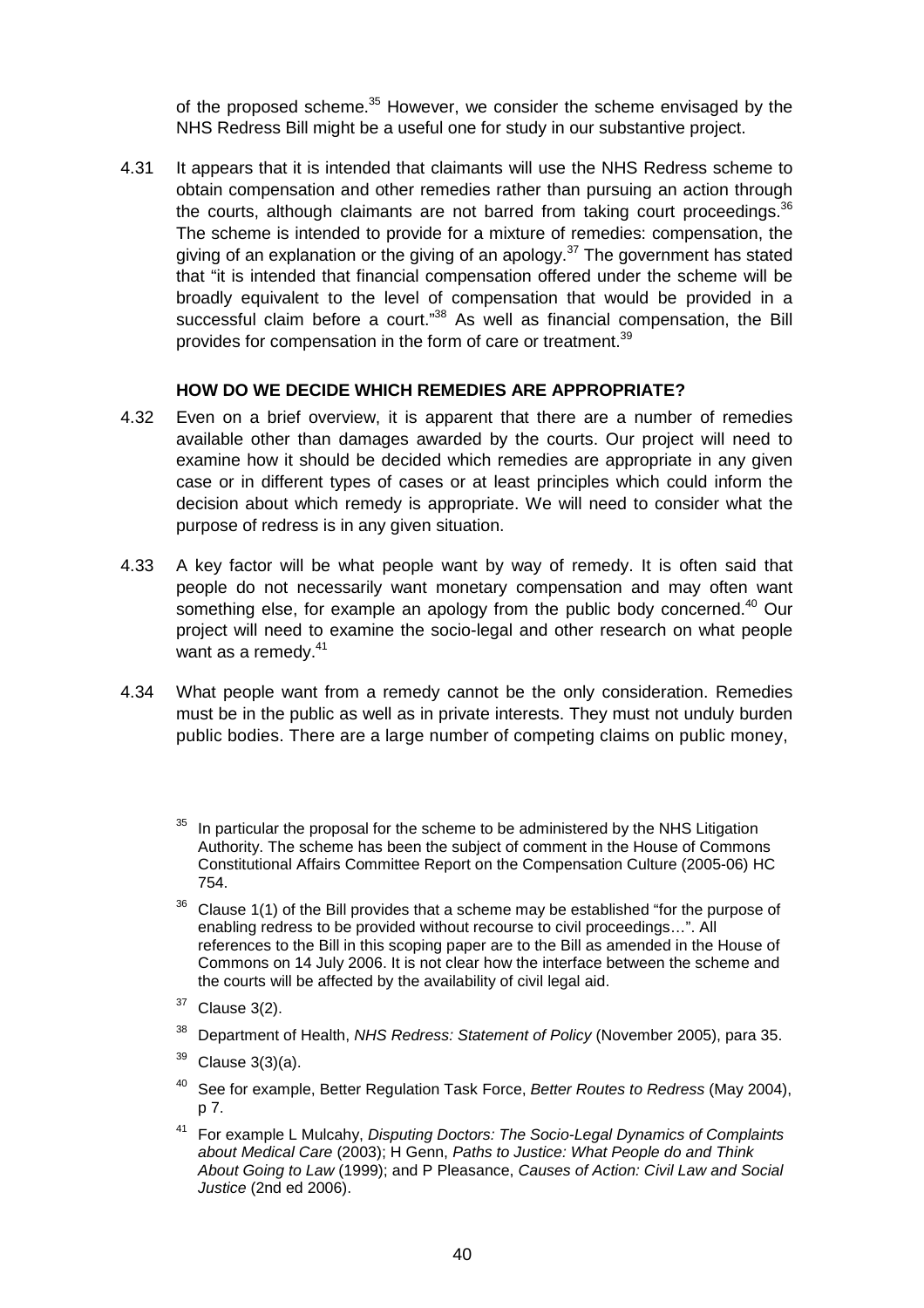and public resources should not be used excessively to dispute claims or to make payments of compensation which are not justified in principle or in terms of quantum.

4.35 The question of what is an appropriate remedy also depends as a matter of principle and public policy on what is appropriate for the type of wrong that has been suffered. For example, when a legal right has been infringed, it could be argued that an apology will not suffice by way of remedy and that an award of damages is necessary. Some of the issues can be seen in the courts' recent attempts to delineate principles about appropriate remedies for breaches of the Human Rights Act.<sup>[42](#page-42-0)</sup>

#### **THE RELATIONSHIP BETWEEN DIFFERENT ROUTES TO REDRESS**

- 4.36 A complainant will often have more than one route to redress. Particular problems arise with the relationship between the ombudsmen and the courts.
- 4.37 The project will consider whether procedural reforms might make the system as a whole operate more smoothly and eliminate some of the current problems. One option to consider is whether there could usefully be some kind of power for the courts to be able to make references to the ombudsmen where appropriate, and vice versa. We may also consider reform of the rules that mean that the ombudsmen cannot investigate cases in which court proceedings are possible.
- 4.38 Before recommending any procedural reforms, we will need to look at the competing options of allowing people a choice of redress mechanisms versus making the choice for them, for example by allowing a court to refer a matter to the ombudsman. It is arguable that each redress mechanism is intended to provide a different means of dispute resolution and a different set of remedies, with different advantages and disadvantages to each, and that as long as people have sufficient information and advice, they should be able to chose how they want their dispute or complaint dealt with. An alternative view is that people should not be allowed to pursue inappropriate routes to redress or remedies, and that the courts or other bodies should have some measure of control over the dispute resolution process.

<span id="page-42-0"></span><sup>42</sup> See *Greenfield* and *Anufrijeva*, discussed at paras 2.9 to 2.12 above.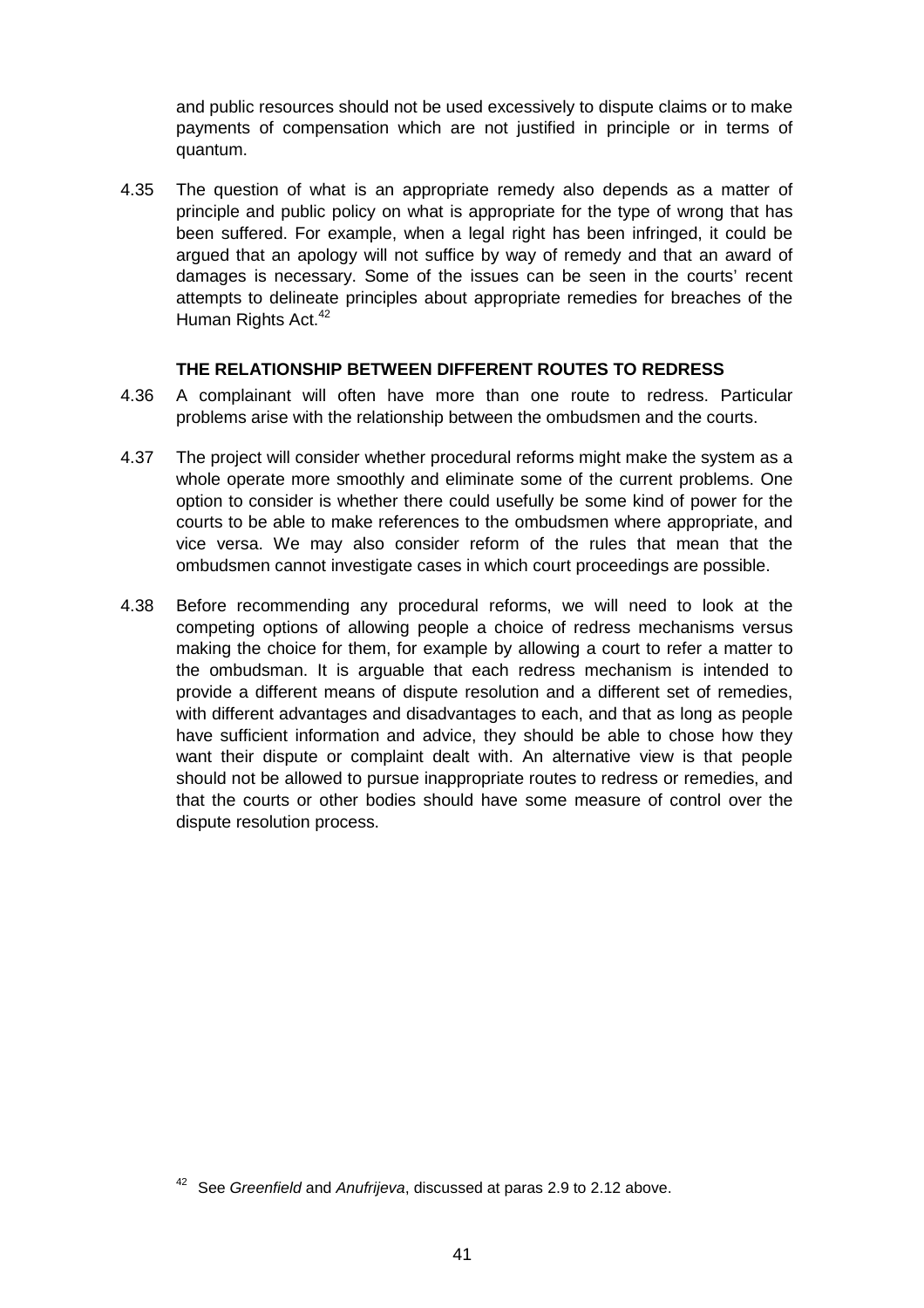# **PART 5 THE SCOPE OF THE PROJECT**

# **THE QUESTION FOR THE PROJECT**

5.1 The big question that the substantive project we propose should consider is:

When and how should the individual be able to obtain redress against a public body that has acted wrongfully?

We propose that this question should provide the terms of reference of the project.

- 5.2 This formulation clearly hides a multitude of questions. Some we can answer now, others will have to be teased out as the project gets under way. To clarify what we mean by the terms in the question:
- 5.3 By "when", we mean "what should the individual's substantive law rights to a remedy be?"
- 5.4 By "how", we mean, "what mechanisms should be available to the individual to receive redress?" This includes both the procedures that should be available for the vindication of an individual's rights, and the methodologies that might be available – for instance, ombudsmen or mediation, as well as court procedures.
- 5.5 By "redress" we mean *primarily* the award of a monetary remedy. We do not envisage undertaking a detailed examination of other remedies, such as the orders available to the court on judicial review, or the internal structure of complaints systems, and proposing free-standing reforms to them. An understanding of the proper place of non-monetary remedies will, however, be central to the project. At the minimum, we will need to consider how the availability of non-monetary remedies should impact on the availability of monetary remedies. But further, we think it will be necessary to consider more widely the relationship between non-monetary remedies and the courts. This in turn may lead us to make recommendations in relation to non-court mechanisms. For example, if we were to conclude that the limits on the jurisdictions of the public sector ombudsmen impeded a more productive relationship with the courts, we would consider it right to make appropriate recommendations.
- 5.6 By "wrongfully", we mean a situation in which a public body has acted in a way that is unlawful in the public law sense; or one which makes it liable in tort. We do not envisage considering the substantive merits of the existing approach of the courts to public law unlawfulness. On the tort side, our *point of departure* will be the current general approach to negligence and the other relevant torts. But central to the project will be a consideration of how the rules that apply between private citizens might be modified in relation to Governmental activities when the defendant is the state.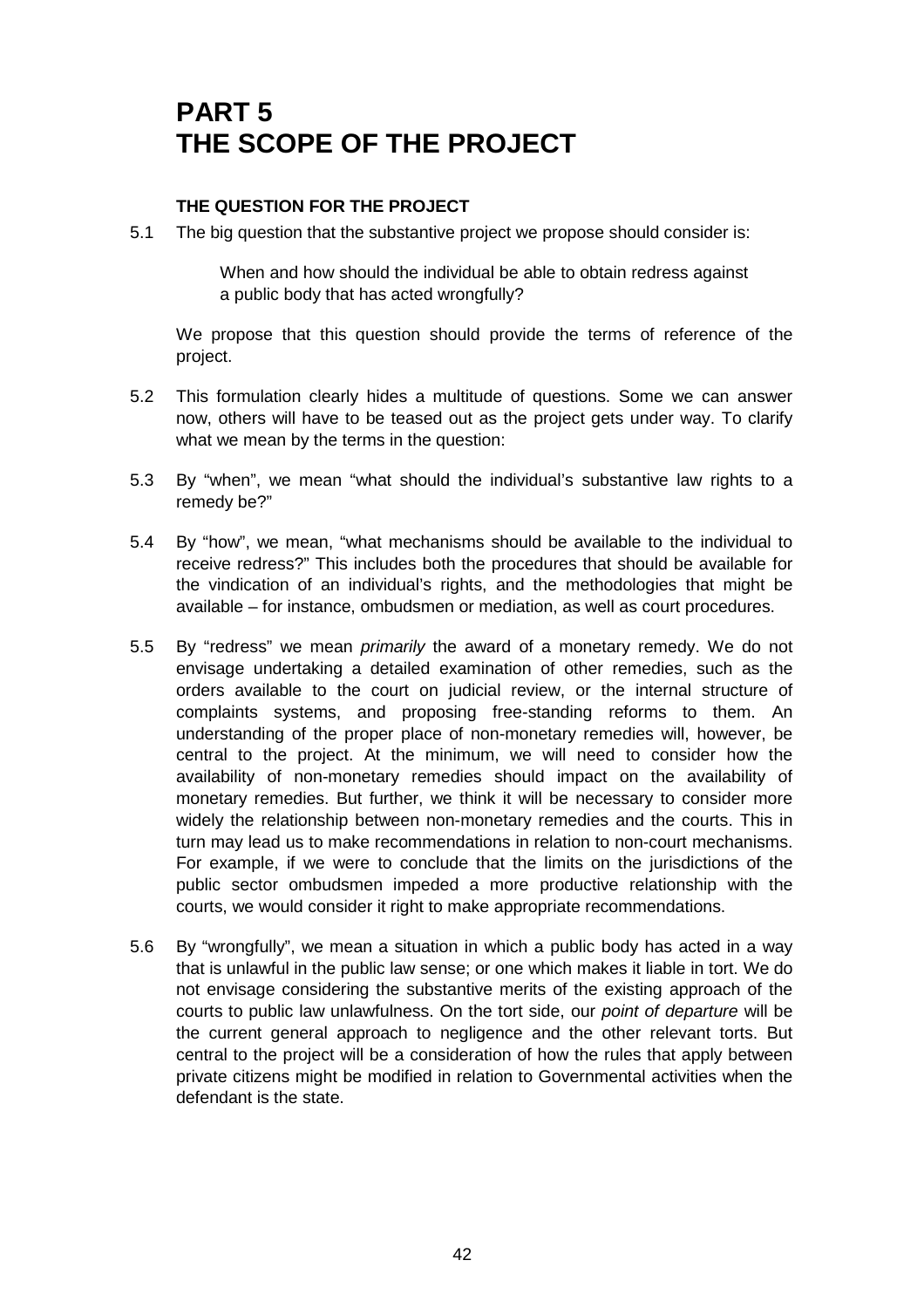# **STEPS TO ANSWERING THE QUESTION**

5.7 Necessarily, with a project of the importance, difficulty and complexity of this one, the exact course it takes must be sensitive to the development of our thinking. In particular, we anticipate that comparative work, looking at both common law and civil jurisdictions, will be particularly significant in relation to this project. However, and preliminarily, we consider that the steps we should be taking towards answering the question posed by the question above are as follows.

# **What principles should inform the liability of the state?**

5.8 This will involve us considering the following issues:

# *What is distinctive about the state as a party?*

5.9 Seen from an individual victim's perspective, of course, in many situations, it would be very difficult to justify a difference of treatment where an injury had been caused by a state actor as opposed to a private actor – should it make any difference to a victim of a road accident that the driver at fault was a Government employee driving in the course of his performance of his job? That there are, however, differences between the state as a party and a private person as a party, seems evident. Reasons that have been advanced for this include the following:[1](#page-44-0)

# DIVERTING PUBLIC RESOURCES

5.10 The payment of compensation (and of costs) by the state diverts (scarce) public resources from its application to socially desirable ends. Of course, the very point of compensation is always to divert resources, from a wrong-doer to a victim. Where the state is the defendant, however, the resources are being diverted not from the gratification of the wrong-doers private interests, but from democratically endorsed expenditure in the public interest.

#### TECHNICALLY DIFFICULT DECISION MAKING

5.11 Public decision-making (at least in areas with a high policy content) is poly-centric and involves the balancing of difficult and often competing considerations. At one level, this argument is about the technical difficulties that reviewing such a decision-making process presents the courts. Courts do not necessarily see themselves as being well placed to assess decisions involving the weighing up of far-reaching economic or social policy matters. However, in other areas, the courts are not generally deterred from coming to a determination by the difficulty of a question. Is it really the case that there is something uniquely *hard* about the decisions public bodies must take? Perhaps this reason sometimes masks a rather different concern, with the constitutional propriety of the courts considering such questions (see below).

<span id="page-44-0"></span>See also the discussion in para 3.18 above.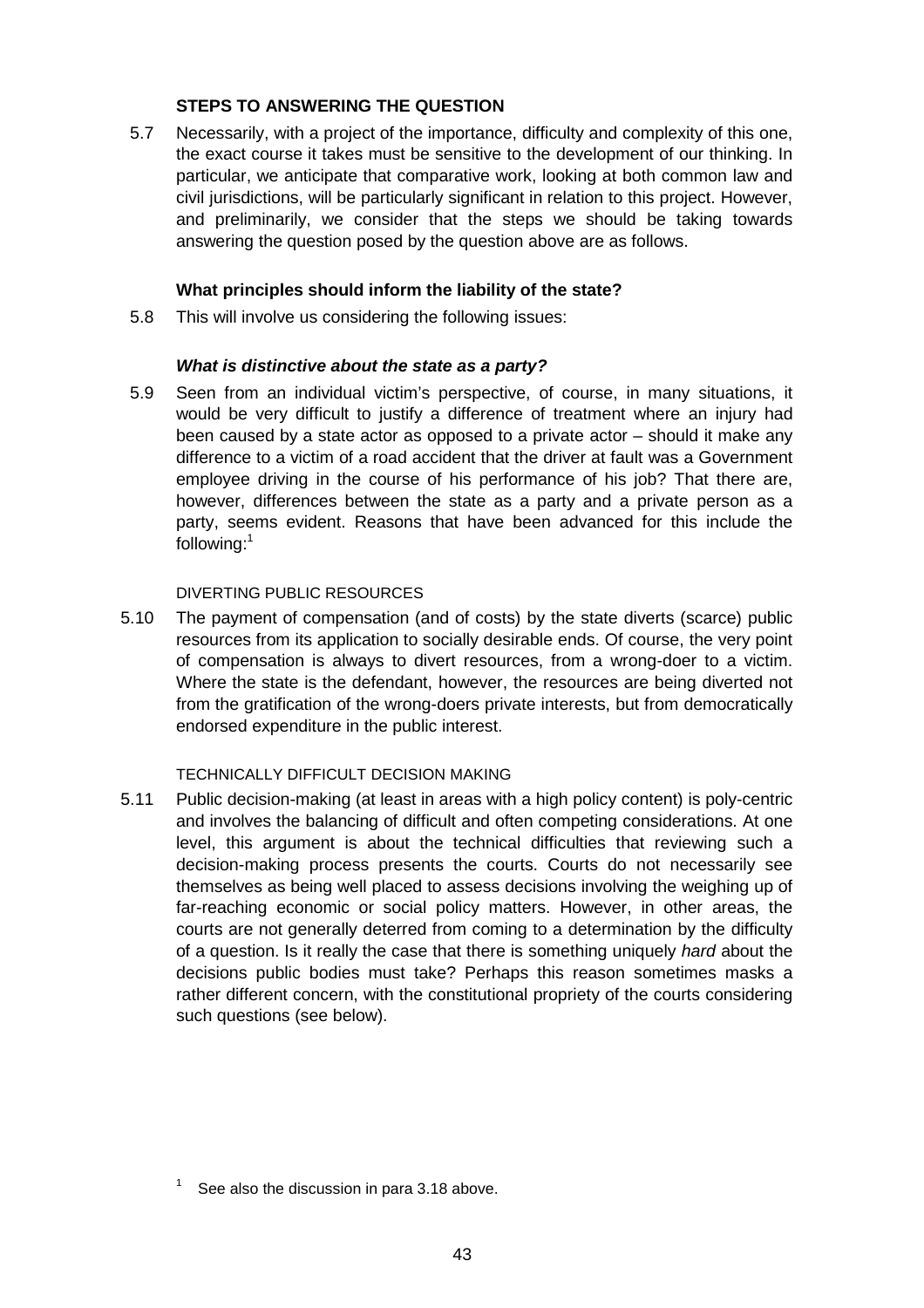#### CONSTITUTIONALLY APPROPRIATE DECISION MAKING

5.12 In a democracy and under the rule of law, the courts should refrain from imposing their own views on those of the democratically accountable executive. It is not for the judges to substitute their assessment of far-reaching economic or social policy matters not because they are too difficult, but because it is the executive that has the democratic legitimacy to do so. While the legitimacy of the executive is powerfully circumscribed by the legislature, within its proper sphere, the executive is better equipped to answer certain questions than the courts, not because it has better research at its disposal, or more administrative know-how, but because those are the decisions it was elected to make. $^2$  $^2$ 

#### THE DANGER OF DEFENSIVE ADMINISTRATION

- 5.13 The imposition of liability, particularly for compensation, may make public bodies risk averse, and lead them to adopt administrative practices or policies that are not optimally in the public interest, but which are more likely to protect them from actions for compensation. There is, of course, a flip side to this argument – that liability encourages good administration.
- 5.14 The argument from defensive practice could apply to any (potential) litigation repeat-player. What makes it particularly acute in relation to public bodies, however, is that there are no competitive market pressures off-setting the negative pressure of litigation.
- 5.15 At heart, this is essentially an empirical question, and we would expect to engage with the existing empirical literature in this area before relying significantly on this argument one way or the other.

# *What do citizens want from the state?*

- 5.16 Clearly, sometimes individuals are indifferent to the nature of the state as a defendant, and simply want to be appropriately compensated for a loss they have suffered. But it would seem that at other times, other remedies or actions by the state are desired. We deal with these possibilities in Part 4 above.
- 5.17 The substantive project will consider how the availability of other remedies should impact on rights to compensation through the courts, and the relationship between remedial mechanisms. If, for instance, the bar to the jurisdiction of the ombudsmen where legal action was possible were to be removed, might it be appropriate to allow the ombudsman to refer a legal question that arose in an investigation to the court? Might the court be empowered to refer a case to the ombudsman, either to allow the ombudsman to use his or her investigative procedure, or alternatively, to issue a report which would encapsulate the appropriate remedies?

<span id="page-45-0"></span><sup>2</sup> As an example, see the comments of Lord Hoffman in *Southwark LBC v Mills* [2001] 1 AC 1 at 9-10 that "in a field such as housing law, which is very much a matter for the allocation of resources in accordance with democratically determined procedures, the development of the common law should not get out of step with legislative policy."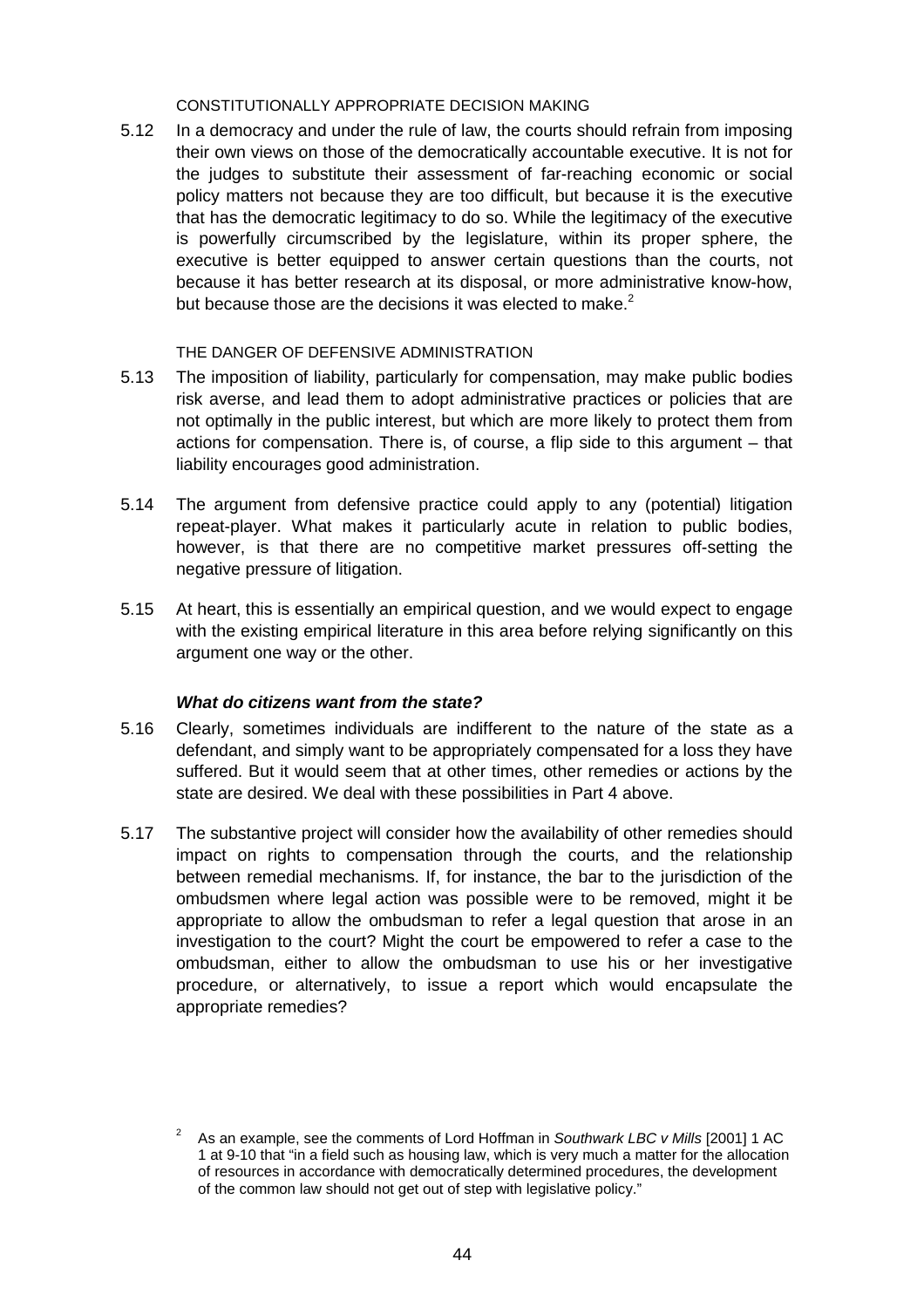# **What should be the relationship between public law and private law?**

# *A separate sphere?*

5.18 The project will need to at least ask the question: is the state so different as a party in whatever capacity that it should inhabit a completely separate legal sphere? The lessons from the French and other continental experiences will be particularly useful in this respect.

# *Drawing the line*

- 5.19 However, it may very well be that we would conclude that the general law should apply to the state, but subject to special rules in particular circumstances. If that were to be the case, how would it be possible to draw a line between the state qua state, and the state qua employer, the state qua landlord, or occupier of land or whatever.
- 5.20 In our discussion of negligence above, we expressed some scepticism about drawing such a line. $3$  But if a clear line cannot be drawn, is it possible to construct procedures that allow courts to determine limits on a context-specific basis? Would such an approach undermine legal certainty for both litigant citizen and defendant state, or should it be seen as playing to the strengths of a common law system? What other basis might there be for delimiting state liability?

# **What should substantive remedial rights be?**

- 5.21 Answering this question, of course, crucially depends on the development of thinking on the issues set out above. Should we seek to develop a new state liability cause of action, designed to provide compensation against the state, where appropriate, but only where appropriate, and on a principled measure? Should such a cause of action be designed to replace negligence and the other torts, or to supplement them? What should its relationship be to the judicial review remedies (should it be seen as a public law remedy or a private law matter, or some sort of hybrid)? Or should any new compensatory remedy merely seek to fill gaps left by the current law?
- 5.22 In considering these questions, we may be led to take views on such questions as:
- 5.23 The relevance of fault and seriousness of breach. $4$  At the moment, there are disparate fault elements in negligence and the intentional torts, and in the European Union jurisprudence. As a matter of principle, should fault matter in the relations between citizen and state? Or should the role ascribed traditionally to fault be replaced by seriousness of breach? What role should seriousness of breach play, if any?
- 5.24 The relevance of nature of loss: Are the traditional rules in relation to the nature of loss in tort appropriate in the context of state liability?

<span id="page-46-1"></span> $4$  For a discussion of seriousness of breach as part of the test of liability under EU law, see paras 2.15 to 2.18 above.

<span id="page-46-0"></span> $3$  See above para 3.19.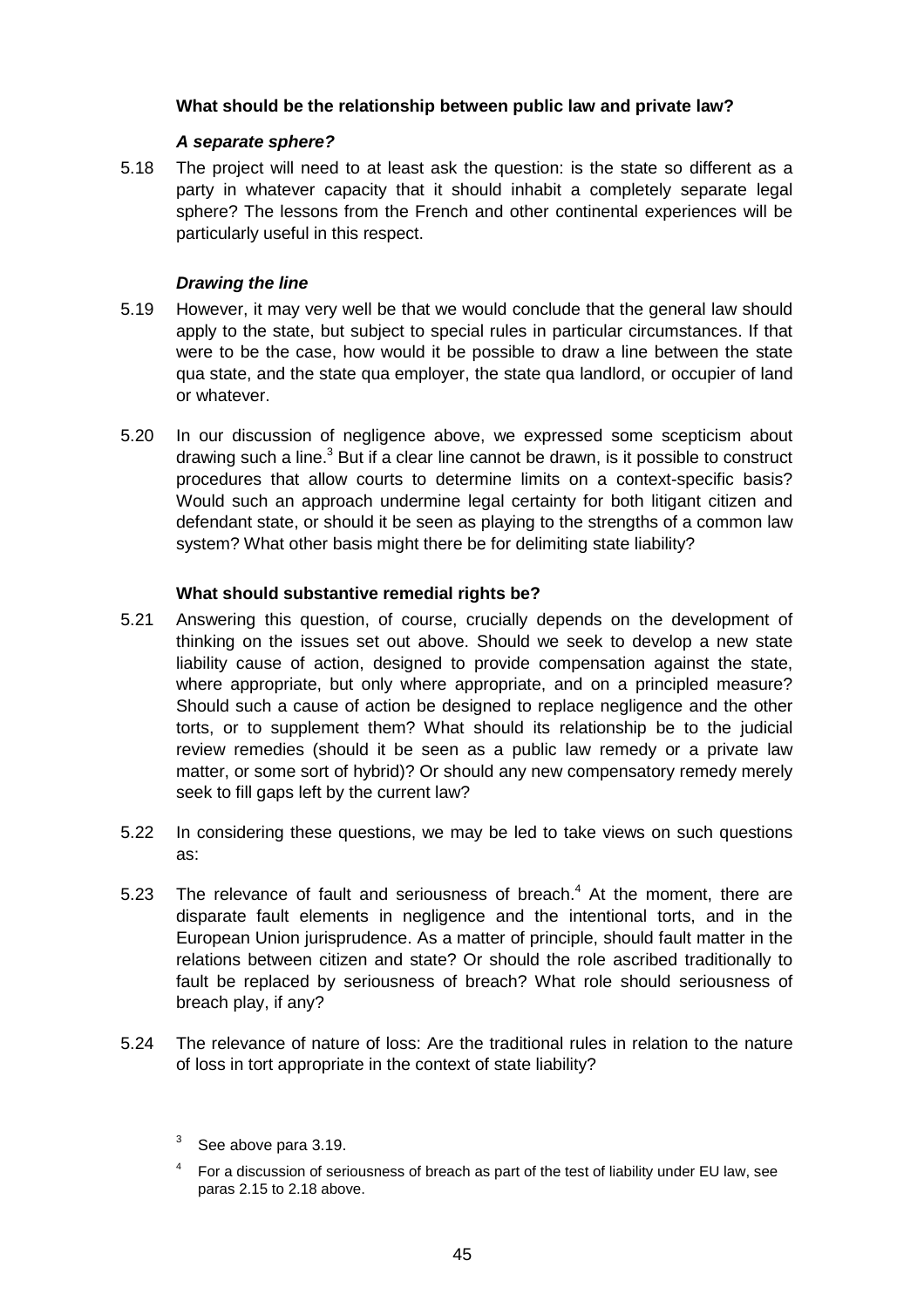- 5.25 The relevance of nature of decision: Is the kind of decision making likely to be relevant to the availability of a remedy (or is its relevance confined to marking out the scope of special rules for state liability, whatever these are to be)?
- 5.26 Joint liability: The state is an easy target for litigation, because it does not go bankrupt or disappear. Is the principle that where there is more than one wrongdoer, each should be liable for all of the victim's losses always appropriate in relation to state liability? This issue may be particularly acute where the public body has failed to adequately regulate or supervise the conduct of others.
- 5.27 Failures to supervise: How far should the state be liable at all for the actions of second actors, where the state has some supervisory or regulatory role in relation to their activities?
- 5.28 Omissions: Do the rules limiting liability for omissions make sense in the context of state liability?
- 5.29 Quantum: are full damages the most appropriate measure, or should consideration be given to a different method of quantifying compensation against public bodies?

# **THE WAY FORWARD**

- 5.30 This scoping paper sets out how we intend to progress on the substantive law reform project.
- 5.31 Our aim now is to publish a consultation paper before the end of 2007, setting out our provisional proposals for reform. Following consultation, we would expect to publish a final report, with, if appropriate, a draft bill, in the summer of 2009.
- 5.32 Consultation is always of great importance in the law reform process. We will need, as always, to engage with the full range of professional legal opinion, legal academics and potential litigants and their representatives.
- 5.33 Unusually, Government itself, and other public bodies such as local authorities, regulators, police forces and so on, will be a primary focus for consultation in this project. The effect of liability and litigation, and of whatever proposals we make, on good administration and the effective delivery of public services will obviously be a key issue. We will consider how best we can establish appropriate mechanisms to ensure that we are exposed to the full range of views and insights from public bodies, as well as others concerned.
- 5.34 As we said in the introduction to this report, this is not a consultation document. However, we would be very grateful if potential consultees reading this paper would make themselves known to us so that we can contact them in due course.